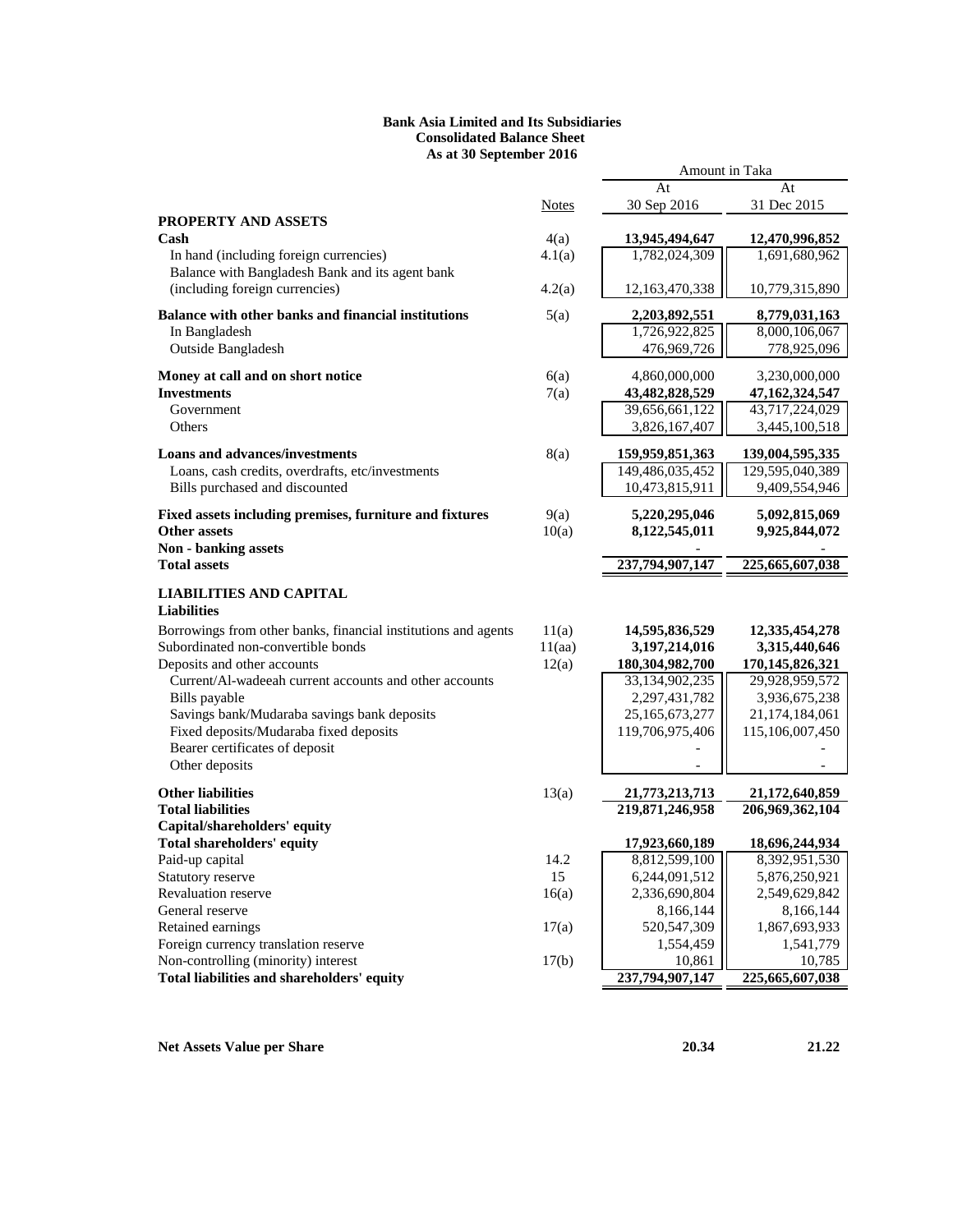# **As at 30 September 2016 Bank Asia Limited and Its Subsidiaries Consolidated Balance Sheet**

|                                                                       |              | Amount in Taka  |                |
|-----------------------------------------------------------------------|--------------|-----------------|----------------|
|                                                                       |              | At              | At             |
|                                                                       | <b>Notes</b> | 30 Sep 2016     | 31 Dec 2015    |
| <b>OFF-BALANCE SHEET ITEMS</b>                                        |              |                 |                |
| <b>Contingent liabilities</b>                                         | 18           | 108,433,721,051 | 94,579,682,894 |
| Acceptances and endorsements                                          |              | 36,644,329,386  | 33,178,690,709 |
| Letters of guarantee                                                  |              | 34,907,728,358  | 29,263,667,968 |
| Irrevocable letters of credit                                         |              | 26,110,752,963  | 23,093,149,701 |
| Bills for collection                                                  |              | 10,770,910,344  | 9,044,174,516  |
| Other contingent liabilities                                          |              |                 |                |
| <b>Other commitments</b>                                              |              | 1,096,726,300   | 2,237,373,935  |
| Documentary credits and short term trade-related transactions         |              |                 |                |
| Forward assets purchased and forward deposits placed                  |              | 1.096.726.300   | 2,237,373,935  |
| Undrawn note issuance and revolving underwriting facilities           |              |                 |                |
| Undrawn formal standby facilities, credit lines and other commitments |              |                 |                |
| Total off-balance sheet items including contingent liabilities        |              | 109,530,447,351 | 96,817,056,829 |

-Sd- -Sd- -Sd-**Md. Arfan Ali Mashiur Rahman A Rouf Chowdhury**<br>President & Managing Director **Chairman Director Chairman** President & Managing Director

-Sd- -Sd-**Imran Ahmed FCA, CISA Aminul Islam**<br> **Company Secretary** 

Company Secretary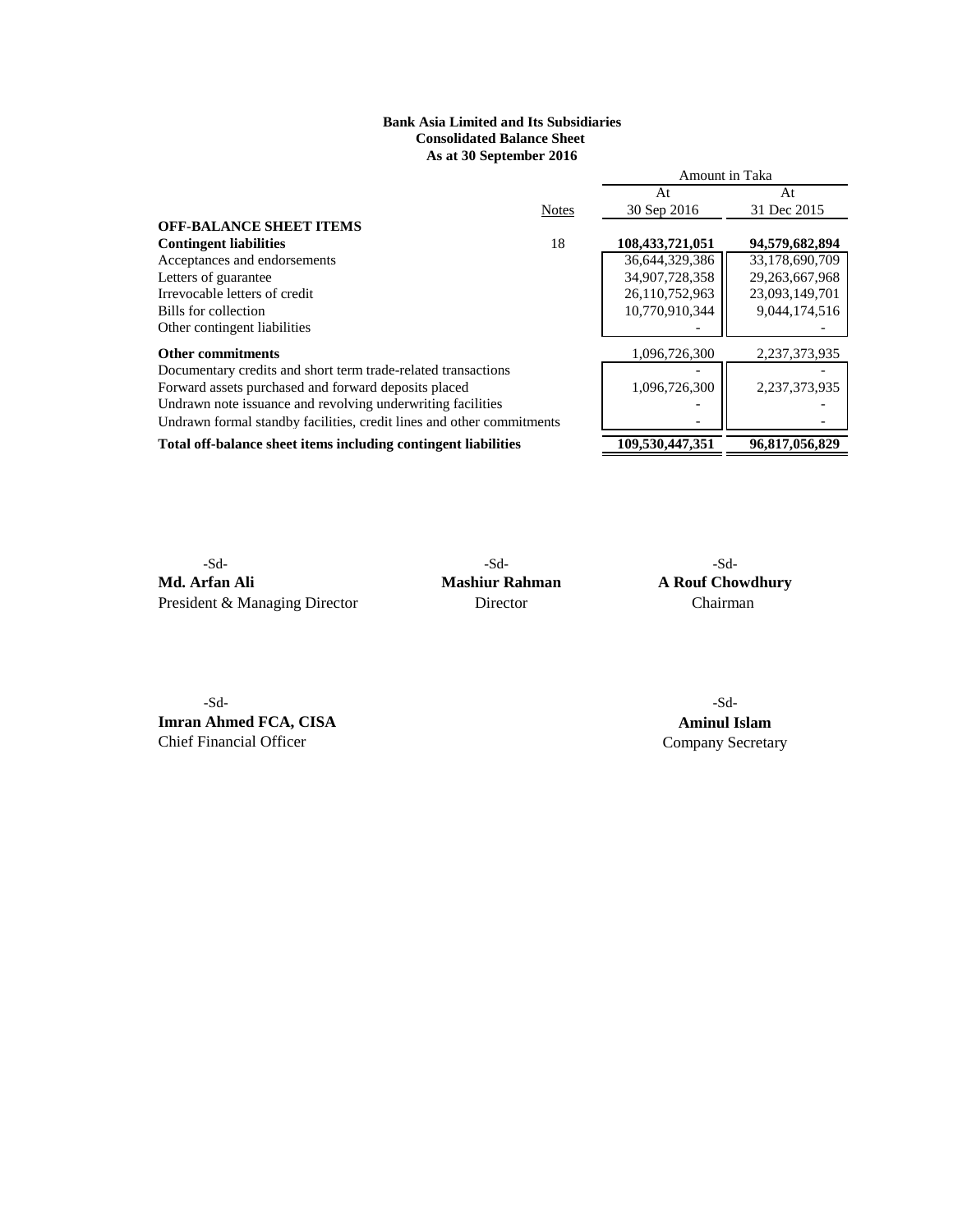#### **For the period ended 30 September 2016 Bank Asia Limited and Its Subsidiaries Consolidated Profit and Loss Statement**

| Amount in Taka                                   |              |                 |                 |                  |                  |
|--------------------------------------------------|--------------|-----------------|-----------------|------------------|------------------|
|                                                  | <b>Notes</b> | Jan to Sep 2016 | Jan to Sep 2015 | July to Sep 2016 | July to Sep 2015 |
| <b>OPERATING INCOME</b>                          |              |                 |                 |                  |                  |
| Interest income                                  | 20(a)        | 10,751,689,854  | 10,578,392,835  | 3,661,979,966    | 3,594,748,064    |
| Interest paid on deposits and borrowings, etc    | 21(a)        | 7,957,229,554   | 8,572,964,856   | 2,741,779,494    | 2,922,395,693    |
| Net interest income                              |              | 2,794,460,300   | 2,005,427,979   | 920,200,472      | 672,352,371      |
| Investment income                                | 22(a)        | 2,610,876,339   | 3,812,338,200   | 817,340,544      | 1,810,483,125    |
| Commission, exchange and brokerage               | 23(a)        | 1,889,454,944   | 1,467,430,071   | 569,776,476      | 506,769,401      |
| Other operating income                           | 24(a)        | 445,300,376     | 402,251,303     | 118,270,279      | 133,583,171      |
|                                                  |              | 4,945,631,659   | 5,682,019,574   | 1,505,387,299    | 2,450,835,697    |
| Total operating income (A)                       |              | 7,740,091,959   | 7,687,447,553   | 2,425,587,771    | 3,123,188,068    |
| <b>OPERATING EXPENSES</b>                        |              |                 |                 |                  |                  |
| Salaries and allowances                          | 25(a)        | 1,837,120,804   | 1,564,171,963   | 662,584,864      | 591,823,367      |
| Rent, taxes, insurance, electricity, etc         | 26(a)        | 413,890,269     | 409,114,928     | 145,150,847      | 142,092,013      |
| Legal expenses                                   | 27(a)        | 12,126,666      | 8,585,706       | 4,170,003        | 3,267,697        |
| Postage, stamp, telecommunication, etc           | 28(a)        | 62,567,736      | 58,769,575      | 19,173,197       | 21,580,705       |
| Stationery, printing, advertisements, etc        | 29(a)        | 70,498,929      | 73,206,706      | 17,545,788       | 25,024,040       |
| Managing Director's salary and fees              | 30           | 12,775,484      | 13,480,000      | 4,955,484        | 6,360,000        |
| Directors' fees                                  | 31(a)        | 2,734,000       | 2,764,750       | 740,800          | 965,000          |
| Auditors' fees                                   | 32(a)        | 1,712,973       | 1,915,255       | (249, 262)       | 907,380          |
| Depreciation and repairs of Bank's assets        | 33(a)        | 329,075,411     | 330,015,238     | 118,489,000      | 111,766,802      |
| Other expenses                                   | 34(a)        | 884,819,871     | 761,885,410     | 290,273,011      | 259,470,414      |
| Total operating expenses (B)                     |              | 3,627,322,143   | 3,223,909,531   | 1,262,833,732    | 1,163,257,418    |
| Profit before provision (C=A-B)                  |              | 4,112,769,816   | 4,463,538,022   | 1,162,754,039    | 1,959,930,650    |
| Provision for loans and advances/investments     |              |                 |                 |                  |                  |
| General provision                                |              | (228, 641, 024) | 933,201,100     | (344, 141, 024)  | (241, 215, 027)  |
| Specific provision                               |              | 2,353,309,635   | 490,243,080     | 782,792,358      | 962,533,662      |
|                                                  |              | 2,124,668,611   | 1,423,444,180   | 438,651,334      | 721,318,635      |
| Provision for off-balance sheet items            |              | 127,633,906     | 168,759,107     | (68, 266, 094)   | 18,804,927       |
| Provision for diminution in value of investments |              | 5,646,298       | 30,000,000      | (6,772,174)      | 30,000,000       |
| Other provisions                                 |              |                 | 10,000,000      |                  | 10,000,000       |
| Total provision (D)                              |              | 2,257,948,815   | 1,632,203,287   | 363,613,066      | 780,123,562      |
| Total profit before tax (C-D)                    |              | 1,854,821,001   | 2,831,334,735   | 799,140,973      | 1,179,807,088    |
| Provision for taxation                           |              |                 |                 |                  |                  |
| Current tax                                      | 13.4.1(a)    | 1,106,808,004   | 1,450,637,207   | 327,263,401      | 532,400,027      |
| Deferred tax                                     | 13.4.2(a)    | 56,362,025      |                 | 56,362,025       |                  |
|                                                  |              | 1.163.170.029   | 1.450.637.207   | 383,625,426      | 532,400,027      |
| Net profit after tax                             |              | 691,650,972     | 1,380,697,528   | 415,515,547      | 647,407,061      |
| <b>Appropriations</b>                            |              |                 |                 |                  |                  |
| Statutory reserve                                | 15           | 367,840,591     | 602,333,241     | 159,661,651      | 244,581,688      |
| General reserve                                  |              |                 |                 |                  |                  |
|                                                  |              | 367,840,591     | 602,333,241     | 159,661,651      | 244,581,688      |
| <b>Retained surplus</b>                          |              | 323,810,381     | 778,364,287     | 255,853,896      | 402,825,373      |
| Attributable to:                                 |              |                 |                 |                  |                  |
| Equity holders of Bank Asia Limited              |              | 323,810,305     | 778, 365, 151   | 255,853,879      | 402,825,575      |
| Non-controlling (minority) interest              |              | 76              | (864)           | 17               | (202)            |
|                                                  |              | 323,810,381     | 778,364,287     | 255,853,896      | 402,825,373      |
| <b>Earnings Per Share (EPS)</b>                  | 37(a)        | 0.78            | 1.57            | 0.47             | 0.73             |

**Md. Arfan Ali Mashiur Rahman A Rouf Chowdhury** President & Managing Director Director Director Chairman

-Sd- -Sd- -Sd-

-Sd- -Sd-**Imran Ahmed FCA, CISA Aminul Islam**<br> **Chief Financial Officer Company Secretary** Chief Financial Officer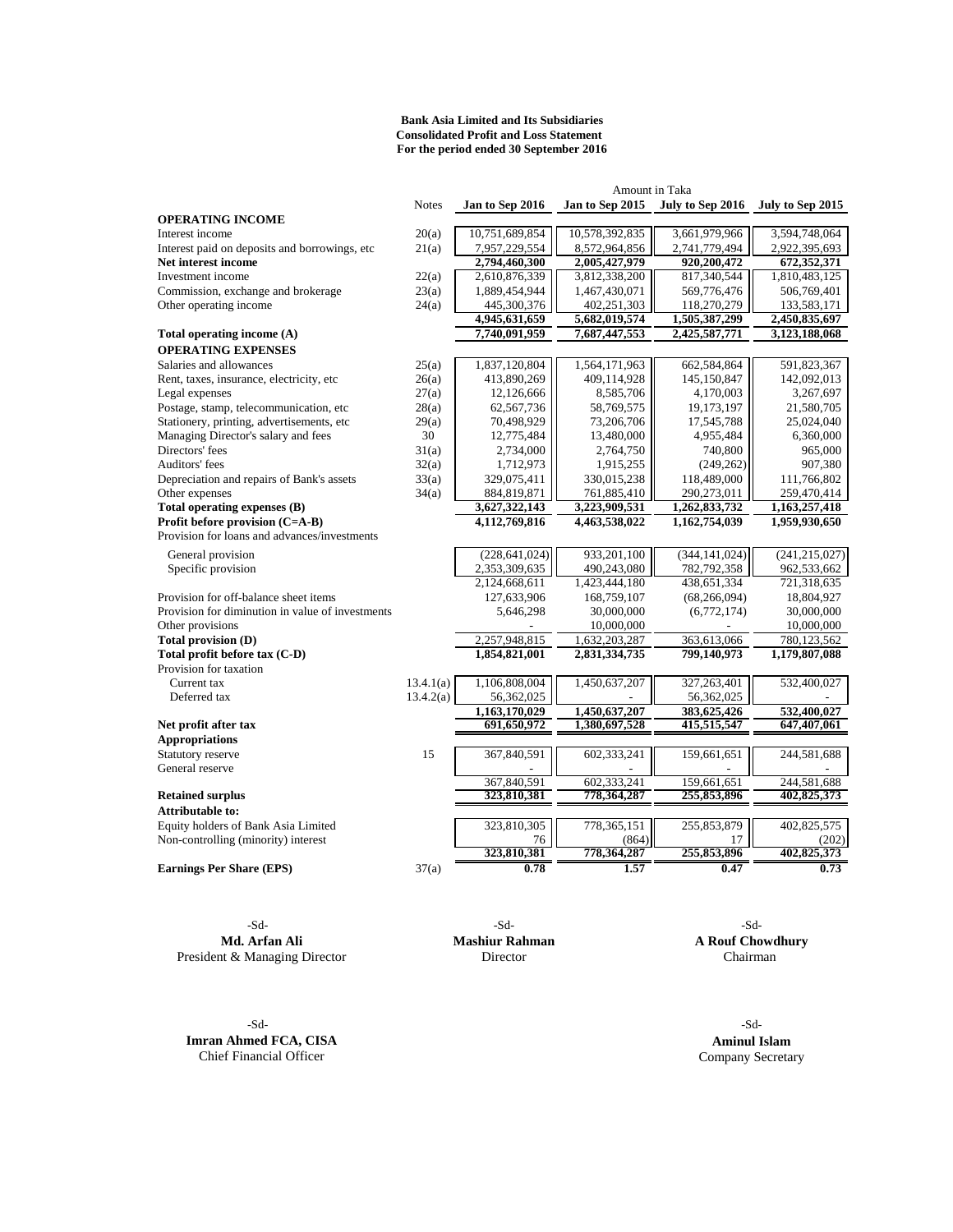# **Bank Asia Limited and Its Subsidiaries Consolidated Cash Flow Statement For the period ended 30 September 2016**

|                                                                      |              | <b>Amount in Taka</b> |                     |
|----------------------------------------------------------------------|--------------|-----------------------|---------------------|
|                                                                      | <b>Notes</b> | Jan to Sep 2016       | Jan to Sep 2015     |
| Cash flows from operating activities (A)                             |              |                       |                     |
| Interest receipts                                                    |              | 13,152,309,503        | 13,564,464,346      |
| Interest payments                                                    |              | (7,957,229,554)       | (8,572,964,856)     |
| Fees and commission receipts                                         |              | 1,889,454,944         | 1,467,430,071       |
| Cash payment to employees                                            |              | (1,897,771,379)       | (1,696,863,943)     |
| Cash payment to suppliers                                            |              | (122, 839, 477)       | (121, 486, 601)     |
| Income tax paid                                                      |              | (926, 843, 426)       | (1,314,527,011)     |
| Receipts from other operating activities                             | 35(a)        | 752,386,731           | 1,228,517,992       |
| Payments for other operating activities                              | 36(a)        | (1,390,480,291)       | (1,255,998,669)     |
| Operating profit before changes in operating assets $\&$ liabilities |              | 3,498,987,051         | 3,298,571,329       |
| Increase/(decrease) in operating assets and liabilities              |              |                       |                     |
| Loans and advances to customers                                      |              | (20,955,256,028)      | (10, 547, 639, 241) |
| Other assets                                                         |              | (127, 228, 189)       | (98,311,714)        |
| Deposits from customers                                              |              | 10,159,156,379        | 16,742,472,831      |
| <b>Trading liabilities</b>                                           |              | 2,260,382,251         | (2,287,537,015)     |
| Other liabilities                                                    |              | (204, 938, 320)       | 250,476,584         |
| Net Increase/(decrease) in operating assets and liabilities          |              | (8,867,883,907)       | 4,059,461,445       |
| Net cash flows from operating activities                             |              | (5,368,896,856)       | 7,358,032,774       |
| Cash flows from investing activities (B)                             |              |                       |                     |
| Investments in treasury bills, bonds and others                      |              | 4,060,562,907         | 147,222,491         |
| Sale/(Purchase) of trading securities                                |              | (381,066,889)         | (3,796,250,309)     |
| Purchase of fixed assets                                             |              | (404, 371, 911)       | (118,061,614)       |
| Net cash flows from/(used in) investing activities                   |              | 3,275,124,107         | (3,767,089,432)     |
| Cash flows from financing activities (C)                             |              |                       |                     |
| Payment for finance lease                                            |              | (146,708)             | (709, 236)          |
| Issue of floating rate non-convertible subordinated bonds            |              |                       | 3,000,000,000       |
| Adjustment of subordinated non-convertible bond                      |              | (118, 226, 630)       | (133, 595, 784)     |
| Dividend paid (cash dividend)                                        |              | (1,258,942,730)       | (381, 497, 797)     |
| Net cash flows from/(used in) financing activities                   |              | (1,377,316,068)       | 2,484,197,183       |
| Net increase/(decrease) in cash and cash equivalents $(A+B+C)$       |              | (3,471,088,817)       | 6,071,601,541       |
| Effects of exchange rate changes on cash and cash equivalents        |              |                       |                     |
| Cash and cash equivalents at the beginning of the year               |              | 24,482,870,715        | 12,086,802,751      |
| Cash and cash equivalents at the end of the period                   |              | 21,011,781,898        | 18,158,404,292      |
| Cash and cash equivalents:                                           |              |                       |                     |
| Cash                                                                 |              | 1,782,024,309         | 1,819,035,430       |
| Balance with Bangladesh Bank and its agent bank(s)                   |              | 12,163,470,338        | 11,183,142,634      |
| Balance with other banks and financial institutions                  |              | 2,203,892,551         | 1,903,274,728       |
| Money at call and on short notice                                    |              | 4,860,000,000         | 3,250,000,000       |
| Prize bonds                                                          |              | 2,394,700             | 2,951,500           |
|                                                                      |              | 21,011,781,898        | 18,158,404,292      |
| <b>Net Operating Cash Flows per Share</b>                            |              | (6.09)                | 8.35                |

-Sd- 5d-**Md. Arfan Ali Mashiur Rahman A Rouf Chowdhury** President & Managing Director Director Director Chairman

-Sd- -Sd-**Imran Ahmed FCA, CISA Aminul Islam**<br> **Company Secreta Company Secreta** 

Company Secretary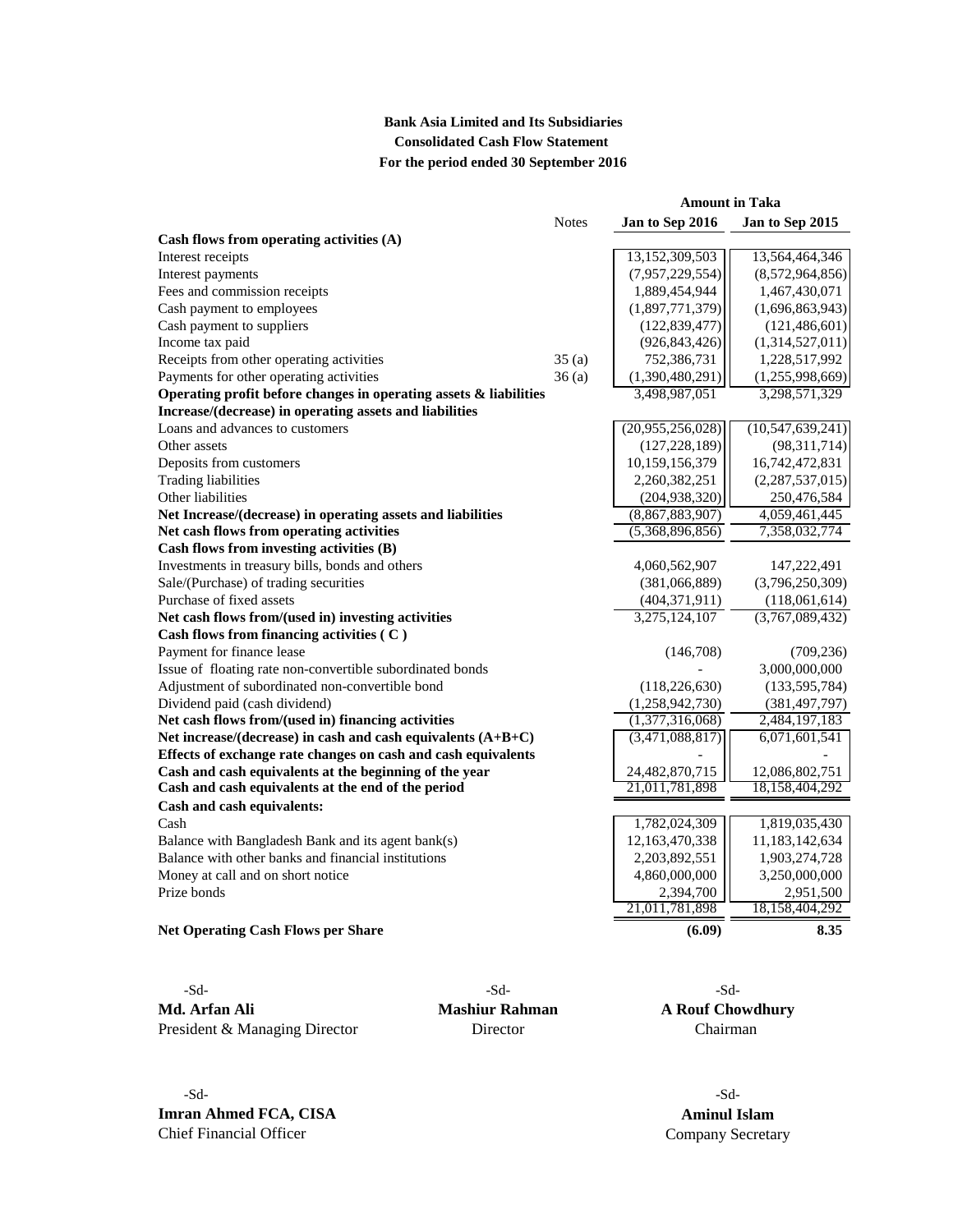### **Bank Asia Limited and Its Subsidiaries Consolidated Statement of Changes in Equity For the period ended 30 September 2016**

|                                                            |                    |                          |                               |                          |                                               |                          |                 |                                 | Amount in Taka         |
|------------------------------------------------------------|--------------------|--------------------------|-------------------------------|--------------------------|-----------------------------------------------|--------------------------|-----------------|---------------------------------|------------------------|
| <b>Particulars</b>                                         | Paid-up<br>capital | <b>Statutory reserve</b> | <b>Revaluation</b><br>reserve | General<br>reserve       | Foreign<br>currency<br>translation<br>reserve | <b>Retained earnings</b> | <b>Total</b>    | Non-<br>controlling<br>interest | <b>Total</b><br>equity |
| <b>Balance at 01 January 2015</b>                          | 7,629,955,940      | 5,051,466,882            | 2,682,592,433                 | 8,166,474                | 661,265                                       | 1,229,245,329            | 16,602,088,323  | 10,781                          | 16,602,099,104         |
| Transferred during the period                              |                    | 602,333,241              |                               | $\overline{\phantom{a}}$ | $\overline{\phantom{a}}$                      | (602, 333, 241)          |                 | $\overline{\phantom{a}}$        |                        |
| Adjustment on revaluation of fixed assets and other        |                    |                          | (97, 496, 954)                |                          |                                               |                          | (97, 496, 954)  | $\sim$                          | (97, 496, 954)         |
| investment                                                 |                    |                          |                               |                          |                                               |                          |                 |                                 |                        |
| Transferred to retained earnings                           |                    |                          |                               | (330)                    |                                               | 330                      |                 | $\overline{\phantom{a}}$        |                        |
| Foreign currency translation for the period                |                    |                          |                               |                          | 1,319,589                                     |                          | 1,319,589       | $\overline{\phantom{a}}$        | 1,319,589              |
| Issue of bonus shares                                      | 762,995,590        |                          |                               | $\overline{\phantom{a}}$ |                                               | (762, 995, 590)          |                 |                                 |                        |
| Cash dividend paid                                         |                    |                          |                               |                          |                                               | (381, 497, 797)          | (381, 497, 797) |                                 | (381, 497, 797)        |
| Net profit for the period                                  |                    |                          |                               |                          |                                               | 1.380.698.392            | 1,380,698,392   | (864)                           | 1,380,697,528          |
| Balance as at 30 September 2015                            | 8,392,951,530      | 5,653,800,123            | 2,585,095,479                 | 8,166,144                | 1,980,854                                     | 863,117,423              | 17,505,111,553  | 9,917                           | 17,505,121,470         |
| Transferred during the period                              |                    | 222,450,798              |                               |                          |                                               | (222, 450, 798)          |                 |                                 |                        |
| Adjustment on revaluation of fixed assets and other        |                    |                          | (35, 465, 637)                |                          |                                               |                          | (35, 465, 637)  | ٠                               | (35, 465, 637)         |
| investment                                                 |                    |                          |                               |                          |                                               |                          |                 |                                 |                        |
| Foreign currency translation for opening retained earnings |                    |                          |                               |                          | (439,075)                                     |                          | (439,075)       |                                 | (439,075)              |
| Net profit for the period                                  |                    |                          |                               |                          |                                               | 1,227,027,308            | 1,227,027,308   | 868                             | 1,227,028,176          |
| Balance as at 31 December 2015                             | 8,392,951,530      | 5,876,250,921            | 2,549,629,842                 | 8,166,144                | 1,541,779                                     | 1.867.693.933            | 18,696,234,149  | 10,785                          | 18,696,244,934         |
| Adjustment on revaluation of fixed assets and other        |                    |                          | (212, 939, 038)               |                          |                                               |                          | (212, 939, 038) |                                 |                        |
| investment                                                 |                    |                          |                               | $\overline{\phantom{a}}$ |                                               |                          |                 | $\sim$                          | (212, 939, 038)        |
| Foreign currency translation for opening retained earnings |                    |                          |                               | $\overline{\phantom{a}}$ | 12,680                                        | 7,633,371                | 7,646,051       | $\overline{\phantom{a}}$        | 7,646,051              |
| Issue of bonus shares                                      | 419,647,570        |                          |                               | $\overline{\phantom{0}}$ |                                               | (419, 647, 570)          |                 | $\overline{\phantom{a}}$        |                        |
| Cash dividend paid                                         |                    |                          |                               |                          | ٠                                             | (1,258,942,730)          | (1,258,942,730) | $\sim$                          | (1,258,942,730)        |
| Net profit for the period                                  |                    |                          |                               |                          |                                               | 691,650,896              | 691,650,896     | 76                              | 691,650,972            |
| <b>Balance as at 30 September 2016</b>                     | 8,812,599,100      | 6,244,091,512            | 2,336,690,804                 | 8,166,144                | 1,554,459                                     | 520, 547, 308            | 17,923,649,328  | 10,861                          | 17,923,660,189         |

 -Sd- -Sd- -Sd-**Md. Arfan Ali Mashiur Rahman A Rouf Chowdhury** President & Managing Director

 -Sd- -Sd-**Imran Ahmed FCA, CISA Aminul Islam**<br> **Company Secretary Company Secretary** 

Company Secretary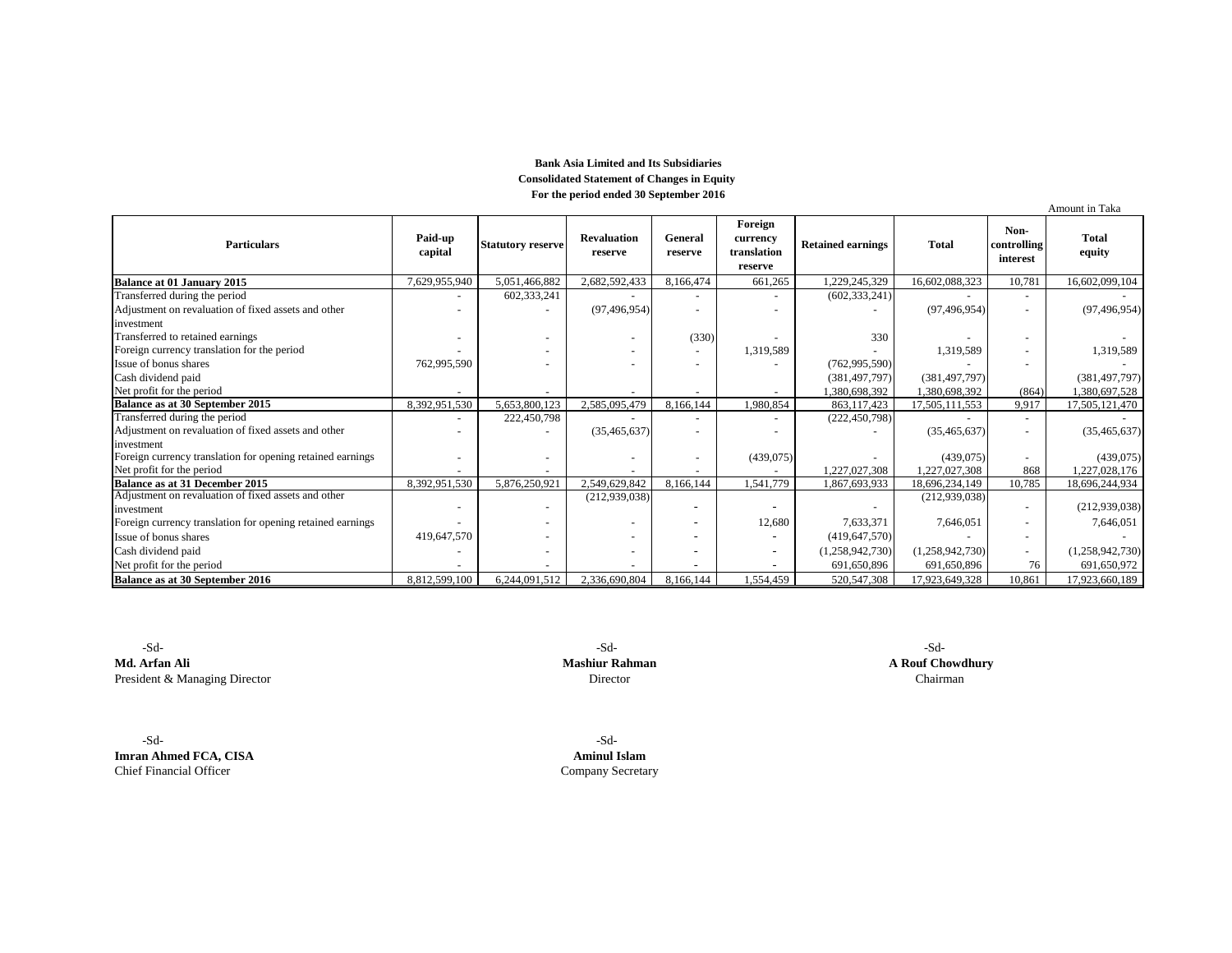# **Bank Asia Limited Balance Sheet As at 30 September 2016**

|                                                                |                       | Amount in Taka                  |                                 |
|----------------------------------------------------------------|-----------------------|---------------------------------|---------------------------------|
|                                                                |                       | At                              | At                              |
|                                                                | <b>Notes</b>          | 30 Sep 2016                     | 31 Dec 2015                     |
| <b>PROPERTY AND ASSETS</b>                                     |                       |                                 |                                 |
| Cash<br>In hand (including foreign currencies)                 | $\overline{4}$<br>4.1 | 13,944,657,853<br>1,781,187,515 | 12,469,737,907<br>1,690,422,017 |
| Balance with Bangladesh Bank and its agent bank                |                       |                                 |                                 |
| (including foreign currencies)                                 | 4.2                   | 12,163,470,338                  | 10,779,315,890                  |
|                                                                |                       |                                 |                                 |
| Balance with other banks and financial institutions            |                       | 1,849,396,300                   | 8,275,831,706                   |
| In Bangladesh                                                  | 5.1                   | 1,424,877,453                   | 7,561,200,515                   |
| Outside Bangladesh                                             | 5.2                   | 424,518,847                     | 714,631,191                     |
| Money at call and on short notice                              | 6                     | 4,860,000,000                   | 3,230,000,000                   |
| <b>Investments</b>                                             | $\overline{7}$        | 43,097,457,563                  | 46,942,774,876                  |
| Government                                                     |                       | 39,656,661,122                  | 43,717,224,029                  |
| Others                                                         |                       | 3,440,796,441                   | 3,225,550,847                   |
| <b>Loans and advances/investments</b>                          | 8                     | 157,028,873,497                 | 136, 396, 335, 681              |
| Loans, cash credits, overdrafts, etc/investments               |                       | 146,555,057,586                 | 126,986,780,735                 |
| Bills purchased and discounted                                 |                       | 10,473,815,911                  | 9,409,554,946                   |
| Fixed assets including premises, furniture and fixtures        | 9                     | 5,206,110,619                   | 5,075,506,799                   |
| <b>Other assets</b>                                            | 10                    | 10,146,684,932                  | 11,957,122,419                  |
| Non - banking assets                                           |                       |                                 |                                 |
| <b>Total assets</b>                                            |                       | 236, 133, 180, 764              | 224,347,309,388                 |
| <b>LIABILITIES AND CAPITAL</b>                                 |                       |                                 |                                 |
| <b>Liabilities</b>                                             |                       |                                 |                                 |
| Borrowings from other banks, financial institutions and agents | 11                    | 14,392,102,782                  | 12,296,115,548                  |
| Subordinated non-convertible bonds                             | $11$ (aa)             | 3,197,214,016                   | 3,315,440,646                   |
| Deposits and other accounts                                    |                       | 180,000,858,041                 | 169,827,340,391                 |
| Current/Al-wadeeah current accounts and other accounts         |                       | 32,830,777,576                  | 29,610,473,642                  |
| Bills payable                                                  |                       | 2,297,431,782                   | 3,936,675,238                   |
| Savings bank/Mudaraba savings bank deposits                    |                       | 25, 165, 673, 277               | 21,174,184,061                  |
| Fixed deposits/Mudaraba fixed deposits                         |                       | 119,706,975,406                 | 115,106,007,450                 |
| Bearer certificates of deposit                                 |                       |                                 |                                 |
| Other deposits<br><b>Other liabilities</b>                     | 13                    | 20,346,352,852                  | 19,929,080,918                  |
| <b>Total liabilities</b>                                       |                       | 217,936,527,691                 | 205, 367, 977, 503              |
| Capital/shareholders' equity                                   |                       |                                 |                                 |
| <b>Total shareholders' equity</b>                              |                       | 18,196,653,073                  | 18,979,331,885                  |
| Paid-up capital                                                | 14.2                  | 8,812,599,100                   | 8,392,951,530                   |
|                                                                | 15                    |                                 |                                 |
| Statutory reserve                                              |                       | 6,244,091,512                   | 5,876,250,921                   |
| <b>Revaluation reserve</b>                                     | 16                    | 2,336,690,804                   | 2,549,629,842                   |
| General reserve                                                |                       | 8,166,144                       | 8,166,144                       |
| Retained earnings                                              | 17                    | 795,105,513                     | 2,152,333,448                   |
| Total liabilities and shareholders' equity                     |                       | 236, 133, 180, 764              | 224, 347, 309, 388              |

**Net Assets Value per Share 20.65** 21.54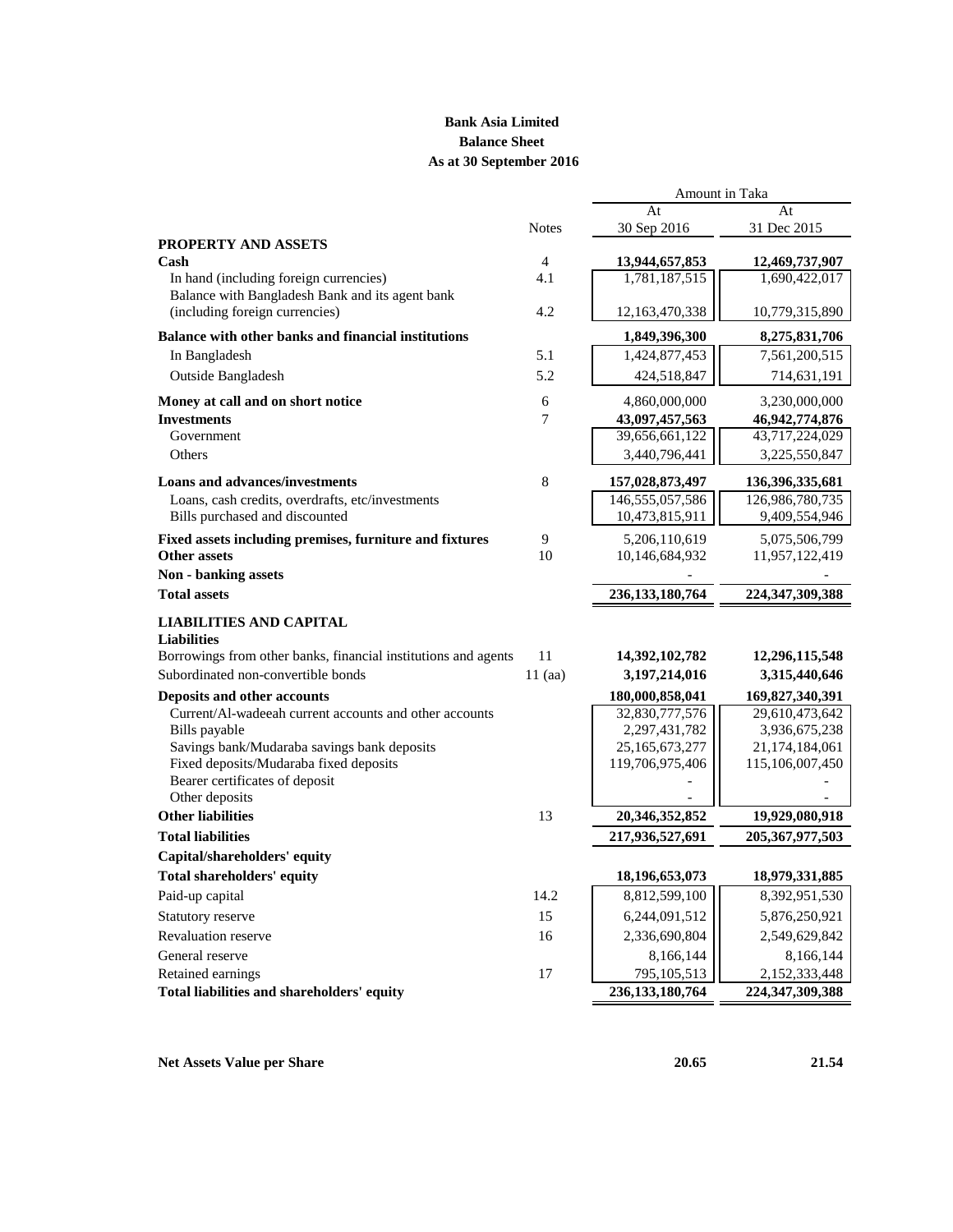# **Bank Asia Limited Balance Sheet As at 30 September 2016**

|                                                                       |              | Amount in Taka  |                |  |
|-----------------------------------------------------------------------|--------------|-----------------|----------------|--|
|                                                                       |              | At              | At             |  |
|                                                                       | <b>Notes</b> | 30 Sep 2016     | 31 Dec 2015    |  |
| <b>OFF-BALANCE SHEET ITEMS</b>                                        |              |                 |                |  |
| Contingent liabilities                                                | 18           | 108,433,721,051 | 94,579,682,894 |  |
| Acceptances and endorsements                                          |              | 36,644,329,386  | 33,178,690,709 |  |
| Letters of guarantee                                                  |              | 34,907,728,358  | 29,263,667,968 |  |
| Irrevocable letters of credit                                         |              | 26,110,752,963  | 23,093,149,701 |  |
| Bills for collection                                                  |              | 10,770,910,344  | 9,044,174,516  |  |
| Other contingent liabilities                                          |              |                 |                |  |
| Other commitments                                                     |              | 1,096,726,300   | 2,237,373,935  |  |
| Documentary credits and short term trade-related transactions         |              |                 |                |  |
| Forward assets purchased and forward deposits placed                  |              | 1,096,726,300   | 2,237,373,935  |  |
| Undrawn note issuance and revolving underwriting facilities           |              |                 |                |  |
| Undrawn formal standby facilities, credit lines and other commitments |              |                 |                |  |
| Total off-balance sheet items including contingent liabilities        |              | 109.530.447.351 | 96,817,056,829 |  |
|                                                                       |              |                 |                |  |

**Md. Arfan Ali Mashiur Rahman A Rouf Chowdhury** President & Managing Director Director Chairman

-Sd- -Sd- -Sd-

-Sd- -Sd-**Imran Ahmed FCA, CISA Aminul Islam**<br> **Company Secretary** Chief Financial Officer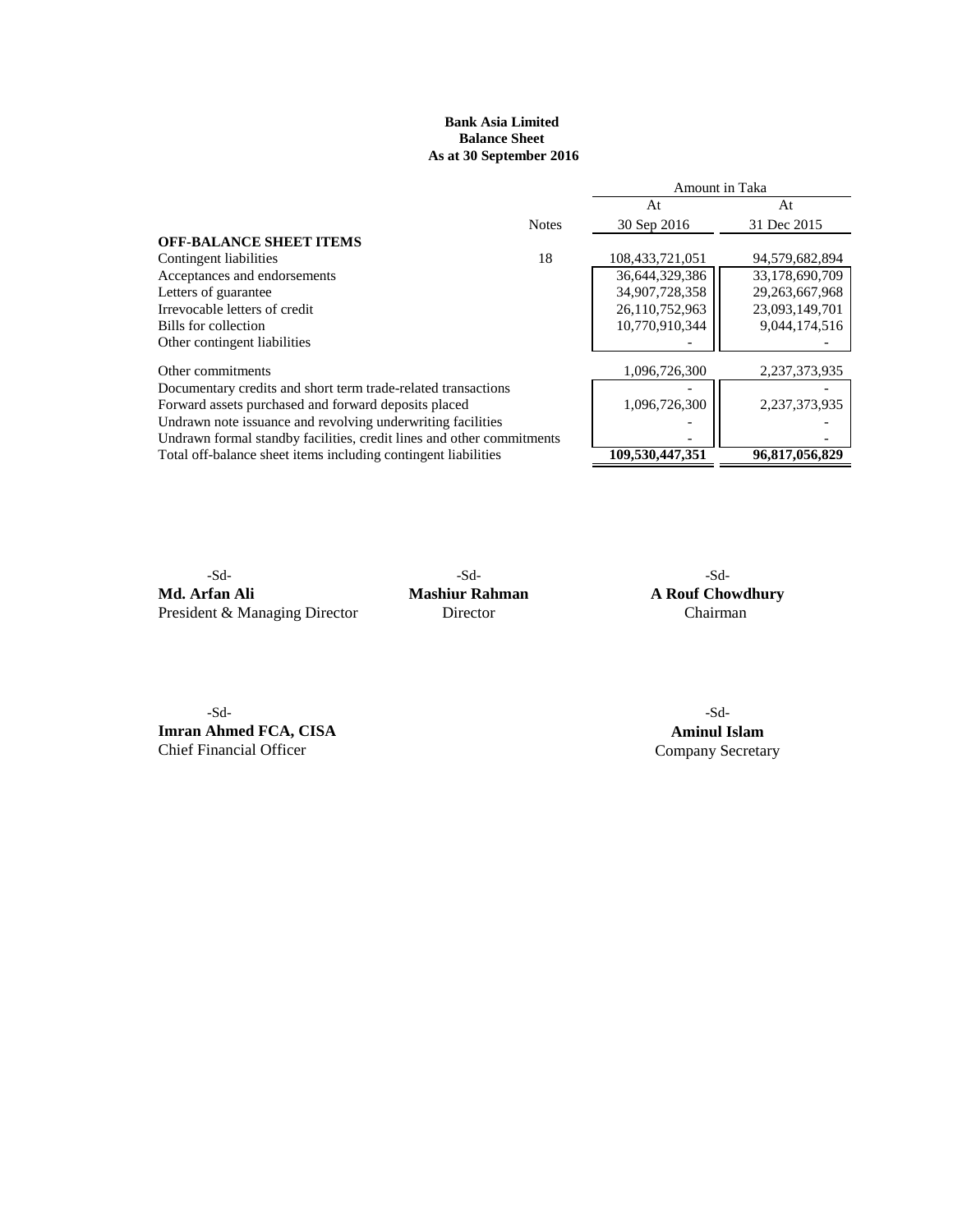#### **Bank Asia Limited Profit and Loss Statement For the period ended 30 September 2016**

|                                                  |              |                              | Amount in Taka               |                              |                                   |
|--------------------------------------------------|--------------|------------------------------|------------------------------|------------------------------|-----------------------------------|
|                                                  | <b>Notes</b> | Jan to Sep 2016              | Jan to Sep 2015              |                              | July to Sep 2016 July to Sep 2015 |
| <b>OPERATING INCOME</b>                          |              |                              |                              |                              |                                   |
| Interest income                                  | 20           | 10,573,293,335               | 10,352,376,783               | 3,623,445,500                | 3,519,943,160                     |
| Interest paid on deposits and borrowings, etc    | 21           | 7,862,763,990                | 8,316,000,369                | 2,648,538,472                | 2,844,448,091                     |
| Net interest income                              |              | 2,710,529,345                | 2,036,376,414                | 974,907,028                  | 675,495,069                       |
| Investment income                                | 22           | 2,610,876,339                | 3,812,338,200                | 817,340,544                  | 1,810,483,125                     |
| Commission, exchange and brokerage               | 23           | 1,791,318,341                | 1,368,658,339                | 539,909,413                  | 470,495,641                       |
| Other operating income                           | 24           | 428,964,797<br>4,831,159,477 | 393,965,105<br>5,574,961,644 | 117,839,285<br>1,475,089,242 | 129,951,211<br>2,410,929,977      |
| Total operating income (A)                       |              | 7,541,688,822                | 7,611,338,058                | 2,449,996,270                | 3,086,425,046                     |
| Salaries and allowances                          | 25           | 1,787,819,632                | 1,514,293,024                | 645,840,154                  | 573,844,458                       |
| Rent, taxes, insurance, electricity, etc         | 26           | 395,055,541                  | 388,896,479                  | 138,909,516                  | 135,329,491                       |
| Legal expenses                                   | 27           | 10,837,689                   | 7,074,368                    | 3,915,096                    | 2,775,946                         |
| Postage, stamp, telecommunication, etc           | 28           | 60,737,430                   | 56,650,718                   | 18,611,155                   | 20,887,560                        |
| Stationery, printing, advertisements, etc        | 29           | 69,482,201                   | 71,982,334                   | 17,117,880                   | 24,674,225                        |
| Managing Director's salary and fees              | 30           | 12,775,484                   | 13,480,000                   | 4,955,484                    | 6,360,000                         |
| Directors' fees                                  | 31           | 2,504,000                    | 2,690,000                    | 704,000                      | 965,000                           |
| Auditors' fees                                   | 32           | 148,000                      | 165,000                      | (681,000)                    | 50,000                            |
| Depreciation and repairs of Bank's assets        | 33           | 326,346,471                  | 323,967,353                  | 117,202,057                  | 109,611,045                       |
| Other expenses                                   | 34           | 863,891,194                  | 733,856,068                  | 284,125,448                  | 246,025,006                       |
| Total operating expenses (B)                     |              | 3,529,597,642                | 3,113,055,344                | 1,230,699,790                | 1,120,522,731                     |
| Profit before provision (C=A-B)                  |              | 4,012,091,180                | 4,498,282,714                | 1,219,296,480                | 1,965,902,315                     |
| Provision for loans and advances/investments     |              |                              |                              |                              |                                   |
| General provision                                |              | (228, 641, 024)              | 933,201,100                  | (344, 141, 024)              | (241, 215, 027)                   |
| Specific provision                               |              | 2,273,895,342                | 344,656,302                  | 833,395,342                  | 925,403,974                       |
|                                                  |              | 2,045,254,318                | 1,277,857,402                | 489,254,318                  | 684,188,947                       |
| Provision for off-balance sheet items            |              | 127,633,906                  | 168,759,107                  | (68, 266, 094)               | 18,804,927                        |
| Provision for diminution in value of investments |              |                              | 30,000,000                   |                              | 30,000,000                        |
| Other provisions                                 |              |                              | 10,000,000                   |                              | 10,000,000                        |
| Total provision (D)                              |              | 2,172,888,224                | 1,486,616,509                | 420,988,224                  | 742,993,874                       |
| Total profit before tax (C-D)                    |              | 1,839,202,956                | 3,011,666,205                | 798,308,256                  | 1,222,908,441                     |
| Provision for taxation                           |              |                              |                              |                              |                                   |
| Current tax                                      | 13.4.1       | 1,093,637,975                | 1,439,728,000                | 323,637,975                  | 528,071,056                       |
| Deferred tax                                     | 13.4.2       | 56,362,025<br>1,150,000,000  | 1,439,728,000                | 56,362,025<br>380,000,000    | 528,071,056                       |
| Net profit after tax                             |              | 689,202,956                  | 1,571,938,205                | 418,308,256                  | 694,837,385                       |
| <b>Appropriations</b>                            |              |                              |                              |                              |                                   |
| Statutory reserve                                | 15           | 367,840,591                  | 602,333,241                  | 159,661,651                  | 244,581,688                       |
| General reserve                                  |              |                              |                              |                              |                                   |
|                                                  |              | 367,840,591                  | 602,333,241                  | 159,661,651                  | 244,581,688                       |
| <b>Retained surplus</b>                          |              | 321,362,365                  | 969,604,964                  | 258,646,605                  | 450,255,697                       |
| <b>Earnings Per Share (EPS)</b>                  | 37           | 0.78                         | 1.78                         | 0.47                         | 0.79                              |

**Md. Arfan Ali Mashiur Rahman A Rouf Chowdhury** and *A* Rouf Chowdhury **A** Rouf Chowdhury **Chairman** President & Managing Director

-Sd- -Sd-**Imran Ahmed FCA, CISA Aminul Islam**<br> **Aminul Islam**<br> **Chief Financial Officer** 

-Sd- -Sd- -Sd-

Company Secretary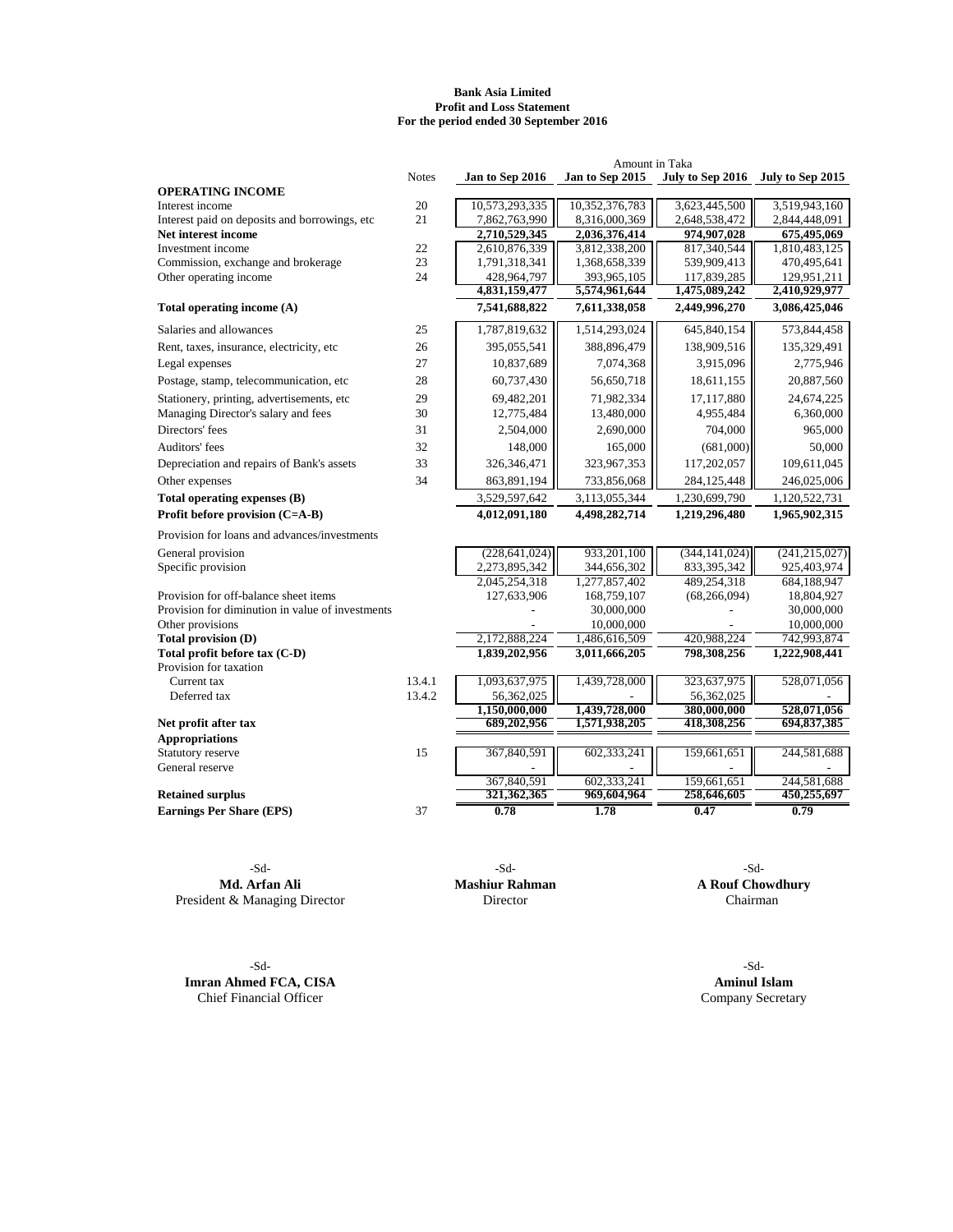# **Bank Asia Limited Cash Flow Statement For the period ended 30 September 2016**

|                                                                      |              | <b>Amount in Taka</b> |                  |
|----------------------------------------------------------------------|--------------|-----------------------|------------------|
|                                                                      | <b>Notes</b> | Jan to Sep 2016       | Jan to Sep 2015  |
| Cash flows from operating activities $(A)$                           |              |                       |                  |
| Interest receipts                                                    |              | 12,973,912,984        | 13,338,448,294   |
| Interest payments                                                    |              | (7,862,763,990)       | (8,316,000,369)  |
| Fees and commission receipts                                         |              | 1,791,318,341         | 1,368,658,339    |
| Cash payment to employees                                            |              | (1,848,470,207)       | (1,647,601,004)  |
| Cash payment to suppliers                                            |              | (121,807,026)         | (120, 262, 229)  |
| Income tax paid                                                      |              | (912, 927, 736)       | (1,303,617,804)  |
| Receipts from other operating activities                             | 35           | 736,051,152           | 1,220,231,794    |
| Payments for other operating activities                              | 36           | (1,345,802,630)       | (1,202,679,678)  |
| Operating profit before changes in operating assets $\&$ liabilities |              | 3,409,510,888         | 3,337,177,343    |
| Increase/(decrease) in operating assets and liabilities              |              |                       |                  |
| Loans and advances to customers                                      |              | (20,632,537,816)      | (11,076,064,635) |
| Other assets                                                         |              | (97, 710, 747)        | (62,768,377)     |
| Deposits from customers                                              |              | 10,173,517,650        | 16,436,742,686   |
| <b>Trading liabilities</b>                                           |              | 2,095,987,234         | (1,725,833,497)  |
| Other liabilities                                                    |              | (334, 616, 146)       | 236,642,105      |
| Net Increase/(decrease) in operating assets and liabilities          |              | (8,795,359,825)       | 3,808,718,282    |
| Net cash flows from operating activities                             |              | (5,385,848,937)       | 7,145,895,625    |
| Cash flows from investing activities (B)                             |              |                       |                  |
| Investments in treasury bills, bonds and others                      |              | 4,060,562,907         | 147,222,491      |
| Sale/(Purchase) of trading securities                                |              | (215, 245, 594)       | (3,783,501,337)  |
| Purchase of fixed assets                                             |              | (404, 115, 767)       | (117,611,414)    |
| Net cash flows from/(used in) investing activities                   |              | 3,441,201,545         | (3,753,890,260)  |
| Cash flows from financing activities $(C)$                           |              |                       |                  |
| Payment for finance lease                                            |              | (146,708)             | (709, 236)       |
| Issue of floating rate non-convertible subordinated bonds            |              |                       | 3,000,000,000    |
| Adjustment of subordinated non-convertible bond                      |              | (118, 226, 630)       | (133, 595, 784)  |
| Dividend paid (cash dividend)                                        |              | (1,258,942,730)       | (381, 497, 797)  |
| Net cash flows from/(used in) financing activities                   |              | (1,377,316,068)       | 2,484,197,183    |
| Net increase/(decrease) in cash and cash equivalents $(A+B+C)$       |              | (3,321,963,460)       | 5,876,202,548    |
| Effects of exchange rate changes on cash and cash equivalents        |              |                       |                  |
| Cash and cash equivalents at the beginning of the year               |              | 23,978,412,313        | 11,996,744,441   |
| Cash and cash equivalents at the end of the period                   |              | 20,656,448,853        | 17,872,946,989   |
| Cash and cash equivalents:                                           |              |                       |                  |
| Cash                                                                 |              | 1,781,187,515         | 1,818,052,788    |
| Balance with Bangladesh Bank and its agent bank(s)                   |              | 12,163,470,338        | 11,183,142,634   |
| Balance with other banks and financial institutions                  |              | 1,849,396,300         | 1,618,800,067    |
| Money at call and on short notice                                    |              | 4,860,000,000         | 3,250,000,000    |
| Prize bonds                                                          |              | 2,394,700             | 2,951,500        |
|                                                                      |              | 20,656,448,853        | 17,872,946,989   |
| Net Operating Cash Flows per Share                                   |              | (6.11)                | 8.11             |
|                                                                      |              |                       |                  |

-Sd-<br>-Sd-<br>-Sd-**Md. Arfan Ali Mashiur Rahman A Rouf Chowdhury** President & Managing Director Director Director Chairman

-Sd- -Sd-**Imran Ahmed FCA, CISA Aminul Islam**<br> **Company Secreta Company Secreta** 

Company Secretary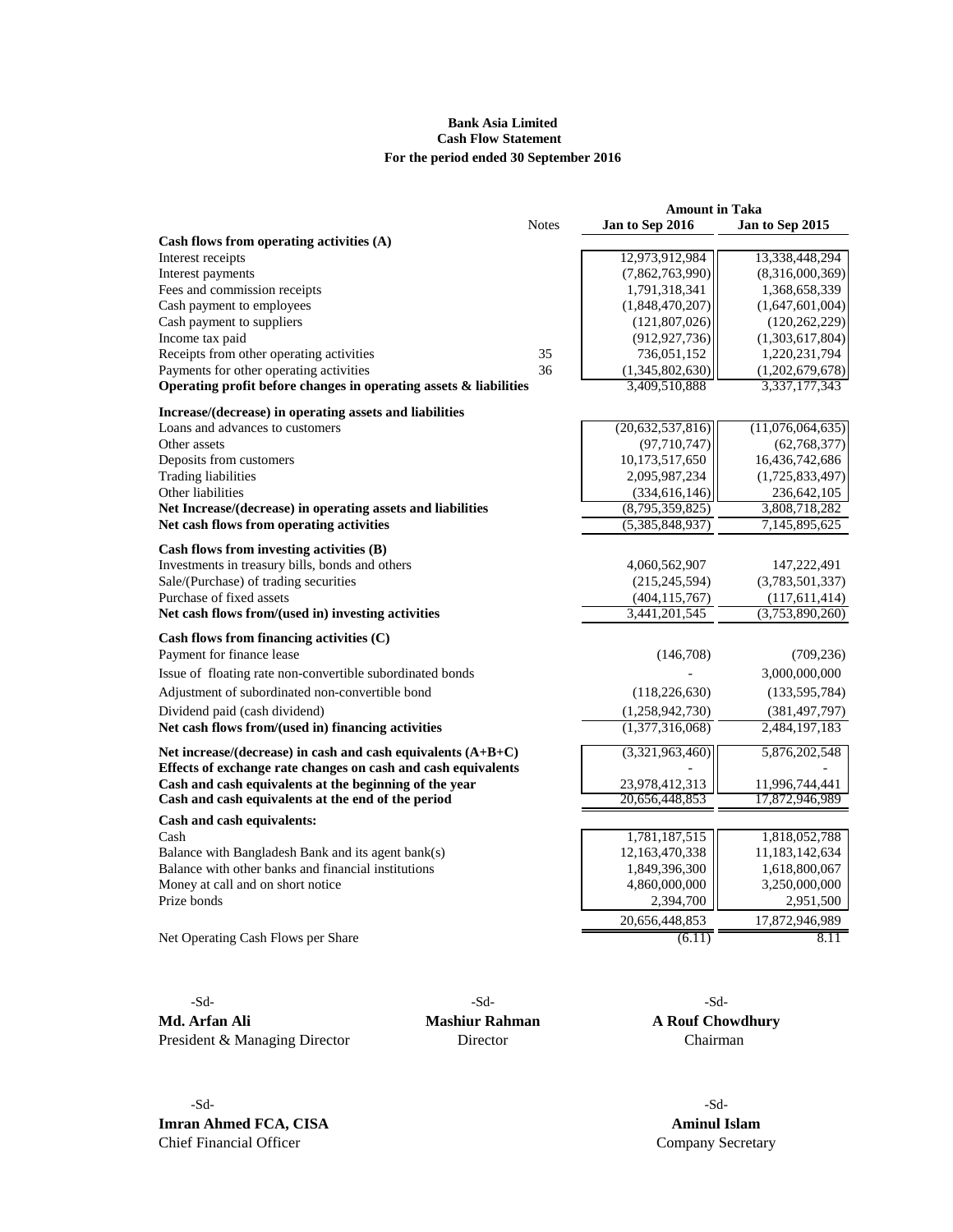# **Bank Asia Limited Statement of Changes in Equity For the period ended 30 September 2016**

Amount in Taka **Balance at 01 January 2015 7,629,955,940 5,051,466,882 2,682,592,433 8,166,474 1,492,242,767 16,864,424,496** Transferred during the period - 602,333,241 - - (602,333,241) - Adjustment on revaluation of fixed assets and other investment  $\begin{vmatrix} 1 & 1 & 1 \end{vmatrix}$  - (97,496,954) - (97,496,954) Transferred to retained earnings - - - (330) 330 - Issue of bonus shares  $\begin{bmatrix} 762,995,590 \\ -40,000 \end{bmatrix}$  -  $\begin{bmatrix} 762,995,590 \\ -40,000 \end{bmatrix}$  -Cash dividend paid and the same of the set of the set of the set of the set of the set of the set of the set of the set of the set of the set of the set of the set of the set of the set of the set of the set of the set of Net profit for the period<br> **Balance at 30 September 2015**<br> **Balance at 30 September 2015**<br> **Balance at 30 September 2015**<br> **Balance at 30 September 2015**<br> **Balance at 30 September 2015**<br> **Balance at 30 September 2015**<br> **Ba Balance at 30 September 2015** 8,392,951,530 5,653,800,123 2,585,095,479 8,166,144 1,317,354,674 Transferred during the period - 222,450,798 - - (222,450,798) - Adjustment on revaluation of fixed assets and other investment - - (35,465,637) - (35,465,637) - (35,465,637) - (35,465,637) - (35,465,637) - (35,465,637) - (35,465,637) - (35,465,637) - (35,465,637) - (35,465,637) - (35,4 Net profit for the period<br> **Balance at 31 December 2015**<br> **Balance at 31 December 2015**<br> **1057,876,250,921**<br> **1058,876,250,921**<br> **1058,876,250,921**<br> **1058,876,250,921 Balance at 31 December 2015** 8,392,951,530 5,876,250,921 2,549,629,842 8,166,144 2,152,333,448 18,979,331,885<br> **Balance at 31 December 2015** 8,392,951,530 5,876,250,921 2,549,629,842 8,166,144 2,152,333,448 18,979,331,885 Transferred during the period  $\overline{367,840,591}$  -  $\overline{367,840,591}$ Adjustment on revaluation of fixed assets and other investment  $\begin{vmatrix} -1 & -1 \\ 2 & -1 \end{vmatrix}$   $\begin{vmatrix} 212939038 \end{vmatrix}$   $\begin{vmatrix} -1 & -1 \\ -1 & -1 \end{vmatrix}$   $\begin{vmatrix} 212939038 \end{vmatrix}$ Issue of bonus shares  $\begin{bmatrix} 419,647,570 \\ -419,647,570 \end{bmatrix}$  -  $\begin{bmatrix} 419,647,570 \\ -1 \end{bmatrix}$  (419,647,570) Cash dividend paid and the period of the period of the period of the period of the period of the period of the period of the period of the period of the period of the period of the period of the period of the period of the Net profit for the period 1995, 202, 956<br>
Balance at 30 September 2016 1995, 105, 513<br>
Balance at 30 September 2016 1995, 105, 513 **Balance at 30 September 2016** 8,812,599,100 6,244,091,512 2,336,690,804 8,166,144 795,105,513 18,196,653,073 **Particulars Paid-up capital Statutory reserve Revaluation reserve General reserve Retained earnings Total** 

 -Sd- -Sd- -Sd-**Md. Arfan Ali Mashiur Rahman A Rouf Chowdhury** President & Managing Director **Chairman** Director **Director** Director **Chairman** 

 -Sd- -Sd-**Imran Ahmed FCA, CISA Aminul Islam** 

Chief Financial Officer Company Secretary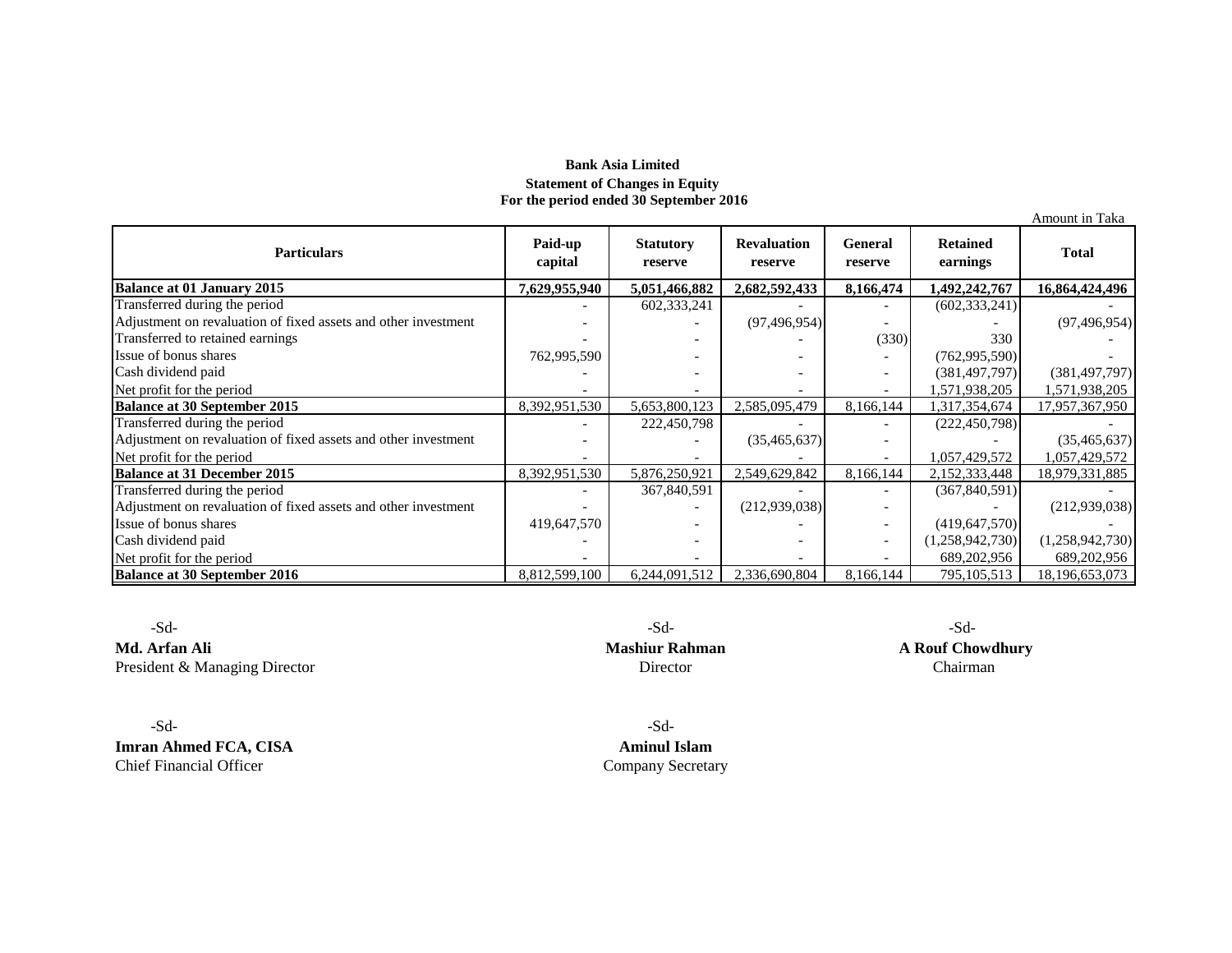# **Bank Asia Limited Selected explanatory notes to the financial statements for the period ended September 30, 2016**

- **1** Accounting policies in this Financial Statements are same as that applied in its last Annual Financial Statements of December 31, 2015.Consolidated financial Statements include position of Bank Asia Limited, Bank Asia Securities Limited, BA Exchange Company (UK) Limited and BA Express USA Inc.
- **1.1**  Provision for income tax has been shown @ 40 % as prescribed in Finance Act, 2016 of the accounting profit made by the Bank after considering some of the taxable add backs of income and disallowances of expenditures including provision for loans.
- **2** General:
	- a) Figures appearing in these financial statements have been rounded off to the nearest Taka.

b) Figures of previous year have been rearranged wherever necessary to conform to current year's presentation.

c) This interim Financial Statements have been prepared in accordance with Bangladesh Accounting Standards (BAS) 34 "Interim Financial Reporting".

**3** Bonus Share of Tk. 419.64 million and Cash Dividend Tk. 1,258.94 million for the year ended December 31, 2015 was approved in the 17th AGM held on April 18, 2016. Issued bonus shares have been considered in the last year's presentation.

For Bank Asia Limited

**Md. Arfan Ali Mashiur Rahman A Rouf Chowdhury** President & Managing Director **Director** Director Chairman

-Sd- -Sd- -Sd-

 -Sd- -Sd-**Imran Ahmed FCA, CISA Aminul Islam** Chief Financial Officer Company Secretary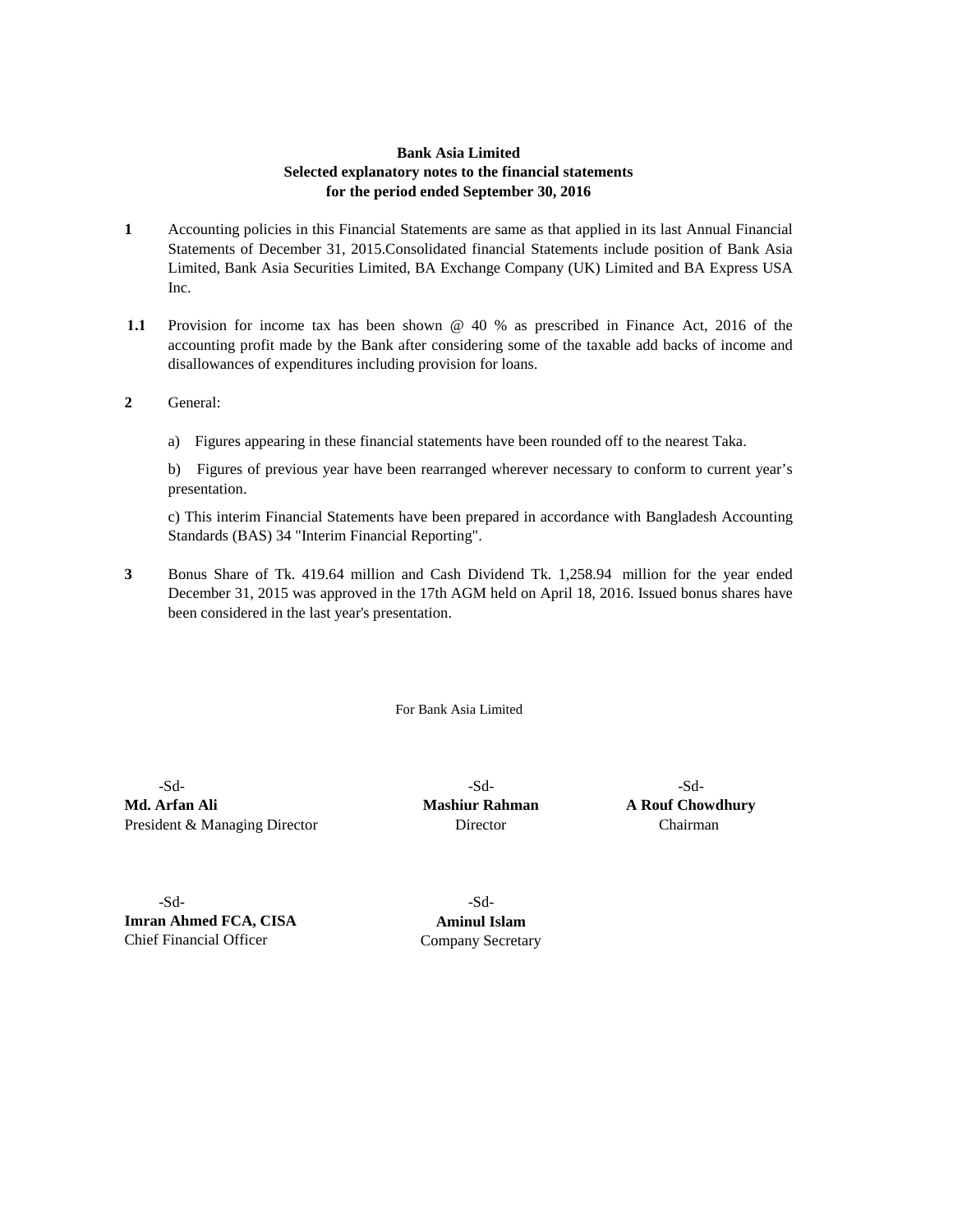|        |                                                                    | Amount in Taka                |                               |
|--------|--------------------------------------------------------------------|-------------------------------|-------------------------------|
|        |                                                                    | At                            | At                            |
| 4      | Cash                                                               | 30 Sept 2016                  | 31 Dec 2015                   |
| 4.1    | In hand                                                            |                               |                               |
|        | Conventional and Islamic banking                                   |                               |                               |
|        | Local currency                                                     | 1,765,341,719                 | 1,684,148,099                 |
|        | Foreign currencies                                                 | 15,845,796                    | 6,273,918                     |
|        |                                                                    | 1,781,187,515                 | 1,690,422,017                 |
|        | Off-shore banking unit                                             | 1,781,187,515                 | 1,690,422,017                 |
| 4.1(a) | <b>Consolidated In hand</b>                                        |                               |                               |
|        | Bank Asia Limited                                                  | 1,781,187,515                 | 1,690,422,017                 |
|        | <b>Bank Asia Securities Limited</b>                                | 10,392                        | 11,890                        |
|        | BA Exchange Company (UK) Limited                                   | 585,862                       | 1,149,477                     |
|        | BA Express USA, Inc                                                | 240,540                       | 97,578                        |
| 4.2    | Balance with Bangladesh Bank and its agent bank                    | 1,782,024,309                 | 1,691,680,962                 |
|        |                                                                    |                               |                               |
|        | Conventional and Islamic banking                                   |                               |                               |
|        | Balance with Bangladesh Bank<br>Local currency (statutory deposit) | 11,869,282,450                | 10,273,716,981                |
|        | Foreign currencies                                                 | 10,315,262                    | 54,872,119                    |
|        |                                                                    | 11,879,597,712                | 10,328,589,100                |
|        | Balance with agent bank (Sonali Bank Limited)                      |                               |                               |
|        | Local currency                                                     | 283,872,626                   | 450,726,790                   |
|        | Foreign currencies                                                 |                               |                               |
|        |                                                                    | 283,872,626<br>12,163,470,338 | 450,726,790<br>10,779,315,890 |
|        | Off-shore banking unit                                             |                               |                               |
|        |                                                                    | 12,163,470,338                | 10,779,315,890                |
| 4.2(a) | Consolidated Balance with Bangladesh Bank and its agent bank       |                               |                               |
|        | <b>Bank Asia Limited</b>                                           | 12, 163, 470, 338             | 10,779,315,890                |
|        | <b>Bank Asia Securities Limited</b>                                |                               |                               |
|        | BA Exchange Company (UK) Limited<br>BA Express USA, Inc            |                               |                               |
|        |                                                                    | 12,163,470,338                | 10,779,315,890                |
| 5      | Balance with other banks and financial institutions                |                               |                               |
|        | In Bangladesh                                                      |                               |                               |
|        | Conventional and Islamic banking (Note 5.1.1)                      | 1,424,877,453                 | 7,561,200,515                 |
|        | Off-shore banking unit                                             |                               |                               |
|        |                                                                    | 1,424,877,453                 | 7,561,200,515                 |
|        | <b>Outside Bangladesh</b>                                          |                               |                               |
|        | Conventional and Islamic banking (Note 5.2.1)                      | 323,078,456                   | 667,400,444                   |
|        | Off-shore banking unit                                             | 101,440,391<br>424,518,847    | 47,230,747                    |
|        |                                                                    | 1,849,396,300                 | 714,631,191<br>8,275,831,706  |
| 5.1    | In Bangladesh                                                      |                               |                               |
| 5.1.1  | <b>Conventional and Islamic banking</b>                            |                               |                               |
|        | <b>Current accounts</b>                                            |                               |                               |
|        | AB Bank Limited                                                    | 41,480                        | 41,480                        |
|        | Agrani Bank Limited                                                | 826,280                       | 826,280                       |
|        | National Bank Limited                                              | 782,500                       | 766,332                       |
|        | Sonali Bank Limited                                                | 740,272,159                   | 176,737,352                   |
|        | <b>Standard Chartered Bank</b>                                     | 274,125                       | 424,319                       |
|        | <b>Trust Bank Limited</b>                                          | 742,196,544                   | 12,978,486<br>191,774,249     |
|        |                                                                    |                               |                               |
|        | Short-notice deposit accounts                                      |                               |                               |
|        | <b>BRAC Bank Limited</b>                                           | 730,099                       | 3,750,038                     |
|        | AB Bank Limited                                                    | 526,403                       | 513,475                       |
|        | Islami Bank Bangladesh Limited                                     | 172,800                       | 169,835                       |
|        | Uttara Bank Limited                                                | 2,159,304                     | 2,155,993                     |
|        |                                                                    | 3,588,606                     | 6,589,341                     |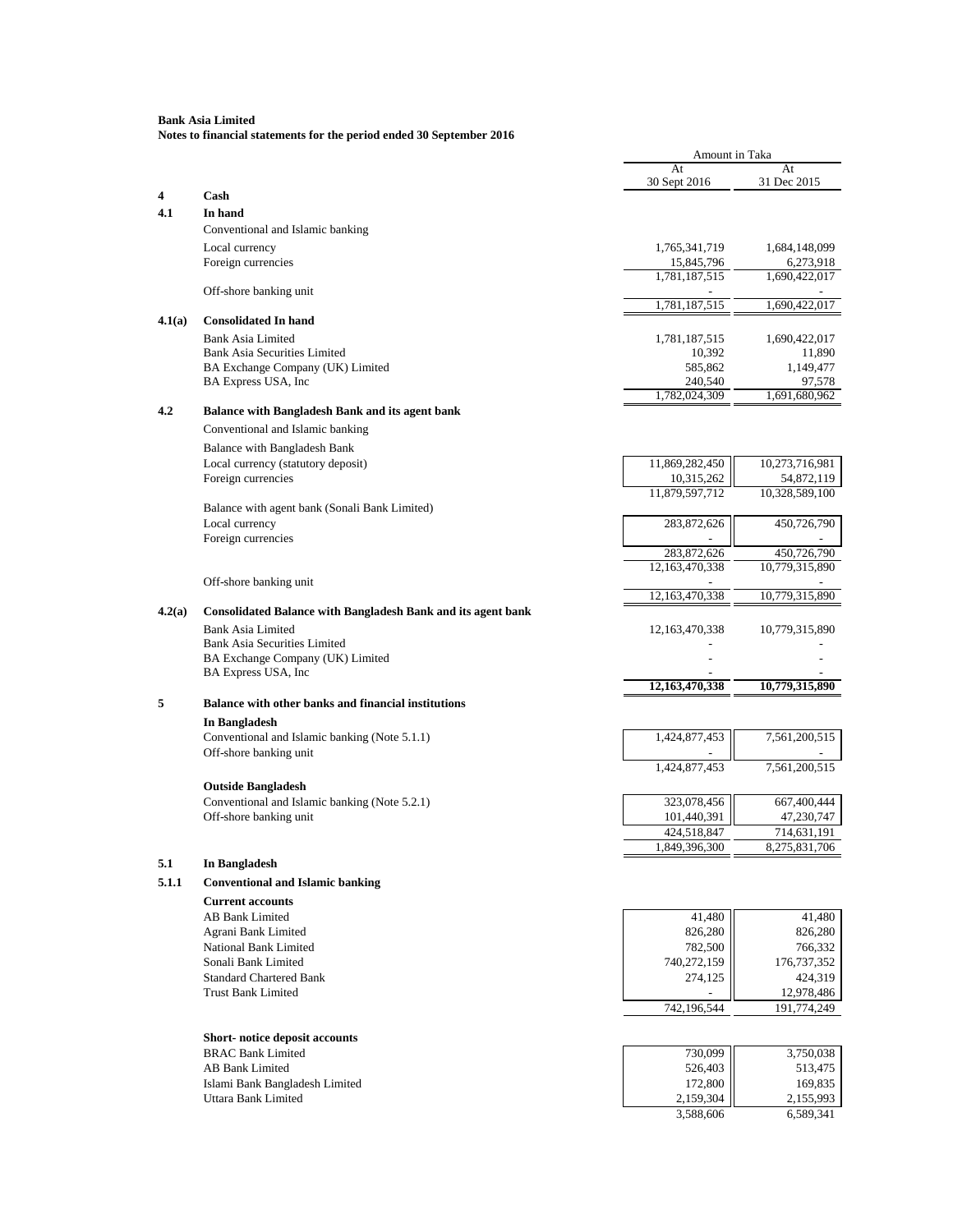**Notes to financial statements for the period ended 30 September 2016**

|       |                                                                           | Amount in Taka             |                                |
|-------|---------------------------------------------------------------------------|----------------------------|--------------------------------|
|       |                                                                           | At                         | At                             |
|       |                                                                           | 30 Sept 2016               | 31 Dec 2015                    |
|       |                                                                           |                            |                                |
|       | <b>Fixed deposit accounts/ MTDR</b>                                       |                            |                                |
|       | Islamic Finance and Investment Limited                                    | 100,000,000                | 100,000,000                    |
|       | Hajj Finance Company Limited                                              |                            | 500,000,000                    |
|       | Social Islami Bank Limited                                                |                            | 300,000,000                    |
|       | Bank Alfalah limited                                                      | 842,303                    | 836,925                        |
|       | Union Bank Limited                                                        |                            | 150,000,000                    |
|       |                                                                           | 100,842,303<br>846,627,453 | 1,050,836,925<br>1,249,200,515 |
|       |                                                                           |                            |                                |
| 5.2   | <b>Outside Bangladesh</b>                                                 |                            |                                |
| 5.2.1 | <b>Conventional and Islamic banking</b>                                   |                            |                                |
|       | <b>Current accounts</b>                                                   |                            |                                |
|       | <b>Interest bearing:</b>                                                  |                            |                                |
|       | Citibank N.A., London (EURO)                                              |                            | 159,182                        |
|       | Citibank N.A., London (GBP)                                               | 13,446,754                 | 82,968,317                     |
|       | Citibank NA, New York (USD)                                               |                            | 302,610                        |
|       | Habib American Bank, New York                                             |                            | 144,425,283                    |
|       | Mashreqbank psc, New York (USD)                                           | 36,388,009                 | 850,164                        |
|       | Standard Chartered Bank, Mumbai                                           | 3,306,840                  | 5,900,215                      |
|       | Standard Chartered Bank, New York                                         |                            | 7,768,429                      |
|       |                                                                           | 53,141,603                 | 242,374,200                    |
|       |                                                                           |                            |                                |
|       | Non-interest bearing:<br>AB Bank Limited, Mumbai                          | 25,117,644                 | 11,400,461                     |
|       | Al Rajhi Bank K.S.A                                                       | 919,983                    | 1,584,110                      |
|       | Bhutan National Bank Limited, Thimphu                                     | 8,347,336                  | 3,130,597                      |
|       | Casisse Centrale Desjardins                                               | 188,262                    | 139,953                        |
|       | Commerzbank AG, Frankfurt (EURO)                                          | 26,930,206                 | 355,026,015                    |
|       | Commerzbank AG, Frankfurt (USD)                                           | 2,398,411                  | 594,622                        |
|       | Habib Metropolitan Bank Limited, Karachi                                  |                            | 274,569                        |
|       | Habib Bank UK, London                                                     |                            | 928,580                        |
|       | <b>ICICI Bank Limited, Kowloon</b>                                        | 1,126,967                  | 832,673                        |
|       | <b>ICICI Bank Limited, Mumbai</b>                                         | 22,270,184                 | 20,363,433                     |
|       | JP Morgan Chase Bank N.A New York, U.S.A                                  |                            | 6,627,865                      |
|       | Mashreqbank psc, Mumbai (EURO)                                            | 684,582                    | 611,632                        |
|       | Muslim Commercial Bank Limited, Colombo                                   | 4,128,567                  | 6,544,592                      |
|       | Muslim Commercial Bank Limited, Karachi                                   |                            | 5,309,756                      |
|       | National Australia Bank Limited                                           | 234,654                    | 538,034                        |
|       | Nepal Bangladesh Bank Limited, Kathmandu                                  |                            | 1,174,790                      |
|       | Sonali Bank (UK) Limited, London                                          |                            | 5,426,143                      |
|       | Saudi Hollandi K.S.A                                                      | 30,734                     | 109,714                        |
|       | <b>UBAF, Tokyo</b>                                                        | 87,102,756                 | 1,694,244                      |
|       | Unicredit Bank AG, Munich (EURO)/Hypovereins Bank, Munich (EURO)          | 1,058,500                  | 772,144                        |
|       | Wells Fargo Bank NA, New York, (USD)                                      | 83,380,394                 | 1,419,864                      |
|       | Wells Fargo Bank NA, London, (Euro)<br>Zurcher Kantonal Bank, Switzerland | 5,331,133<br>686,540       | 214,222<br>308,231             |
|       |                                                                           | 269,936,853                | 425,026,244                    |
|       |                                                                           | 323,078,456                | 667,400,444                    |

### **5.3 Placements**

With Banking companies (Note  $5.3.1$  and  $5.3.2$ ) With Non-banking financial institutions (Note 5.3.3)

| 578,250,000 | 6,312,000,000 |
|-------------|---------------|
|             |               |
| 578,250,000 | 6,312,000,000 |
| 578,250,000 | 6,312,000,000 |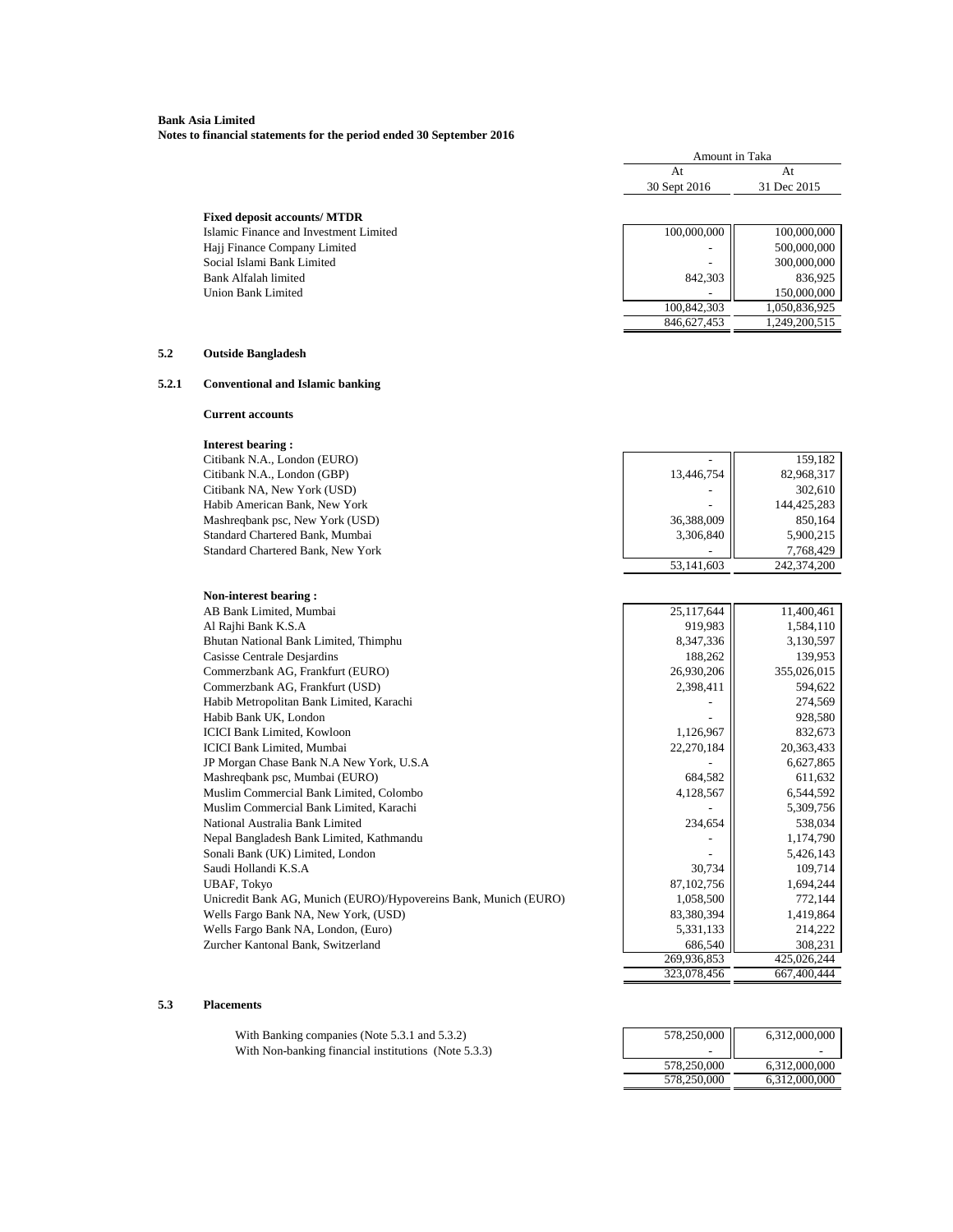# **Bank Asia Limited Notes to financial statements for the period ended 30 September 2016**

|      |                      |                                                                               | Amount in Taka               |               |
|------|----------------------|-------------------------------------------------------------------------------|------------------------------|---------------|
|      |                      |                                                                               | At                           | At            |
|      |                      |                                                                               | 30 Sept 2016                 | 31 Dec 2015   |
|      |                      |                                                                               |                              |               |
|      | 5.3.1                | Placement-with Banking companies (Local Currency):<br><b>NRB Bank Limited</b> | $\overline{\phantom{a}}$     | 200,000,000   |
|      |                      | Jamuna Bank Limited                                                           |                              | 800,000,000   |
|      |                      | Midland Bank Limited                                                          | $\overline{a}$               | 250,000,000   |
|      |                      | AB Bank Limited                                                               |                              | 800,000,000   |
|      |                      | Premier Bank                                                                  | 500,000,000                  |               |
|      |                      | <b>Standard Bank Limited</b>                                                  |                              | 800,000,000   |
|      |                      | Dhaka Bank Limited                                                            |                              | 1,000,000,000 |
|      |                      | Meghna Bank Limited                                                           |                              | 200,000,000   |
|      |                      |                                                                               | 500,000,000                  | 4,050,000,000 |
|      | 5.3.2                | Placement- with Banking companies (Foreign Currency):                         |                              |               |
|      |                      | Mutual Trust Bank Limited                                                     |                              | 312,000,000   |
|      |                      | Eastern Bank Limited                                                          |                              | 780,000,000   |
|      |                      | Islami Bank Bangladesh Limited                                                |                              | 1,170,000,000 |
|      |                      | Modhumoti Bank Limited                                                        | 78,250,000                   |               |
|      |                      |                                                                               | 78,250,000                   | 2,262,000,000 |
|      |                      |                                                                               | 578,250,000                  | 6,312,000,000 |
|      |                      | <b>Consolidated Balance with other banks and financial institutions</b>       |                              |               |
| 5(a) |                      |                                                                               |                              |               |
|      | <b>In Bangladesh</b> |                                                                               |                              |               |
|      |                      | <b>Bank Asia Limited</b>                                                      | 1,424,877,453                | 7,561,200,515 |
|      |                      | <b>Bank Asia Securities Limited</b>                                           | 313,200,222                  | 444,415,554   |
|      |                      | BA Exchange Company (UK) Limited<br>BA Express USA, Inc                       |                              |               |
|      |                      |                                                                               | 1,738,077,675                | 8,005,616,069 |
|      |                      | Less: Inter-company transactions                                              | 11.154.850                   | 5,510,002     |
|      |                      |                                                                               | 1,726,922,825                | 8,000,106,067 |
|      |                      | <b>Outside Bangladesh</b>                                                     |                              |               |
|      |                      | <b>Bank Asia Limited</b>                                                      | 424,518,847                  | 714,631,191   |
|      |                      | <b>Bank Asia Securities Limited</b>                                           |                              |               |
|      |                      | BA Exchange Company (UK) Limited                                              | 6,779,529                    | 11,453,875    |
|      |                      | BA Express USA, Inc.                                                          | 45,671,350                   | 52,840,030    |
|      |                      |                                                                               | 476,969,726                  | 778,925,096   |
|      |                      |                                                                               | 2,203,892,551                | 8,779,031,163 |
| 6    |                      | Money at call and on short notice                                             |                              |               |
|      | Call money           |                                                                               |                              |               |
|      |                      | With Banking companies (Note 6.1)                                             | 2,250,000,000                | 1,730,000,000 |
|      |                      | With Non-banking financial institutions                                       | 2,610,000,000                | 1,500,000,000 |
|      |                      |                                                                               | 4,860,000,000                | 3,230,000,000 |
| 6.1  |                      | <b>Call Money- with Banking companies:</b>                                    |                              |               |
|      |                      | <b>Trust Bank Limited</b>                                                     |                              | 200,000,000   |
|      |                      | The City Bank Limited                                                         | 700,000,000                  | 550,000,000   |
|      |                      | AB Bank Limited                                                               |                              | 600,000,000   |
|      |                      | <b>NRB Bank Limited</b>                                                       | 240,000,000                  | 180,000,000   |
|      |                      | National Credit and Commerce Bank Limited                                     |                              | 200,000,000   |
|      |                      | NRB Commercial Bank Limited                                                   | 110,000,000                  |               |
|      |                      | Mercantile Bank Limited                                                       | 700,000,000                  |               |
|      |                      | Midland Bank Limited                                                          | 250,000,000                  |               |
|      |                      | Jamuna Bank Limited                                                           | 250,000,000<br>2,250,000,000 | 1,730,000,000 |
| 6.2  |                      | <b>Call Money- with non Banking companies</b>                                 |                              |               |
|      |                      |                                                                               |                              |               |
|      |                      | <b>Investment Corporation of Bangladesh</b>                                   | 2,000,000,000                | 1,500,000,000 |
|      |                      | IDLC (BD) Limited                                                             | 170,000,000                  |               |
|      |                      | GSP Finance Company (Bangladesh) Limited                                      | 100,000,000                  |               |
|      |                      | Bangladesh Industrial Finance Corporation                                     | 20,000,000                   |               |
|      |                      | Delta Brac Housing                                                            | 210,000,000                  |               |
|      |                      | Phoenix Leasing                                                               | 110,000,000                  | 1,500,000,000 |
|      |                      |                                                                               | 2,610,000,000                |               |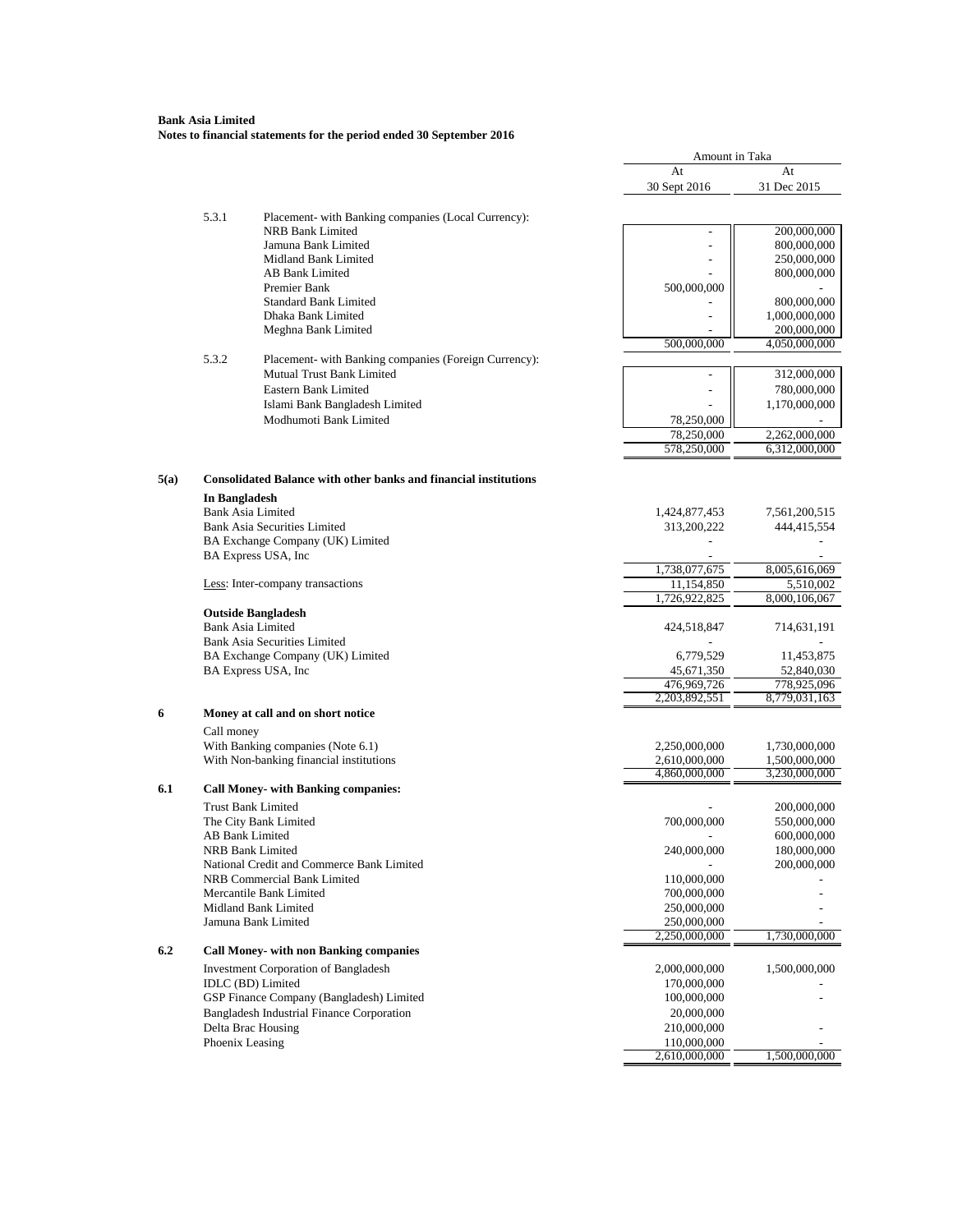|         |                                                                | Amount in Taka                   |                                 |
|---------|----------------------------------------------------------------|----------------------------------|---------------------------------|
|         |                                                                | At                               | At                              |
|         |                                                                | 30 Sept 2016                     | 31 Dec 2015                     |
| 6(a)    | <b>Consolidated Money at call and on short notice</b>          |                                  |                                 |
|         | Bank Asia Limited                                              | 4,860,000,000                    | 3,230,000,000                   |
|         | <b>Bank Asia Securities Limited</b>                            |                                  |                                 |
|         | BA Express USA, Inc                                            |                                  |                                 |
|         | BA Exchange Company (UK) Limited                               |                                  |                                 |
| 7       | <b>Investments</b>                                             | 4,860,000,000                    | 3,230,000,000                   |
|         |                                                                |                                  |                                 |
|         | Government (Note 7.1)<br>Others (Note 7.2)                     | 39,656,661,122<br>3,440,796,441  | 43,717,224,029<br>3,225,550,847 |
|         |                                                                | 43,097,457,563                   | 46,942,774,876                  |
| 7.1     | Government                                                     |                                  |                                 |
|         | Conventional and Islamic banking (Note 7.1.1)                  | 39,656,661,122                   | 43,717,224,029                  |
|         | Off-shore banking unit                                         |                                  |                                 |
|         |                                                                | 39,656,661,122                   | 43,717,224,029                  |
| 7.1.1   | Conventional and Islamic banking                               |                                  |                                 |
|         | Treasury bills (Note 7.1.1.1)                                  | 21, 131, 793, 252                | 12,398,308,492                  |
|         | Treasury bonds (Note 7.1.1.2)                                  | 16,955,020,817                   | 22,826,335,573                  |
|         | 30 Days Bangladesh Bank bills                                  | 1,567,452,353                    | 8,489,737,264                   |
|         | Prize bonds                                                    | 2,394,700<br>39,656,661,122      | 2,842,700<br>43,717,224,029     |
| 7.1.1.1 | <b>Treasury bills</b>                                          |                                  |                                 |
|         | 7 days treasury bills                                          | 11,044,235,015                   |                                 |
|         | 91 days treasury bills                                         | 2,506,901,691                    |                                 |
|         | 182 days treasury bills                                        | 1,485,106,282                    | 3,955,418,886                   |
|         | 364 days treasury bills                                        | 6,095,550,264                    | 8,442,889,606                   |
|         |                                                                | 21, 131, 793, 252                | 12,398,308,492                  |
| 7.1.1.2 | <b>Treasury bonds</b>                                          |                                  |                                 |
|         | Bangladesh Bank Islamic bond                                   | 444,200,000                      | 316,500,000                     |
|         | 2 years Bangladesh Government treasury bonds                   | 54,805,883                       | 4,423,112,974                   |
|         | 5 years Bangladesh Government treasury bonds                   | 4,504,469,124                    | 4,504,469,124                   |
|         | 10 years Bangladesh Government treasury bonds                  | 6, 351, 676, 732                 | 7,982,384,397                   |
|         | 15 years Bangladesh Government treasury bonds                  | 5, 357, 143, 643                 | 5, 357, 143, 643                |
|         | 20 years Bangladesh Government treasury bonds                  | 242,725,435<br>16,955,020,817    | 242,725,435<br>22,826,335,573   |
|         |                                                                |                                  |                                 |
| 7.2     | <b>Others</b>                                                  |                                  |                                 |
|         | Conventional and Islamic banking (Note 7.2.1)                  | 3,440,796,441                    | 3,225,550,847                   |
|         | Off-shore banking unit                                         | 410,444,725                      | 268,320,000                     |
|         | Less: Adjustment with OBU                                      | (410, 444, 725)<br>3,440,796,441 | (268,320,000)<br>3,225,550,847  |
| 7.2.1   | <b>Conventional and Islamic banking</b>                        |                                  |                                 |
|         | <b>Ordinary shares</b><br>a)                                   |                                  |                                 |
|         | <b>Ouoted</b> shares                                           | 635,037,194                      | 575,132,992                     |
|         | Unquoted share                                                 | 93,592,612                       | 145,529,880                     |
|         |                                                                | 728,629,806                      | 720,662,872                     |
|         | <b>Mutual Fund</b><br>b)                                       |                                  |                                 |
|         | 1st Janata Bank Mutual fund                                    | 50,000,000                       | 50,000,000                      |
|         | <b>EBL NRB Ist Mutual Fund</b>                                 | 149,665,000                      | 149,665,000                     |
|         | Ist Bangladesh Fixed Income Fund                               | 250,000,000                      | 250,000,000                     |
|         | <b>MBL 1st Mutual Fund</b><br><b>EXIM Bank 1st Mutual Fund</b> | 50,000,000                       | 50,000,000                      |
|         |                                                                | 248,021,219<br>747,686,219       | 248,740,000<br>748,405,000      |
|         | <b>Debentures</b><br>c)                                        |                                  |                                 |
|         | <b>Beximco Denims Limited</b>                                  | 9,537,605                        | 9,537,605                       |
|         | <b>Beximco Textiles Limited</b>                                | 6,445,370                        | 6,445,370                       |
|         |                                                                | 15,982,975                       | 15,982,975                      |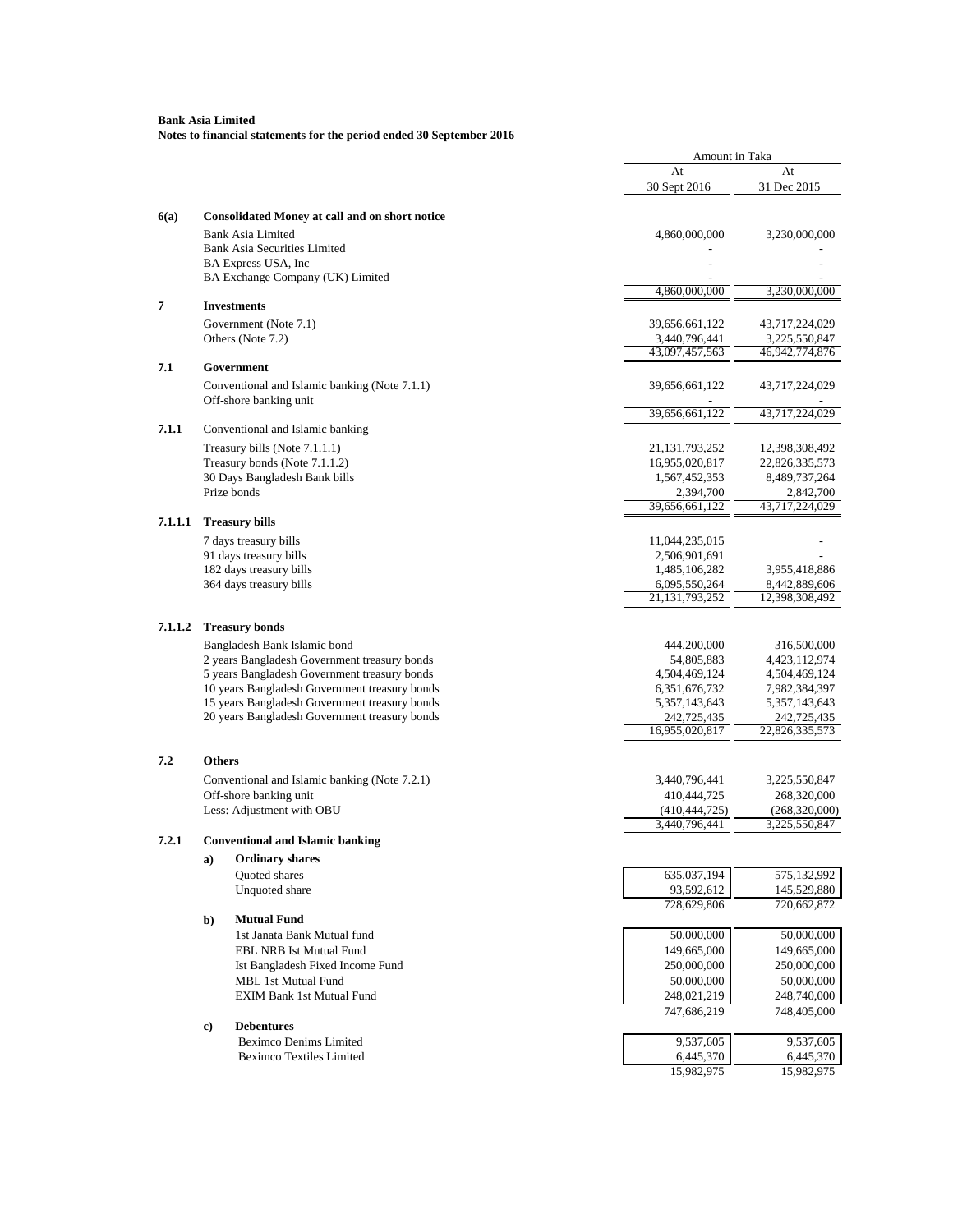|      |                  |                                                                                    | Amount in Taka               |                           |
|------|------------------|------------------------------------------------------------------------------------|------------------------------|---------------------------|
|      |                  |                                                                                    | At                           | At                        |
|      |                  |                                                                                    | 30 Sept 2016                 | 31 Dec 2015               |
|      | d)               | <b>Bonds</b>                                                                       |                              |                           |
|      |                  | MTBL subordinated bond                                                             | 112,500,000                  | 112,500,000               |
|      |                  | MTB Second subordinated bond                                                       | 400,000,000                  | 400,000,000               |
|      |                  | UCB Second subordinated bond                                                       | 300,000,000                  | 300,000,000               |
|      |                  | BSRM Steels Limited zero coupon bond<br>Premier Bank Non-convert subordinated bond | 199,997,441                  |                           |
|      |                  |                                                                                    | 500,000,000                  | 200,000,000               |
|      |                  | Prime Bank Limited Coupon bond<br><b>BSRML</b> Coupon bond                         | 70,000,000<br>66,000,000     | 140,000,000<br>88,000,000 |
|      |                  | SIBL subordinated Mudaraba bond                                                    | 200,000,000                  | 200,000,000               |
|      |                  |                                                                                    | 1,848,497,441                | 1,440,500,000             |
|      | e)               | Investment in commercial paper                                                     |                              |                           |
|      |                  | Investment in commercial paper                                                     | 100,000,000                  | 300,000,000               |
|      |                  |                                                                                    | 100,000,000                  | 300,000,000               |
|      | f                | <b>Placements</b>                                                                  |                              |                           |
|      |                  | With Banking companies (Note $7.2.1(a)$ )                                          |                              |                           |
|      |                  | With Non-banking financial institutions (Note $7.2.1(a)$ ))(Note $7.2.1(b)$ )      |                              |                           |
|      |                  |                                                                                    |                              |                           |
|      |                  |                                                                                    | 3,440,796,441                | 3,225,550,847             |
|      | 7.2.1(a)         | Placement- with Non-banking financial institutions                                 |                              |                           |
|      |                  | Placement with Off-shore Banking Unit                                              | 4,773,250,000                | 2,028,000,000             |
|      |                  |                                                                                    | 4,773,250,000                | 2,028,000,000             |
|      |                  | Less: Adjustment with OBU                                                          | (4,773,250,000)              | (2,028,000,000)           |
| 7.3  |                  | <b>Investments classified as per Bangladesh Bank circular:</b>                     |                              |                           |
|      |                  | Held for trading (HFT)                                                             | 20,055,593,187               | 26,142,981,291            |
|      |                  | Held to maturity (HTM)                                                             | 19,154,473,235               | 17,254,900,038            |
|      | Other securities |                                                                                    | 3,887,391,141                | 3,544,893,547             |
|      |                  |                                                                                    | 43,097,457,563               | 46,942,774,876            |
| 7(a) |                  | <b>Consolidated Investments</b>                                                    |                              |                           |
|      | Government       |                                                                                    |                              |                           |
|      |                  | <b>Bank Asia Limited</b>                                                           | 39,656,661,122               | 43,717,224,029            |
|      |                  | <b>Bank Asia Securities Limited</b>                                                |                              |                           |
|      |                  | BA Express USA, Inc                                                                |                              |                           |
|      |                  | BA Exchange Company (UK) Limited                                                   |                              |                           |
|      |                  |                                                                                    | 39,656,661,122               | 43,717,224,029            |
|      | <b>Others</b>    |                                                                                    |                              |                           |
|      |                  | <b>Bank Asia Limited</b><br><b>Bank Asia Securities Limited</b>                    | 3,440,796,441<br>385,370,966 | 3,225,550,847             |
|      |                  | BA Exchange Company (UK) Limited                                                   |                              | 219,549,671               |
|      |                  | BA Express USA, Inc                                                                |                              |                           |
|      |                  |                                                                                    | 3,826,167,407                | 3,445,100,518             |
|      |                  |                                                                                    | 43,482,828,529               | 47,162,324,547            |
|      |                  |                                                                                    |                              |                           |
| 8    |                  | <b>Loans and advances/investments</b>                                              |                              |                           |
|      |                  | Loans, cash credits, overdrafts, etc/investments (Note 8.1)                        | 146,555,057,586              | 126,986,780,735           |
|      |                  | Bills purchased and discounted (Note 8.2)                                          | 10,473,815,911               | 9,409,554,946             |
|      |                  |                                                                                    | 157,028,873,497              | 136,396,335,681           |
| 8.1  |                  | Loans, cash credits, overdrafts, etc/investments                                   |                              |                           |
|      |                  | <b>Conventional and Islamic banking</b>                                            |                              |                           |
|      |                  | <b>Inside Bangladesh</b>                                                           |                              |                           |
|      |                  | Overdrafts/ Quard against deposit                                                  | 25,883,191,967               | 26,068,572,073            |
|      |                  | Cash credit/Bai Murabaha (Muajjal)                                                 | 3,806,595,191                | 1,240,217,716             |
|      |                  | Loans (General)/ Musharaka                                                         | 32,816,791,217               | 25,657,793,569            |
|      |                  | House building loans                                                               | 799,334,143                  | 363,244,511               |
|      |                  | Loan against trust receipts/ Bai Murabaha post import                              | 10,304,244,342               | 9,778,733,091             |
|      |                  | Payment against documents                                                          | 138, 308, 188                | 83,837,021                |
|      |                  | Consumer credit scheme                                                             | 6,612,625,449                | 5,482,235,146             |
|      | Transport loan   |                                                                                    | 1,629,050,946                | 1,372,176,280             |
|      |                  |                                                                                    |                              |                           |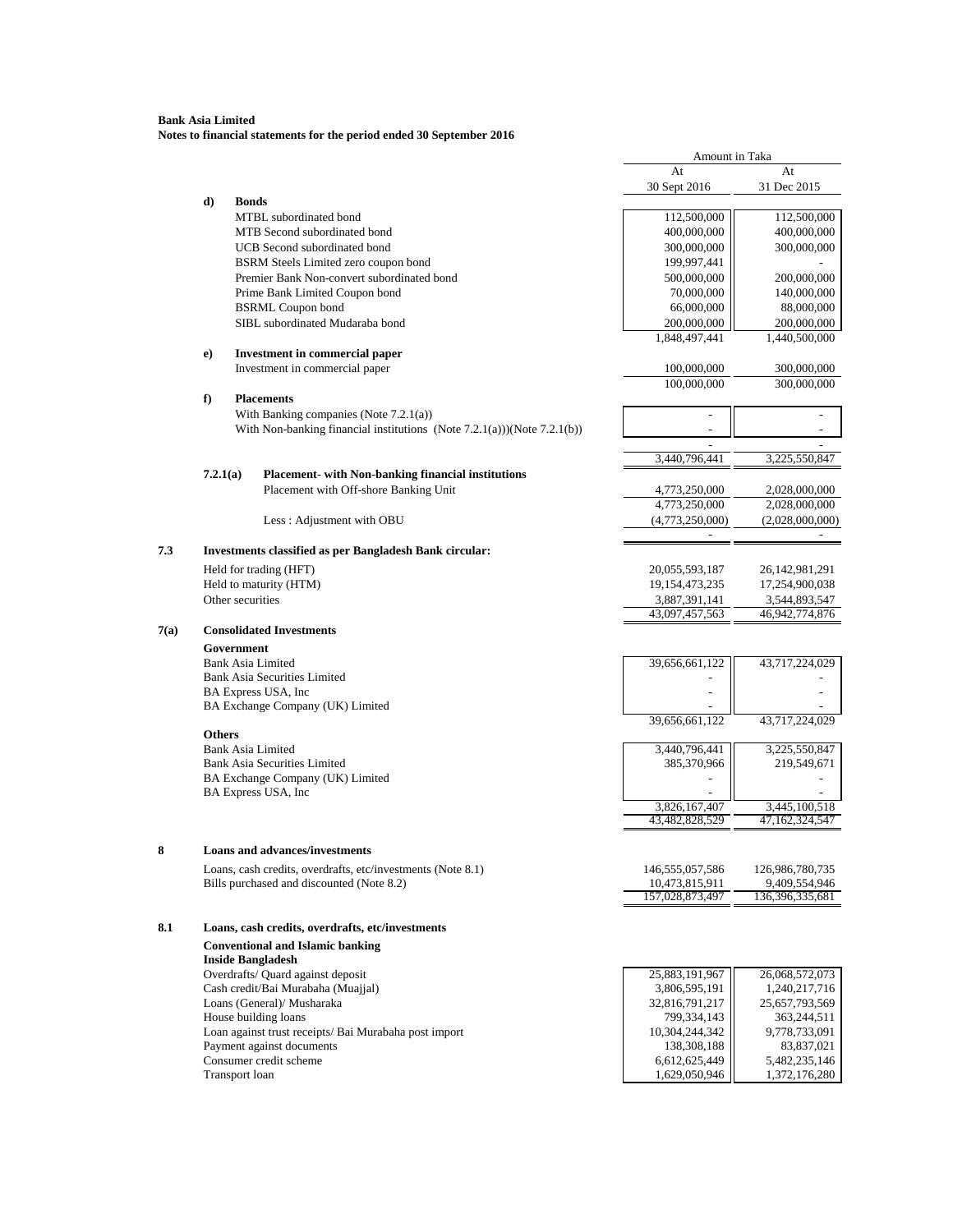# **Bank Asia Limited Notes to financial statements for the period ended 30 September 2016**

|       |                                                                       | Amount in Taka               |                              |
|-------|-----------------------------------------------------------------------|------------------------------|------------------------------|
|       |                                                                       | At                           | At                           |
|       |                                                                       | 30 Sept 2016                 | 31 Dec 2015                  |
|       | Term loan-industrial                                                  | 8,297,894,071                | 7,089,737,174                |
|       | Term loan- others/ Hire purchase under Shirkatul Melk                 | 37,792,028,956               | 35,884,085,008               |
|       | <b>Staff Loan</b>                                                     | 1,196,876,795                | 1,241,675,689                |
|       | Credit card                                                           | 1,237,453,573                | 1,147,963,907                |
|       | Small and medium enterprise (SME)                                     | 3,578,223,018                | 3,414,655,444                |
|       | Export Development Fund (EDF)                                         | 9,250,211,650                | 6,856,433,607                |
|       | Credit for poverty alleviation scheme-micro credit                    |                              |                              |
|       |                                                                       | 8,323,577<br>143,351,153,083 | 8,306,310<br>125,689,666,546 |
|       | <b>Outside Bangladesh</b>                                             |                              |                              |
|       |                                                                       | 143,351,153,083              | 125,689,666,546              |
|       | Off-shore banking unit                                                | 3,203,904,503                | 16,576,539                   |
|       |                                                                       | 146,555,057,586              | 126,986,780,735              |
| 8.2   | <b>Bills purchased and discounted</b>                                 |                              |                              |
|       | Conventional and Islamic banking                                      | 2,301,823,886                | 9,314,667,929                |
|       | Off-shore banking unit                                                | 8,171,992,025                | 94,887,017                   |
|       |                                                                       | 10,473,815,911               | 9,409,554,946                |
| 8.14  | Bills purchased and discounted                                        |                              |                              |
|       | Payable in Bangladesh                                                 | 9,094,259,064                | 8,274,990,805                |
|       | Payable outside Bangladesh                                            | 1,379,556,847                | 1,134,564,141                |
|       |                                                                       | 10,473,815,911               | 9,409,554,946                |
| 8.(a) | <b>Consolidated Loans and advances/investments</b>                    |                              |                              |
|       | Loans, cash credits, overdrafts, etc/investments                      |                              |                              |
|       | <b>Bank Asia Limited</b>                                              | 146,555,057,586              | 126,986,780,735              |
|       | <b>Bank Asia Securities Limited</b>                                   | 5,330,988,112                | 5,488,271,756                |
|       | BA Exchange Company (UK) Limited                                      |                              |                              |
|       | BA Express USA, Inc                                                   |                              |                              |
|       |                                                                       | 151,886,045,698              | 132,475,052,491              |
|       | Less: Inter-companies transactions                                    | 2,400,010,246                | 2,880,012,102                |
|       |                                                                       | 149,486,035,452              | 129,595,040,389              |
|       | <b>Bills purchased and discounted</b>                                 |                              |                              |
|       | <b>Bank Asia Limited</b>                                              | 10,473,815,911               | 9,409,554,946                |
|       | <b>Bank Asia Securities Limited</b>                                   |                              |                              |
|       | BA Exchange Company (UK) Limited                                      |                              |                              |
|       | BA Express USA, Inc                                                   |                              |                              |
|       |                                                                       | 10,473,815,911               | 9,409,554,946                |
|       |                                                                       | 159,959,851,363              | 139,004,595,335              |
| 9     | Fixed assets including premises, furniture and fixtures               |                              |                              |
|       |                                                                       |                              |                              |
|       | Conventional and Islamic banking (Note 9.1)<br>Off-shore banking unit | 5,206,110,619                | 5,075,506,799                |
|       |                                                                       | 5,206,110,619                | 5,075,506,799                |
|       |                                                                       |                              |                              |
| 9(a)  | Consolidated Fixed assets including premises, furniture and fixtures  |                              |                              |
|       | <b>Bank Asia Limited</b>                                              | 5,206,110,619                | 5,075,506,799                |
|       | <b>Bank Asia Securities Limited</b>                                   | 698,868                      | 1,071,096                    |
|       | BA Exchange Company (UK) Limited                                      | 5,619,483                    | 7,479,587                    |
|       | BA Express USA, Inc                                                   | 7,866,076                    | 8,757,587                    |
|       |                                                                       | 5,220,295,046                | 5,092,815,069                |
| 10    | <b>Other assets</b>                                                   |                              |                              |
|       | Conventional and Islamic banking (Note 10.1)                          | 10,136,700,827               | 11,941,026,682               |
|       | Off-shore banking unit                                                | 9.984.105                    | 16,095,737                   |
|       |                                                                       | 10,146,684,932               | 11,957,122,419               |
| 10.1  | <b>Conventional and Islamic banking</b>                               |                              |                              |
|       | Income generating other assets                                        |                              |                              |
|       | Investment in Bank Asia Securities Ltd - incorporated in Bangladesh   | 1,999,990,000                | 1,999,990,000                |
|       | Investment in BA Exchange Company (UK) Limited - incorporated in UK   | 33,000,000                   | 36,000,000                   |
|       | Investment in BA Express USA Inc - incorporated in USA                | 75,120,000                   | 74,880,000                   |
|       |                                                                       | 2,108,110,000                |                              |
|       |                                                                       |                              | 2,110,870,000                |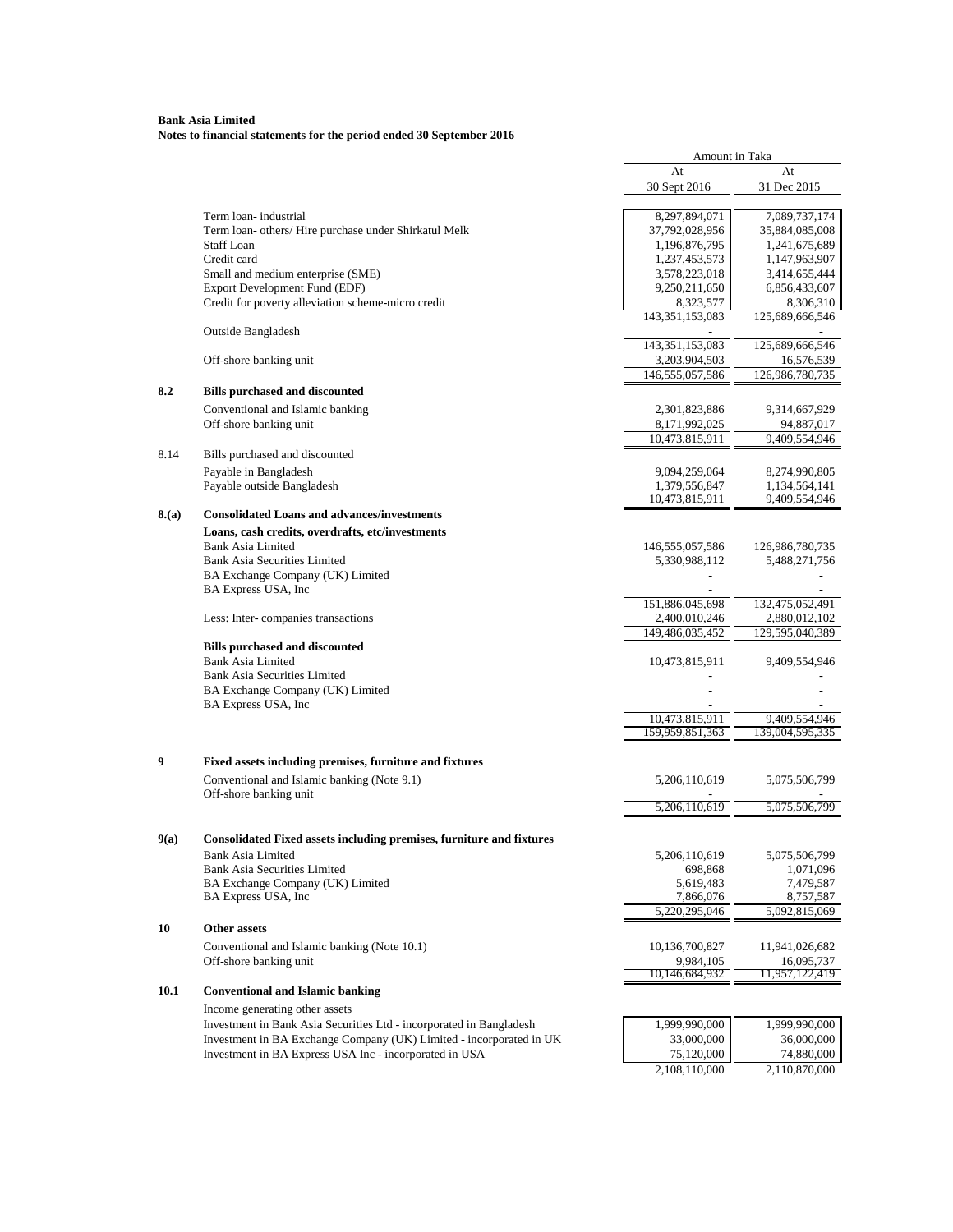**Notes to financial statements for the period ended 30 September 2016**

|                                                  |                | Amount in Taka |  |
|--------------------------------------------------|----------------|----------------|--|
|                                                  | At             | At             |  |
|                                                  | 30 Sept 2016   | 31 Dec 2015    |  |
| Non-income generating other assets               |                |                |  |
| Income receivable (Note 10.2)                    | 652,791,710    | 749,621,375    |  |
| Stock of stamps                                  | 5,370,791      | 4,437,741      |  |
| Stationery, printing materials, etc.             | 29,630,997     | 24, 225, 777   |  |
| Prepaid expenses                                 | 12,385,870     | 4,597,953      |  |
| Deposits and advance rent                        | 275,738,369    | 286,441,642    |  |
| Due from Capital Market Division of the Bank     | 5,274,842      | 4,999,998      |  |
| Branch adjustment account (Note 10.3)            |                |                |  |
| Advances, prepayments and others (Note 10.3)     | 119,588,145    | 78,979,432     |  |
| Advance income tax                               | 6,028,858,198  | 8,232,300,531  |  |
| Receivable against government                    | 209, 783, 142  | 192,578,533    |  |
| Sundry debtors                                   | 66,864,932     | 81,128,329     |  |
| Adjustment account debit                         | 187,868,789    |                |  |
| Protested bills                                  | 66,997,265     | 73,897,265     |  |
| Receivable from BA Exchange Company (UK) Limited | 41,863,571     | 38,788,424     |  |
| Receivable from BA Express USA Inc               | 93,444,329     | 52,180,322     |  |
| Excise duty recoverable                          | 1,429,620      | 5,979,360      |  |
| <b>BA</b> General debit balance                  | 230,700,257    |                |  |
|                                                  | 8,028,590,827  | 9,830,156,682  |  |
|                                                  | 10,136,700,827 | 11,941,026,682 |  |

#### **10.2 Income receivable**

Income receivable consists of interest accrued on investment and other income.

#### **10.3 Advances, prepayments and others**

Advances, prepayments and others account consists of advance amount paid for purchasing of fixed assets, advance payment of rent for new branches of the Bank, advance against salary and legal expenses, etc.

# **10.4 Receivable from Government in connection with Rangs Properties:**

The Bank has a receivable from Government in connection with demolition of Rangs Bhaban in 2008 situated at 113-116 Old Airport Road, Dhaka-1215. Bank Asia had a purchased floor at 3rd floor of the Building, where from the then Scotia Branch used to run. Total receivable in this regard is Tk. 3,19,52,365.00 (Taka three crore nineteen lac fifty two thousand three hundred sixty five) which was eventually written-off from the Book considering uncertainty and prolonged legal proceedings.

| 10(a)  | <b>Consolidated Other assets</b>                               |                 |                   |
|--------|----------------------------------------------------------------|-----------------|-------------------|
|        | <b>Bank Asia Limited</b>                                       | 10,146,684,932  | 11,957,122,419    |
|        | Bank Asia Securities Limited                                   | 164,271,068     | 141,764,313       |
|        | BA Exchange Company (UK) Limited                               | 3,088,899       | 2,541,447         |
|        | BA Express USA, Inc.                                           | 53,846,684      | 29,742,877        |
|        |                                                                | 10,367,891,583  | 12, 131, 171, 056 |
|        | Less: Inter-companies transactions                             |                 |                   |
|        | Investment in Bank Asia Securities Limited                     | 1,999,990,000   | 1,999,990,000     |
|        | Investment in BA Exchange Company (UK) Limited                 | 29,941,830      | 34,248,240        |
|        | Investment in BA Express USA, Inc.                             | 74,832,000      | 75,120,000        |
|        | Receivable from BASL                                           | 5.274.842       | 4.999.998         |
|        | Receivable from BA Exchange Company (UK) Limited               | 41,863,571      | 38,788,424        |
|        | Receivable from BA Exchange USA, Inc.                          | 93,444,329      | 52,180,322        |
|        |                                                                | 8,122,545,011   | 9,925,844,072     |
| 11     | Borrowings from other banks, financial institutions and agents |                 |                   |
|        | Conventional and Islamic banking (Note 11.1)                   | 7,683,813,856   | 6,344,881,709     |
|        | Off-shore banking unit                                         | 11,481,538,926  | 7,979,233,839     |
|        | Less: Adjustment with Head Office                              | (4,773,250,000) | (2,028,000,000)   |
|        |                                                                | 14,392,102,782  | 12,296,115,548    |
| 11.1   | <b>Conventional and Islamic banking</b>                        |                 |                   |
|        | In Bangladesh (Note 11.1.1)                                    | 7,683,813,856   | 6,344,881,709     |
|        | <b>Outside Bangladesh</b>                                      |                 |                   |
|        |                                                                | 7,683,813,856   | 6,344,881,709     |
| 11.1.1 | In Bangladesh                                                  |                 |                   |
|        | Secured:                                                       |                 |                   |
|        |                                                                |                 |                   |
|        | Un secured:                                                    |                 |                   |
|        | Money at call and on short notice                              |                 |                   |
|        | State Bank of India                                            |                 | 150,000,000       |
|        |                                                                |                 | 150,000,000       |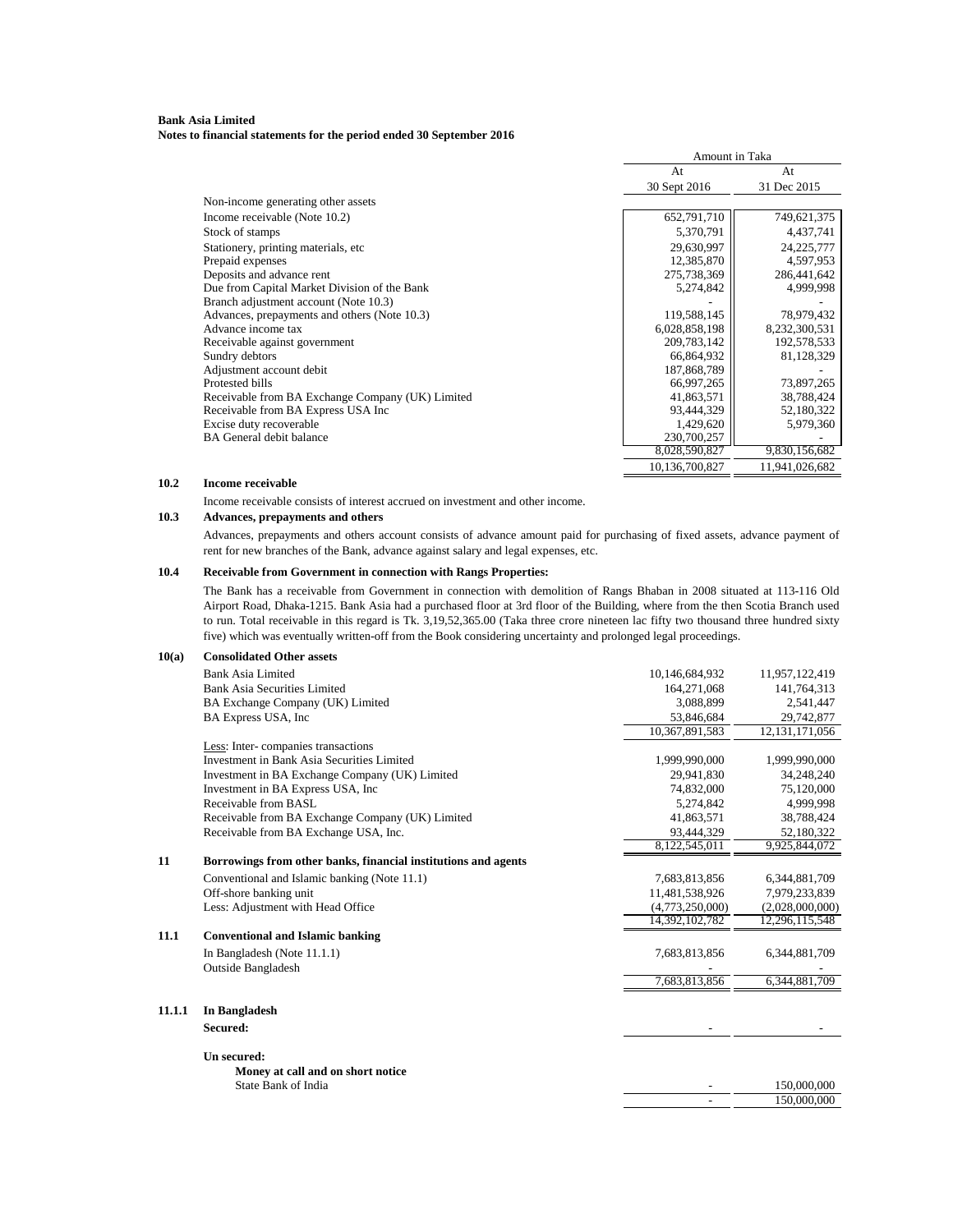|        |                                                                             | Amount in Taka                   |                                  |
|--------|-----------------------------------------------------------------------------|----------------------------------|----------------------------------|
|        |                                                                             | At                               | At                               |
|        | <b>Borrowings</b>                                                           | 30 Sept 2016                     | 31 Dec 2015                      |
|        | Bangladesh Bank (Islamic)                                                   | 500,000,000                      |                                  |
|        | Bangladesh Bank refinance                                                   | 80,765,163                       | 111,663,096                      |
|        | <b>SME Foundation Pre Finance</b>                                           | 40,000,000                       | 45,000,000                       |
|        | Borrowing A/C (AGRI Taka 10)                                                | 5,870,544                        | 12,534,753                       |
|        | Borrowing A/C Jute refinance                                                |                                  | 15,000,000                       |
|        | <b>Bio-Gas Plant refinance</b><br>Borrowing- Green finance refinance        | 916,666                          |                                  |
|        | Export development fund                                                     | 180,000,000<br>6,876,261,483     | 6,010,683,860                    |
|        | Onshore export discount fund                                                | 410,444,725                      | 268,320,000                      |
|        |                                                                             | 8,094,258,581                    | 6,463,201,709                    |
|        | Less : Inter borrowings between OBU and Conventional Banking                | (410, 444, 725)                  | (268,320,000)                    |
|        |                                                                             | 7,683,813,856                    | 6,344,881,709                    |
|        |                                                                             |                                  |                                  |
| 11(a)  | Consolidated Borrowings from other banks, financial institutions and agents |                                  |                                  |
|        | <b>Bank Asia Limited</b>                                                    | 14,392,102,782                   | 12,296,115,548                   |
|        | <b>Bank Asia Securities Limited</b>                                         | 2,603,743,993                    | 2,919,350,832                    |
|        | BA Exchange Company (UK) Limited<br>BA Express USA, Inc                     |                                  |                                  |
|        |                                                                             | 16,995,846,775                   | 15,215,466,380                   |
|        | Less: Inter borrowings between OBU and Conventional Banking                 | 2,400,010,246                    | 2,880,012,102                    |
|        |                                                                             | 14,595,836,529                   | 12,335,454,278                   |
| 11(aa) | <b>Subordinated Non-Convertible bonds</b>                                   |                                  |                                  |
|        | <b>Subordinated Non-Convertible Zero Coupon bond</b>                        |                                  |                                  |
|        | A.K Khan & Company Limited                                                  | 82, 171, 739                     | 131,432,375                      |
|        | AB Bank 1st Mutual Fund                                                     | 12,481,576                       | 19,964,080                       |
|        | <b>EBL First Mutual Fund</b>                                                | 3,284,087                        | 5,252,844                        |
|        | <b>EBL NRB Mutual Fund</b>                                                  | 6,547,712                        | 10,472,960                       |
|        | <b>EXIM Bank 1st Mutual Fund</b><br>First Bangladesh Fixed Income Fund      | 13,146,578<br>69,006,746         | 21,027,740<br>110,375,180        |
|        | <b>IFIC Bank 1st Mutual Fund</b>                                            | 3,273,856                        | 5,236,480                        |
|        | Industrial and Infrastructure Development Finance Company Limited (IIDFC)   | 4,027,866                        | 6,442,507                        |
|        | Popular Life 1st Mutual Fund                                                | 3,273,856                        | 5,236,480                        |
|        |                                                                             | 197,214,016                      | 315,440,646                      |
|        |                                                                             |                                  |                                  |
|        | <b>Subordinated Non-Convertible floating rate bond</b>                      |                                  |                                  |
|        | Agrani Bank Limited<br><b>BRAC Bank Limited</b>                             | 200,000,000<br>100,000,000       | 200,000,000<br>100,000,000       |
|        | Janata Bank Limited                                                         | 250,000,000                      | 250,000,000                      |
|        | Mercantile Bank Limited                                                     | 500,000,000                      | 500,000,000                      |
|        | One Bank Limited                                                            | 600,000,000                      | 600,000,000                      |
|        | Pubali Bank Limited                                                         | 250,000,000                      | 250,000,000                      |
|        | Rupali Bank Limited                                                         | 600,000,000                      | 600,000,000                      |
|        | Sonali Bank Limited                                                         | 500,000,000                      | 500,000,000                      |
|        |                                                                             | 3,000,000,000                    | 3,000,000,000                    |
|        |                                                                             | 3,197,214,016                    | 3,315,440,646                    |
| 12     | Deposits and other accounts                                                 |                                  |                                  |
|        | Conventional and Islamic banking (Note 12.1)                                | 179,717,200,970                  | 168,779,426,028                  |
|        | Off-shore banking unit                                                      | 283,657,071                      | 1,047,914,363                    |
|        |                                                                             | 180,000,858,041                  | 169,827,340,391                  |
|        | Deposits and other accounts                                                 |                                  |                                  |
|        | Current/Al-wadeeah current accounts and other accounts                      |                                  |                                  |
|        | Deposits from banks                                                         | $\overline{a}$                   |                                  |
|        | Deposits from customers                                                     | 32,615,396,884<br>32,615,396,884 | 28,576,124,590<br>28,576,124,590 |
|        | <b>Bills</b> payable                                                        |                                  |                                  |
|        | Deposits from banks                                                         | $\overline{\phantom{a}}$         |                                  |
|        | Deposits from customers                                                     | 2,297,431,782                    | 3,936,675,238                    |
|        |                                                                             | 2,297,431,782                    | 3,936,675,238                    |
|        | Savings bank/Mudaraba savings bank deposits                                 |                                  |                                  |
|        | Deposits from banks                                                         | $\overline{a}$                   |                                  |
|        | Deposits from customers                                                     | 25,165,673,277<br>25,165,673,277 | 21,174,184,061<br>21,174,184,061 |
|        |                                                                             |                                  |                                  |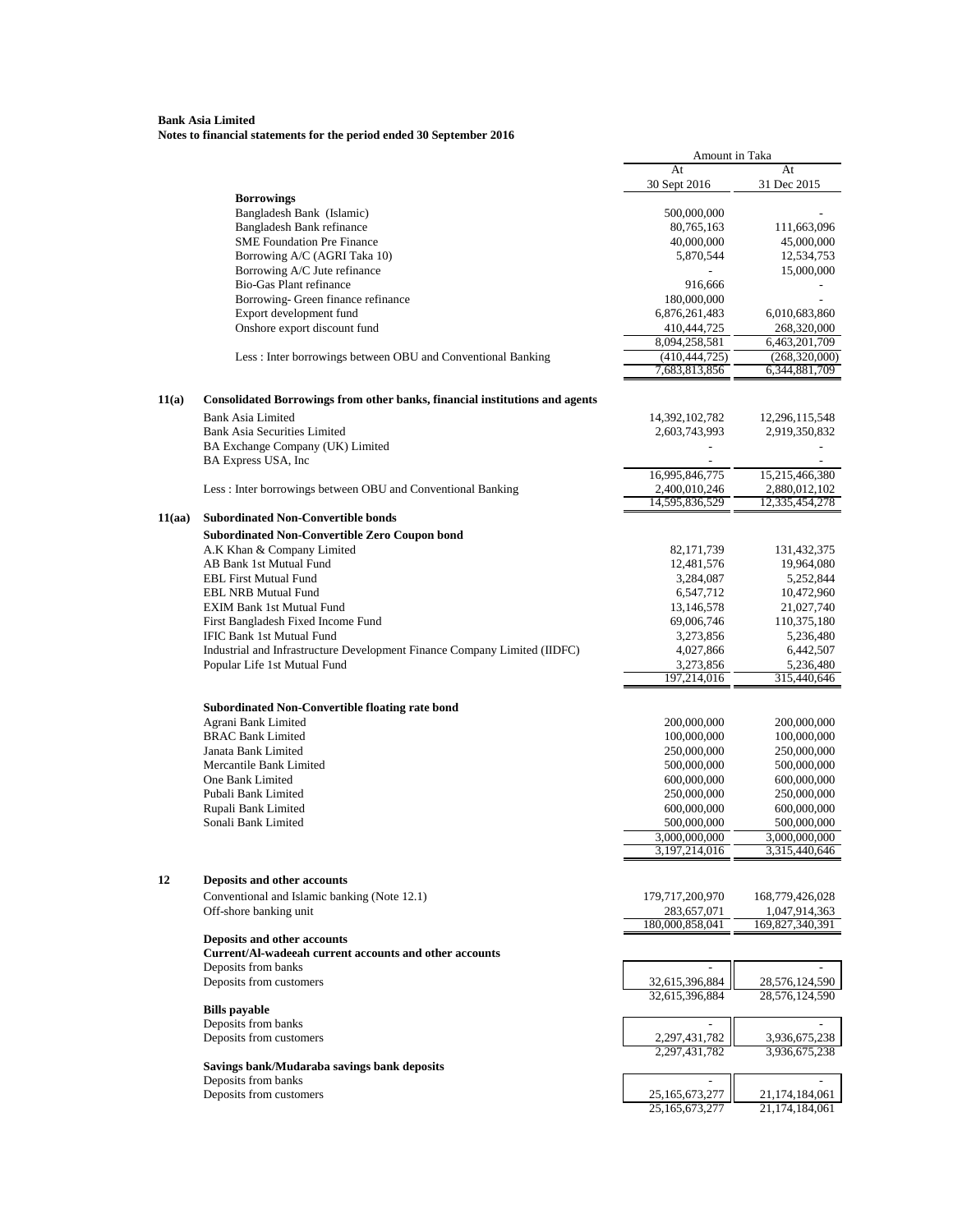**Bank Asia Limited Notes to financial statements for the period ended 30 September 2016**

|         |    |                                                                       | Amount in Taka                     |                                    |
|---------|----|-----------------------------------------------------------------------|------------------------------------|------------------------------------|
|         |    |                                                                       | At                                 | At                                 |
|         |    |                                                                       | 30 Sept 2016                       | 31 Dec 2015                        |
|         |    | <b>Fixed deposits/Mudaraba fixed deposits</b><br>Deposits from banks  | $\overline{a}$                     | 28,516,974                         |
|         |    | Deposits from customers                                               | 119,638,699,027                    | 115,063,925,165                    |
|         |    |                                                                       | 119,638,699,027                    | 115,092,442,139                    |
|         |    |                                                                       | 179,717,200,970                    | 168,779,426,028                    |
| 12.1    |    | <b>Conventional and Islamic banking</b>                               |                                    |                                    |
|         |    | Deposits from banks (Note 12.1.1)                                     |                                    | 28,516,974                         |
|         |    | Deposits from customers (Note 12.1.2)                                 | 179,717,200,970                    | 168,750,909,054                    |
|         |    |                                                                       | 179,717,200,970                    | 168,779,426,028                    |
| 12.1.1  |    | <b>Deposits from banks</b>                                            |                                    |                                    |
|         |    | <b>Fixed deposit/SND</b><br>AB Bank Limited                           |                                    | 40,218                             |
|         |    | <b>EXIM Bank Limited</b>                                              |                                    | 19,906,448                         |
|         |    | Sonali Bank Limited                                                   |                                    | 7,500,000                          |
|         |    | Social Islami Bank Limited                                            |                                    | 534,138                            |
|         |    | <b>Trust Bank Limited</b>                                             |                                    | 536,170                            |
|         |    |                                                                       | $\overline{a}$                     | 28,516,974                         |
|         |    | Bangladesh Bank Refinance                                             | $\overline{a}$                     |                                    |
|         |    |                                                                       | $\sim$                             | 28,516,974                         |
| 12.1.2  |    | <b>Deposits from customers</b>                                        |                                    |                                    |
|         |    | Current/Al-wadeeah current accounts and other accounts (Note 12.1.2a) | 32,615,396,884                     | 28,576,124,590                     |
|         |    | Bills payable (Note 12.1.2b)                                          | 2, 297, 431, 782                   | 3,936,675,238                      |
|         |    | Savings bank/Mudaraba savings deposits                                | 25, 165, 673, 277                  | 21, 174, 184, 061                  |
|         |    | Fixed deposits/Mudaraba fixed deposits (Note 12.1.2c)                 | 119,638,699,027<br>179,717,200,970 | 115,063,925,165                    |
|         |    |                                                                       |                                    | 168,750,909,054                    |
| 12.1.2a |    | Current/Al-wadeeah current accounts and other accounts                |                                    |                                    |
|         |    | Current/Al-wadeeah current accounts                                   | 11,695,122,460                     | 11,223,610,142                     |
|         |    | Other demand deposit - Local currency                                 | 15,494,236,867                     | 13, 198, 114, 224                  |
|         |    | Other demand deposit - Foreign currencies                             | 4,048,650,922                      | 3,397,550,856                      |
|         |    | Foreign currency deposits                                             | 1,377,386,635                      | 756,849,368                        |
|         |    |                                                                       | 32,615,396,884                     | 28,576,124,590                     |
| 12.1.2b |    | <b>Bills</b> payable                                                  |                                    |                                    |
|         |    | Bills payable - local currency                                        | 2, 291, 245, 788                   | 3,930,474,264                      |
|         |    | Bills payable - foreign currencies                                    | 6,185,994                          | 6,200,974                          |
|         |    |                                                                       | 2,297,431,782                      | 3,936,675,238                      |
|         |    | 12.1.2c Fixed deposits/Mudaraba fixed deposits                        |                                    |                                    |
|         |    | Fixed deposits/Mudaraba fixed deposits                                | 67,953,613,874                     | 66,067,219,535                     |
|         |    | Special notice deposit                                                | 18,578,060,544                     | 17, 363, 342, 993                  |
|         |    | Foreign currency deposits (interest bearing)                          | 3,116,593                          | 3,132,058                          |
|         |    | Deposit under schemes                                                 | 33,103,908,016                     | 31,630,230,579<br>115,063,925,165  |
|         |    |                                                                       | 119,638,699,027                    |                                    |
| 12.2    |    | Payable on demand and time deposits                                   |                                    |                                    |
|         | a) | <b>Demand deposits</b>                                                |                                    |                                    |
|         |    | Current/Al-wadeeah current accounts and other accounts                | 11,910,503,152                     | 12,257,959,194                     |
|         |    | Savings bank/Mudaraba savings deposits                                | 2,264,910,595                      | 1,905,676,565                      |
|         |    | Foreign currency deposits (non interest bearing)<br>Sundry deposits   | 5,426,037,557<br>15,494,236,867    | 4,154,400,224                      |
|         |    | Bills payable                                                         | 2,297,431,782                      | 13, 198, 114, 224<br>3,936,675,238 |
|         |    |                                                                       | 37, 393, 119, 953                  | 35,452,825,445                     |
|         | b) | <b>Time deposits</b>                                                  |                                    |                                    |
|         |    | Savings bank/Mudaraba savings deposits                                | 22,900,762,682                     | 19,268,507,496                     |
|         |    | Fixed deposits/Mudaraba fixed deposits                                | 68,021,890,253                     | 66,109,301,820                     |
|         |    | Foreign currency deposits (interest bearing)                          | 3,116,593                          | 3,132,058                          |
|         |    | Special notice deposit                                                | 18,578,060,544                     | 17,363,342,993                     |
|         |    | Deposits under schemes                                                | 33,103,908,016                     | 31,630,230,579                     |
|         |    |                                                                       | 142,607,738,088                    | 134,374,514,946                    |
|         |    |                                                                       | 180,000,858,041                    | 169,827,340,391                    |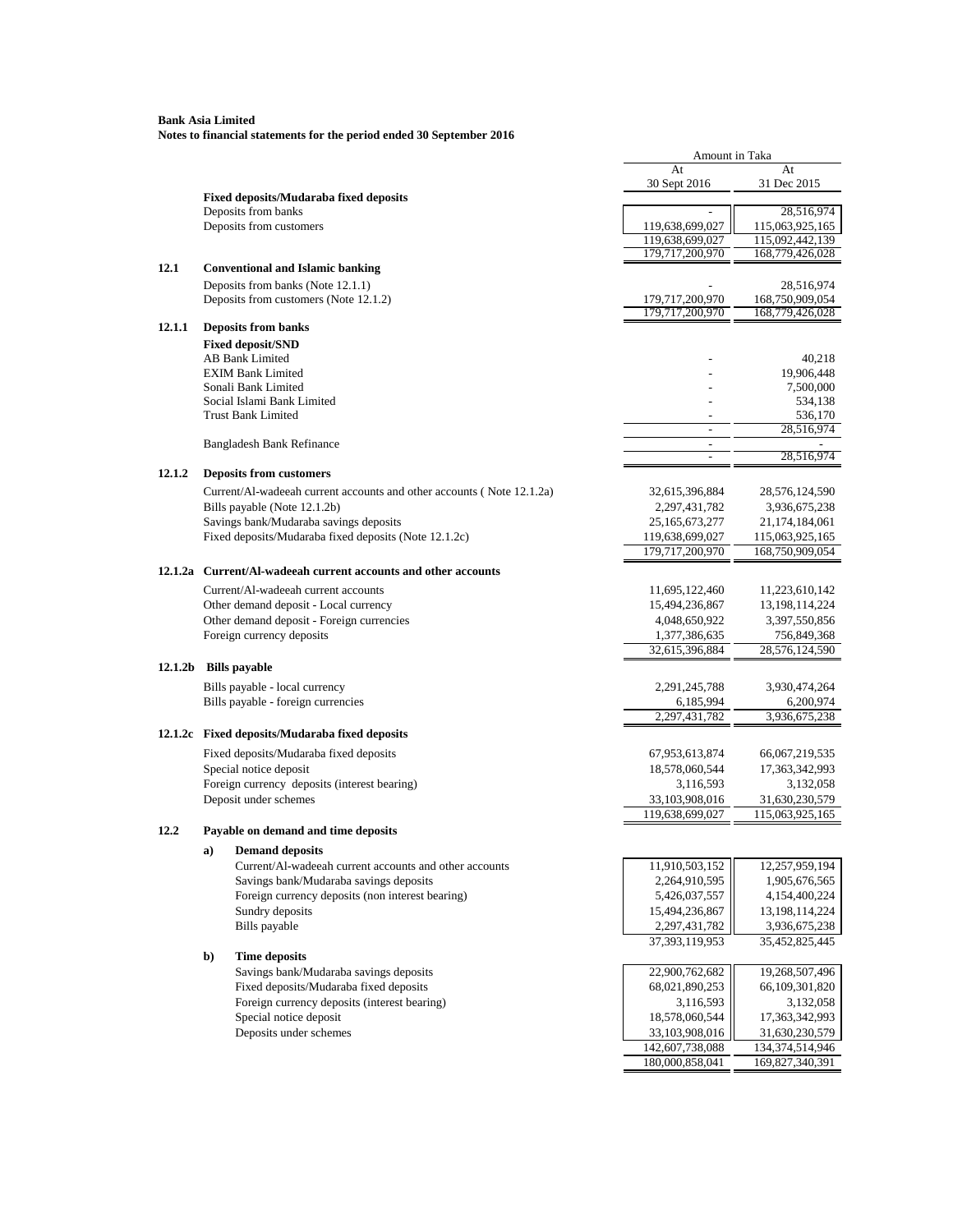|       |                                                                                                             | Amount in Taka                 |                                 |
|-------|-------------------------------------------------------------------------------------------------------------|--------------------------------|---------------------------------|
|       |                                                                                                             | At                             | At                              |
|       |                                                                                                             | 30 Sept 2016                   | 31 Dec 2015                     |
| 12(a) | <b>Consolidated Deposits and other accounts</b>                                                             |                                |                                 |
|       | Current/Al-wadeeah current accounts and other accounts                                                      |                                |                                 |
|       | <b>Bank Asia Limited</b><br><b>Bank Asia Securities Limited</b>                                             | 32,830,777,576                 | 29,610,473,642                  |
|       | BA Exchange Company (UK) Limited                                                                            | 315,279,509                    | 323,995,932                     |
|       | BA Express USA, Inc                                                                                         |                                |                                 |
|       |                                                                                                             | 33,146,057,085                 | 29,934,469,574                  |
|       | Less: Inter-company transactions                                                                            | 11,154,850                     | 5,510,002                       |
|       |                                                                                                             | 33,134,902,235                 | 29.928.959.572                  |
|       | <b>Bills</b> payable                                                                                        |                                |                                 |
|       | <b>Bank Asia Limited</b>                                                                                    | 2, 297, 431, 782               | 3,936,675,238                   |
|       | <b>Bank Asia Securities Limited</b><br>BA Exchange Company (UK) Limited                                     |                                |                                 |
|       | BA Express USA, Inc                                                                                         |                                |                                 |
|       |                                                                                                             | 2,297,431,782                  | 3,936,675,238                   |
|       | Savings bank/Mudaraba savings bank deposits                                                                 |                                |                                 |
|       | <b>Bank Asia Limited</b>                                                                                    | 25,165,673,277                 | 21, 174, 184, 061               |
|       | Bank Asia Securities Limited                                                                                |                                |                                 |
|       | BA Exchange Company (UK) Limited                                                                            |                                |                                 |
|       | BA Express USA, Inc.                                                                                        |                                |                                 |
|       |                                                                                                             | 25, 165, 673, 277              | 21,174,184,061                  |
|       | <b>Fixed deposits/Mudaraba fixed deposits</b><br>Bank Asia Limited                                          | 119,706,975,406                | 115,106,007,450                 |
|       | <b>Bank Asia Securities Limited</b>                                                                         |                                |                                 |
|       | BA Exchange Company (UK) Limited                                                                            |                                |                                 |
|       | BA Express USA, Inc                                                                                         |                                |                                 |
|       |                                                                                                             | 119,706,975,406                | 115,106,007,450                 |
| 13    | <b>Other liabilities</b>                                                                                    |                                |                                 |
|       | Conventional and Islamic banking (Note 13.1)                                                                | 20,346,352,852                 | 19,901,699,382                  |
|       | Off-shore banking unit                                                                                      |                                | 27,381,536                      |
|       |                                                                                                             | 20,346,352,852                 | 19,929,080,918                  |
| 13.1  | <b>Conventional and Islamic banking</b>                                                                     |                                |                                 |
|       | Provision for loans and advances/investments (Note 13.2)                                                    | 7,298,578,741                  | 5,996,663,988                   |
|       | Provision on off-balance sheet exposures (Note 13.3)<br>Interest suspense account                           | 1,095,804,474                  | 968,170,568                     |
|       | Provision for income tax including deferred tax (Note 13.4)                                                 | 1,553,540,815<br>7,993,292,466 | 1,329,213,289<br>10,199,628,405 |
|       | Provision for performance and festival bonus                                                                | 167,291,663                    | 227,942,238                     |
|       | Master card and Visa card payables                                                                          | 4,797,788                      | 852,192                         |
|       | Expenditures and other payables                                                                             | 74,827,338                     | 69,672,602                      |
|       | Obligation under finance lease (Note 13.5)                                                                  | 129,839                        | 2,137,300                       |
|       | Provision for nostro accounts (Note 13.6)                                                                   |                                |                                 |
|       | Other payable                                                                                               | 76,572,871                     | 58,670,181                      |
|       | Provision for profit equalisation                                                                           | 13,776,927                     | 21,128,871                      |
|       | Provison for Smart Junior Saver A/c                                                                         |                                | 101,196                         |
|       | Provision for diminution in value of shares (Note 13.7)                                                     | 143,383,553                    | 143,383,553                     |
|       | Payable to Government<br>Provision for others (Note 13.8)                                                   | 406,944,621<br>134,822,336     | 61,196,920<br>134,822,336       |
|       | Unearned income                                                                                             | 458,762,038                    | 181,953,218                     |
|       | Clearing adjustment account                                                                                 | 113,626,850                    | 63,374,050                      |
|       | Interest payable on subordinated non-covertable zero coupon bond                                            | 51,564,074                     | 155,988,585                     |
|       | Branch adjustment account credit balance                                                                    | 414,069                        | 286,799,890                     |
|       | Nostro account credit balance                                                                               | 659,834,475                    |                                 |
|       | ATM/POS settlement account                                                                                  | 86,281,114                     |                                 |
|       | Foreing currency exchange for OBU                                                                           | 12,106,800                     |                                 |
|       |                                                                                                             | 20,346,352,852                 | 19,901,699,382                  |
| 13.2  | Provision for loans and advances/investments                                                                |                                |                                 |
|       | А.<br>General                                                                                               |                                |                                 |
|       | Balance at the beginning of the year                                                                        | 2,997,793,755                  | 1,090,135,458                   |
|       | Add: Provision made during the period                                                                       |                                |                                 |
|       | On general loans and advances/investments etc.<br>Transfer from Provision for diminution in value of shares | (255, 179, 756)                | 1,517,658,297                   |
|       | Transfer from Specific Provision                                                                            |                                | 160,000,000<br>230,000,000      |
|       |                                                                                                             | (255, 179, 756)                | 1,907,658,297                   |
|       |                                                                                                             |                                |                                 |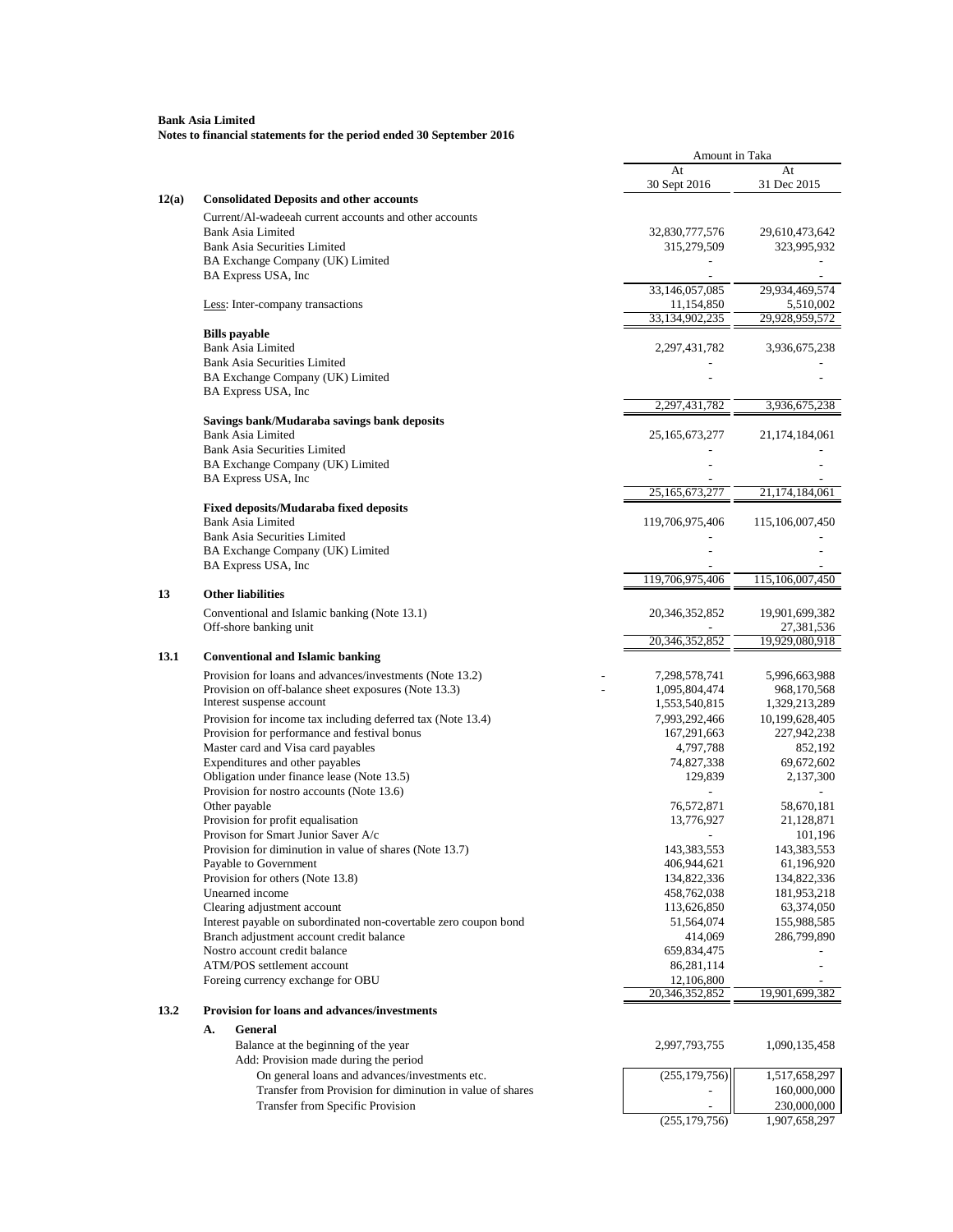|        |    |                                                                                               | Amount in Taka                 |                              |
|--------|----|-----------------------------------------------------------------------------------------------|--------------------------------|------------------------------|
|        |    |                                                                                               | At                             | At                           |
|        |    |                                                                                               | 30 Sept 2016                   | 31 Dec 2015                  |
|        |    | Less: Provision no longer required                                                            |                                |                              |
|        |    | Specific provision                                                                            | (170,000,000)                  | $\overline{a}$               |
|        |    | Written off                                                                                   | (541, 374, 539)                |                              |
|        |    |                                                                                               | (711, 374, 539)                |                              |
|        |    | Balance at the end of the period                                                              | 2,031,239,460                  | 2,997,793,755                |
|        | В. | <b>Specific</b>                                                                               |                                |                              |
|        |    | Balance at the beginning of the year                                                          | 2,911,650,000                  | 3,981,260,000                |
|        |    | Less:                                                                                         |                                |                              |
|        |    | <b>Transfer to General Provision</b>                                                          |                                | (230,000,000)                |
|        |    | Write off/amicable settlement during the period                                               | (227, 047, 274)                | (974, 270, 489)              |
|        |    |                                                                                               | (227, 047, 274)                | (1,204,270,489)              |
|        |    | Add/ Back: Recoveries of amounts previously written off                                       | 25,082,248                     | 55,044,236                   |
|        |    | <b>Transfer from General Provision</b>                                                        | 170,000,000                    |                              |
|        |    | Specific provision made during the period                                                     | 2,273,895,342                  | 79,616,253                   |
|        |    |                                                                                               | 2,468,977,590<br>5,153,580,316 | 134,660,489<br>2,911,650,000 |
|        | C. | Balance at the end of the period<br>Total provision on loans and advances/investments $(A+B)$ | 7,184,819,776                  | 5,909,443,755                |
|        |    |                                                                                               |                                |                              |
|        | D. | General provision maintained for OBU as at 01 January                                         | 87,220,233                     | 65, 651, 343                 |
|        |    | Add: Provision made during the period                                                         | 26,538,732                     | 21,568,890                   |
|        |    | Provision on loans and advances for OBU                                                       | 113,758,965                    | 87,220,233                   |
|        | E. | Total provision on loans and advances/investments (C+D)                                       | 7,298,578,741                  | 5,996,663,988                |
|        |    |                                                                                               |                                |                              |
| 13.3   |    | Provision on off-balance sheet exposures                                                      |                                |                              |
|        |    | Balance at 1 January<br>Add: Provision made during the period                                 | 966,878,338<br>126,422,911     | 713,516,428                  |
|        |    |                                                                                               | 1,093,301,249                  | 253,361,910<br>966,878,338   |
|        |    | Less: Adjustments made during the period                                                      |                                |                              |
|        |    | Balance at the end of the year                                                                | 1,093,301,249                  | 966,878,338                  |
|        |    |                                                                                               |                                |                              |
|        |    | General provision maintained for OBU as at 01 January                                         | 1,292,230                      | 1,755,118                    |
|        |    | Add: Provision made during the period                                                         | 1,210,995                      |                              |
|        |    | Less: Adjustments made during the period                                                      |                                | (462, 888)                   |
|        |    | Balance at the end of the period                                                              | 2,503,225<br>1,095,804,474     | 1,292,230<br>968,170,568     |
|        |    |                                                                                               |                                |                              |
| 13.4   |    | Provision for taxation                                                                        |                                |                              |
|        |    | Current tax (Note 13.4.1)                                                                     | 7,569,409,076                  | 9,832,107,040                |
|        |    | Deferred tax (Note 13.4.2)                                                                    | 423,883,390                    | 367,521,365                  |
|        |    |                                                                                               | 7,993,292,466                  | 10,199,628,405               |
|        |    |                                                                                               |                                |                              |
| 13.4.1 |    | Provision for current tax                                                                     |                                |                              |
|        |    | Balance at 1 January                                                                          | 9,832,107,040                  | 8,297,368,394                |
|        |    | Add: Provision made during the period                                                         | 1,093,637,975                  | 1,534,738,646                |
|        |    |                                                                                               | 10,925,745,015                 | 9,832,107,040                |
|        |    | Less: Adjustments made during the period                                                      | 3,356,335,939                  |                              |
|        |    |                                                                                               | 7,569,409,076                  | 9,832,107,040                |
| 13.4.2 |    | Provision for deferred tax                                                                    |                                |                              |
|        |    | Balance at 1 January                                                                          | 367,521,365                    | 352,260,011                  |
|        |    | Provision made for deferred tax liabilities:                                                  |                                |                              |
|        |    | Charged/(credited) to profit and loss statement                                               |                                |                              |
|        |    | Charged/(credited) to revaluation reserve                                                     | 56,362,025                     | 15,261,354                   |
|        |    |                                                                                               | 56,362,025                     | 15,261,354                   |
|        |    |                                                                                               | 423,883,390                    | 367,521,365                  |
|        |    | Provision made for deferred tax assets                                                        |                                |                              |
|        |    |                                                                                               | 423,883,390                    | 367,521,365                  |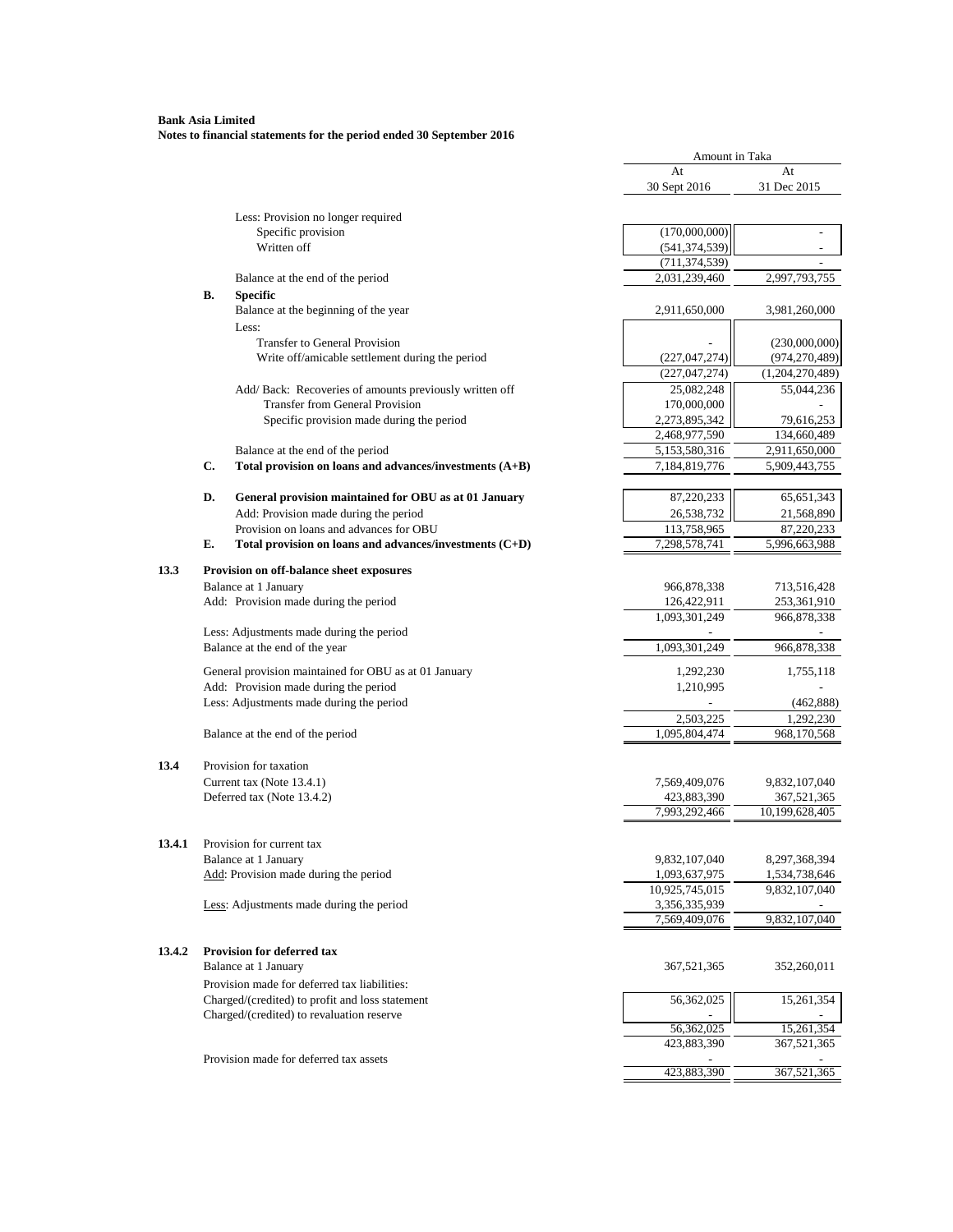**Notes to financial statements for the period ended 30 September 2016**

| At<br>At<br>31 Dec 2015<br>30 Sept 2016<br>13.4.1(a) Consolidated Provision for current tax<br>Current Tax<br>Bank Asia Limited<br>1,093,637,975<br>1,534,738,646<br><b>Bank Asia Securities Limited</b><br>15,183,964<br>13,170,029<br>BA Exchange Company (UK) Limited<br>BA Express USA, Inc.<br>150,625<br>1,106,808,004<br>1,550,073,235<br>13.4.2(a) Consolidated provision for deferred tax<br><b>Bank Asia Limited</b><br>56,362,025<br>15,261,354<br><b>Bank Asia Securities Limited</b><br>BA Exchange Company (UK) Limited<br>BA Express USA, Inc.<br>56,362,025<br>15,261,354<br><b>Obligation under finance lease</b><br>Furniture, fixtures and equipment<br>Computer and accessories<br>Motor vehicles<br>129,839<br>2,137,300 |      |                 | Amount in Taka |  |
|-----------------------------------------------------------------------------------------------------------------------------------------------------------------------------------------------------------------------------------------------------------------------------------------------------------------------------------------------------------------------------------------------------------------------------------------------------------------------------------------------------------------------------------------------------------------------------------------------------------------------------------------------------------------------------------------------------------------------------------------------|------|-----------------|----------------|--|
|                                                                                                                                                                                                                                                                                                                                                                                                                                                                                                                                                                                                                                                                                                                                               |      |                 |                |  |
|                                                                                                                                                                                                                                                                                                                                                                                                                                                                                                                                                                                                                                                                                                                                               |      |                 |                |  |
|                                                                                                                                                                                                                                                                                                                                                                                                                                                                                                                                                                                                                                                                                                                                               |      |                 |                |  |
|                                                                                                                                                                                                                                                                                                                                                                                                                                                                                                                                                                                                                                                                                                                                               |      |                 |                |  |
|                                                                                                                                                                                                                                                                                                                                                                                                                                                                                                                                                                                                                                                                                                                                               |      |                 |                |  |
|                                                                                                                                                                                                                                                                                                                                                                                                                                                                                                                                                                                                                                                                                                                                               |      |                 |                |  |
|                                                                                                                                                                                                                                                                                                                                                                                                                                                                                                                                                                                                                                                                                                                                               |      |                 |                |  |
|                                                                                                                                                                                                                                                                                                                                                                                                                                                                                                                                                                                                                                                                                                                                               |      |                 |                |  |
|                                                                                                                                                                                                                                                                                                                                                                                                                                                                                                                                                                                                                                                                                                                                               |      |                 |                |  |
|                                                                                                                                                                                                                                                                                                                                                                                                                                                                                                                                                                                                                                                                                                                                               |      |                 |                |  |
|                                                                                                                                                                                                                                                                                                                                                                                                                                                                                                                                                                                                                                                                                                                                               |      |                 |                |  |
|                                                                                                                                                                                                                                                                                                                                                                                                                                                                                                                                                                                                                                                                                                                                               |      |                 |                |  |
|                                                                                                                                                                                                                                                                                                                                                                                                                                                                                                                                                                                                                                                                                                                                               |      |                 |                |  |
|                                                                                                                                                                                                                                                                                                                                                                                                                                                                                                                                                                                                                                                                                                                                               |      |                 |                |  |
|                                                                                                                                                                                                                                                                                                                                                                                                                                                                                                                                                                                                                                                                                                                                               |      |                 |                |  |
|                                                                                                                                                                                                                                                                                                                                                                                                                                                                                                                                                                                                                                                                                                                                               | 13.5 |                 |                |  |
|                                                                                                                                                                                                                                                                                                                                                                                                                                                                                                                                                                                                                                                                                                                                               |      |                 |                |  |
|                                                                                                                                                                                                                                                                                                                                                                                                                                                                                                                                                                                                                                                                                                                                               |      |                 |                |  |
|                                                                                                                                                                                                                                                                                                                                                                                                                                                                                                                                                                                                                                                                                                                                               |      |                 |                |  |
|                                                                                                                                                                                                                                                                                                                                                                                                                                                                                                                                                                                                                                                                                                                                               |      | <b>Building</b> |                |  |
| 129,839<br>2,137,300                                                                                                                                                                                                                                                                                                                                                                                                                                                                                                                                                                                                                                                                                                                          |      |                 |                |  |

### **13.6 Provision for nostro accounts**

As per instructions contained in the circular letter no. FEPD (FEMO)/01/2005-677 dated 13 September 2005 issued by Foreign Exchange Policy Department of Bangladesh Bank, Bank is required to make provision regarding the un-reconciled debit balance of nostro account as at balance sheet date. Adequate provision has been made for debit entries which are outstanding for more than 3 months. Details of unrecognized entries are shown in Annex I.

#### **13.7 Provision for diminution in value of shares**

| Balance at the beginning of the year                                                                            | 143,383,553 | 303,383,553   |
|-----------------------------------------------------------------------------------------------------------------|-------------|---------------|
| Less: Transfer to general provision for loans and advances/investments<br>Add: Provision made during the period |             | (160,000,000) |
| Balance at the end of the period                                                                                | 143,383,553 | 143,383,553   |
|                                                                                                                 |             |               |
| Provision requirement                                                                                           | 65,378,647  | 96,659,798    |
| Provision maintained                                                                                            | 143,383,553 | 143,383,553   |
| Surplus provison maintained                                                                                     | 78,004,906  | 46,723,755    |
| <b>Provion for others</b>                                                                                       |             |               |
| Balance at the beginning of the year                                                                            | 134,822,336 | 124,822,336   |
| Adjustment                                                                                                      |             |               |
| Add: Provision made during the period                                                                           |             | 10,000,000    |
| Balance at the end of the period                                                                                | 134,822,336 | 134,822,336   |
|                                                                                                                 |             |               |
| Provision requirement                                                                                           | 100,048,000 | 108,844,000   |
| Provision maintained                                                                                            | 134,822,336 | 134,822,336   |
| Surplus provison maintained                                                                                     | 34,774,336  | 25,978,336    |

(Provision for others made for legal expenses, protested bills, expenditure related unreconciled entries and other assets that classified as bad and loss as per Bangladesh Bank BRPD Circular 14 dated June 25, 2001.)

#### **13(a) Consolidated Other liabilities**

**13.8** 

| Bank Asia Limited                        | 20, 346, 352, 852 | 19,929,080,918 |
|------------------------------------------|-------------------|----------------|
| <b>Bank Asia Securities Limited</b>      | 1,442,887,862     | 1,234,291,546  |
| BA Exchange Company (UK) Limited         | 37,899,071        | 47,822,793     |
| BA Express USA, Inc.                     | 86,656,670        | 57,414,346     |
| Foreign currency effect for subsidiaries |                   |                |
|                                          | 21,913,796,455    | 21.268.609.603 |
| Less: Inter-companies transactions       |                   |                |
| Receivable from BASL                     | 5,274,842         | 4.999.998      |
| Receivable from BA Exchange (UK) Limited | 41,863,571        | 38,788,424     |
| BA Express USA, Inc.                     | 93,444,329        | 52,180,322     |
|                                          | 21,773,213,713    | 21.172.640.859 |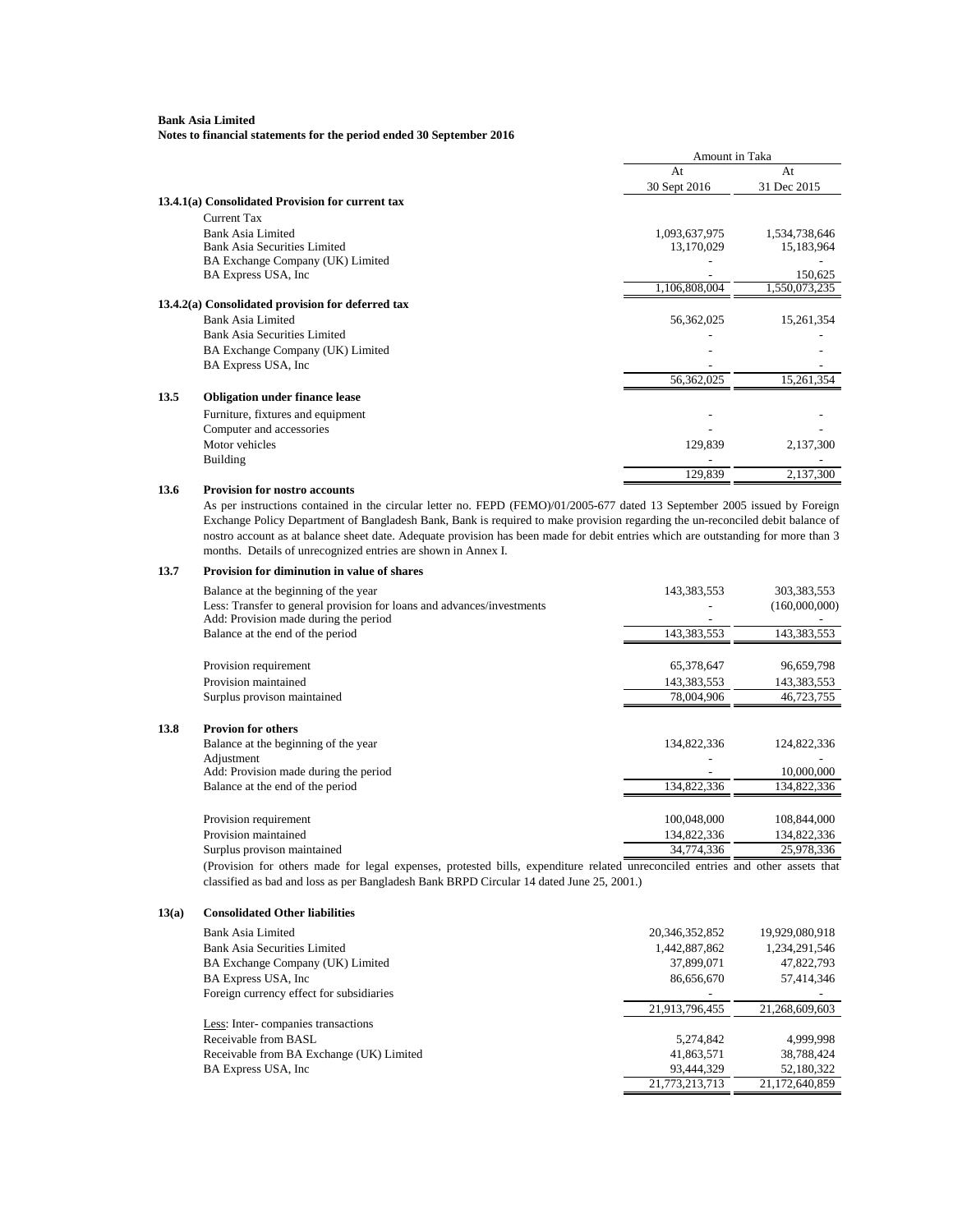**Notes to financial statements for the period ended 30 September 2016**

|      |                                                                                                                                                                                                             | Amount in Taka |                |
|------|-------------------------------------------------------------------------------------------------------------------------------------------------------------------------------------------------------------|----------------|----------------|
|      |                                                                                                                                                                                                             | At             | At             |
|      |                                                                                                                                                                                                             | 30 Sept 2016   | 31 Dec 2015    |
| 14   | Share capital                                                                                                                                                                                               |                |                |
| 14.1 | <b>Authorized capital</b>                                                                                                                                                                                   |                |                |
|      | 1,500,000,000 ordinary shares of Taka 10 each                                                                                                                                                               | 15,000,000,000 | 15,000,000,000 |
| 14.2 | Issued, subscribed and fully paid up capital                                                                                                                                                                |                |                |
|      | 56,372,480 ordinary shares of Taka 10 each issued for cash                                                                                                                                                  | 563,724,800    | 563,724,800    |
|      | 364,010,770 (2010: 243,901,270) ordinary shares of Taka 10 each                                                                                                                                             |                |                |
|      | issued as bonus shares                                                                                                                                                                                      | 3,640,107,700  | 3,640,107,700  |
|      | Right shares issued 25% for the year 2011                                                                                                                                                                   | 1,050,958,100  | 1,050,958,100  |
|      | Issued as bonus shares 20% for the year 2011                                                                                                                                                                | 1,050,958,120  | 1,050,958,120  |
|      | Issued as bonus shares 10% for the year 2012                                                                                                                                                                | 630,574,870    | 630,574,870    |
|      | Issued as bonus shares 10% for the year 2013                                                                                                                                                                | 693,632,350    | 693,632,350    |
|      | Issued as bonus shares 10% for the year 2014                                                                                                                                                                | 762,995,590    | 762,995,590    |
|      | Issued as bonus shares 5% for the year 2015                                                                                                                                                                 | 419,647,570    |                |
|      |                                                                                                                                                                                                             | 8,812,599,100  | 8,392,951,530  |
| 14.3 | Initial public offer (IPO)                                                                                                                                                                                  |                |                |
|      | Out of the total issued, subscribed and fully paid up capital of the Bank 2,000,000 ordinary shares of Taka 100 each amounting to<br>Taka 200,000,000 was raised through public offering of shares in 2003. |                |                |
| 15   | <b>Statutory reserve</b>                                                                                                                                                                                    |                |                |
|      | Balance at the beginning of the year                                                                                                                                                                        | 5,876,250,921  | 5,051,466,882  |
|      | Add: Addition during the year (20% of pre-tax profit)                                                                                                                                                       | 367,840,591    | 824,784,039    |

|    | Balance at the end of the period     | 6,244,091,512 | 5,876,250,921 |
|----|--------------------------------------|---------------|---------------|
| 16 | <b>Revaluation reserve</b>           |               |               |
|    | HTM securities (Note 16.1)           | 2.016.673     | 3,305,385     |
|    | HFT securities (Note 16.2)           | 53.255.164    | 264,905,490   |
|    | Fixed Assets revaluation (Note 16.3) | 2,281,418,967 | 2,281,418,967 |
|    |                                      | 2,336,690,804 | 2,549,629,842 |

#### **16.1 Revaluation reserve on HTM securities**

| Balance at 1 January                       | 3.305.385   | 1,502,377 |
|--------------------------------------------|-------------|-----------|
| Gain from revaluation on investments       |             | 1.808.365 |
| Adjustment for sale/maturity of securities | (1.288.712) | (5,357)   |
|                                            | 2.016.673   | 3.305.385 |

#### **16.2 Revaluation reserve on HFT securities**

Balance at 1 January 264,905,490 344,223,506 Gain from revaluation on investments 1,697,816,656 2,757,754,279<br>Adjustment for sale/maturity of securities (1,909,466,982) (2,837,072,295) Adjustment for sale/maturity of securities (1,909,466,982) (2,909,466,982) 264,905,490

2,281,418,967 2,281,418,967

### **16.3 Revaluation reserve on Fixed Assets**

Balance at 1 January 2,281,418,967 2,336,866,550 Depreciation charged during the period <br>
2,281,418,967 <br>
2,281,418,967 <br>
2,281,418,967 <br>
2,281,418,967 <br>
2,281,418,967 <br>
2,281,418,967 <br>
2,281,418,967 <br>
2,281,418,967 <br>
2,281,418,967 <br>
2,281,418,967 <br>
2,281,418,967 <br>
2,281

#### **16 (a) Consolidated Revaluation reserve**

Bank Asia Limited 2,336,690,804 2,549,629,842 Bank Asia Securities Limited BA Exchange Company (UK) Limited  $\overline{\phantom{a}}$  -BA Exchange Company (UK) Limited - - BA Express USA, Inc. 2,336,690,804 2,549,629,842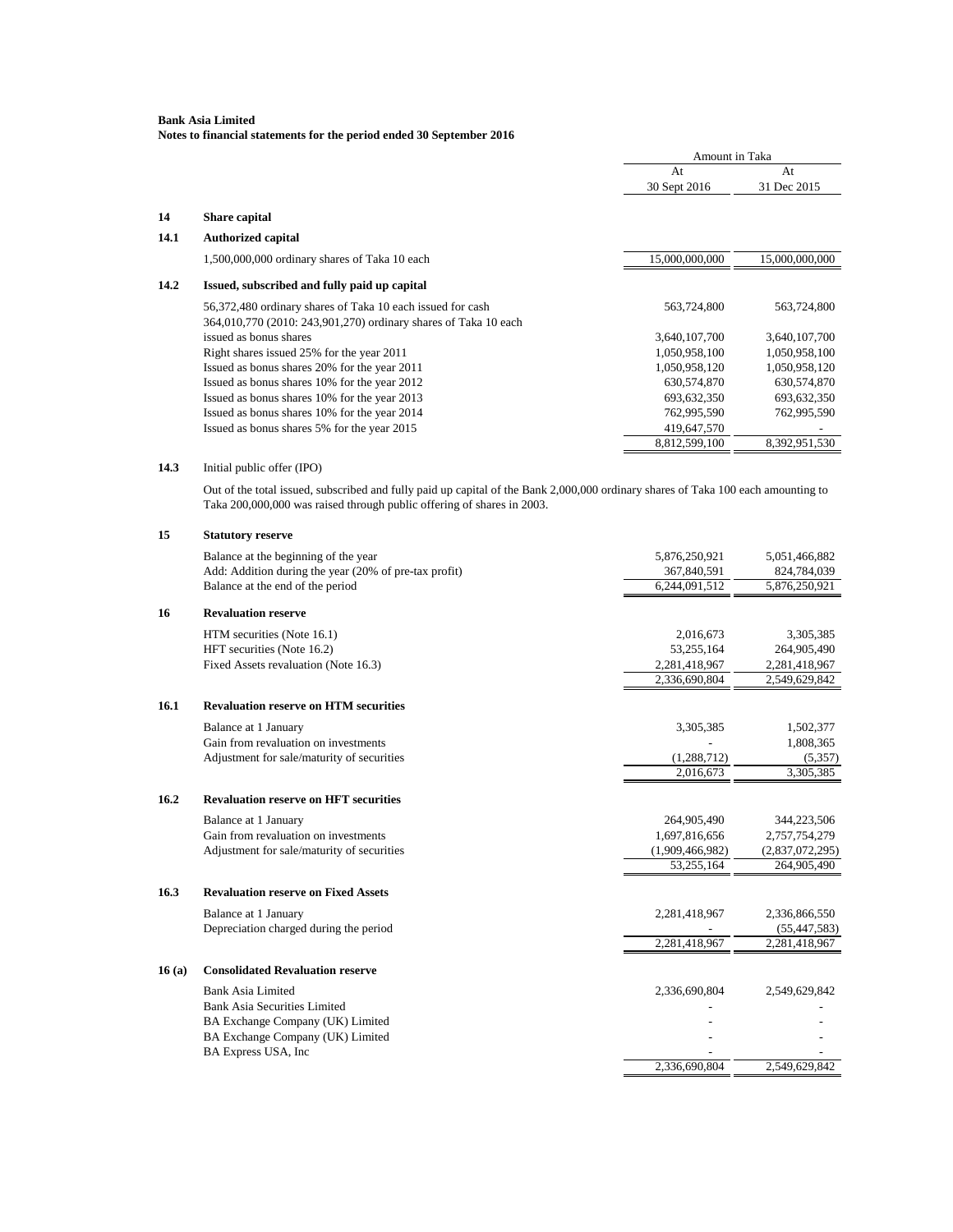| At<br>At<br>31 Dec 2015<br>30 Sept 2016<br><b>Retained earnings</b><br>Balance at 1 January<br>2,152,333,448<br>1,492,242,767<br>Add: Post - tax profit fot the year<br>689,202,956<br>2,573,920,194<br>Revaluation reserve transferred to retained earnings<br>55,447,583<br>Transfer from share premium account<br>330<br>Less: Issue of bonus shares for the year 2015<br>419,647,570<br>Issue of cash dividend for the year 2015<br>1,258,942,730<br>Issue of bonus shares for the year 2014<br>762,995,590<br>Issue of cash dividend for the year 2014<br>381,497,797<br>Transfer to statutory reserve<br>367,840,591<br>824,784,039<br>795,105,513<br>2,152,333,448<br>17(a)<br><b>Consolidated Retained earnings</b><br>Balance at 1 January<br>1,867,693,933<br>1,229,245,329<br>Add: Foreign exchange revaluation reserve for opening retained earnings<br>7,633,371<br>2,208,087<br>Transfer from share premium account<br>330<br>Revaluation reserve transferred to retained earnings<br>55,447,583<br>Post- tax profit for the year<br>691,650,972<br>2,550,070,034<br>Less: Non controlling interest<br>76<br>4<br>2,566,978,200<br>3,836,971,359<br>Less: Issue of bonus shares for the year 2015<br>419,647,570<br>Issue of cash dividend for the year 2015<br>1,258,942,730<br>Issue of bonus shares for the year 2014<br>762,995,590<br>Issue of cash dividend for the year 2014<br>381,497,797<br>Transferred to statutory reserve<br>367,840,591<br>824,784,039<br>2,046,430,891<br>1,969,277,426<br>520,547,309<br>1,867,693,933<br>17(c)<br><b>Non-controlling (Minority) interest</b><br><b>Bank Asia Securities Limited</b><br>10,861<br>10,785<br>BA Exchange Company (UK) Limited<br>BA Express USA, Inc<br>10,861<br>10,785<br><b>Contingent liabilities</b><br>18<br>Conventional and Islamic banking<br>109,280,124,840<br>96,687,833,782<br>Off-shore banking unit<br>250,322,511<br>129,223,047<br>109,530,447,351<br>96,817,056,829<br>Acceptances and endorsements (Note 18.1)<br>36,534,210,423<br>33,090,944,368<br>Conventional and Islamic banking<br>Off-shore banking unit<br>110,118,963<br>87,746,341<br>36,644,329,386<br>33,178,690,709<br>Letters of guarantee<br>Conventional and Islamic banking (Note 18.2)<br>34,907,728,358<br>29,263,667,968<br>Off-shore banking unit<br>34,907,728,358<br>29, 263, 667, 968<br>Irrevocable letters of credit<br>Conventional and Islamic banking (Note 18.3)<br>26,023,262,429<br>23,063,033,545<br>Off-shore banking unit<br>87,490,534<br>30,116,156<br>26,110,752,963<br>23,093,149,701<br><b>Bills</b> for collection<br>Conventional and Islamic banking (Note 18.4)<br>10,718,197,330<br>9,032,813,966<br>Off-shore banking unit<br>52,713,014<br>11,360,550<br>10,770,910,344<br>9,044,174,516<br>Other commitments<br>Conventional and Islamic banking (Note 18.5)<br>1,096,726,300<br>2,237,373,935<br>Off-shore banking unit<br>1,096,726,300<br>2,237,373,935<br>109,530,447,351<br>96,817,056,829 |    | Amount in Taka |  |
|--------------------------------------------------------------------------------------------------------------------------------------------------------------------------------------------------------------------------------------------------------------------------------------------------------------------------------------------------------------------------------------------------------------------------------------------------------------------------------------------------------------------------------------------------------------------------------------------------------------------------------------------------------------------------------------------------------------------------------------------------------------------------------------------------------------------------------------------------------------------------------------------------------------------------------------------------------------------------------------------------------------------------------------------------------------------------------------------------------------------------------------------------------------------------------------------------------------------------------------------------------------------------------------------------------------------------------------------------------------------------------------------------------------------------------------------------------------------------------------------------------------------------------------------------------------------------------------------------------------------------------------------------------------------------------------------------------------------------------------------------------------------------------------------------------------------------------------------------------------------------------------------------------------------------------------------------------------------------------------------------------------------------------------------------------------------------------------------------------------------------------------------------------------------------------------------------------------------------------------------------------------------------------------------------------------------------------------------------------------------------------------------------------------------------------------------------------------------------------------------------------------------------------------------------------------------------------------------------------------------------------------------------------------------------------------------------------------------------------------------------------------------------------------------------------------------------------------------------------------------------------------------------------------------------------------------------------------------------------------------------|----|----------------|--|
|                                                                                                                                                                                                                                                                                                                                                                                                                                                                                                                                                                                                                                                                                                                                                                                                                                                                                                                                                                                                                                                                                                                                                                                                                                                                                                                                                                                                                                                                                                                                                                                                                                                                                                                                                                                                                                                                                                                                                                                                                                                                                                                                                                                                                                                                                                                                                                                                                                                                                                                                                                                                                                                                                                                                                                                                                                                                                                                                                                                                  |    |                |  |
|                                                                                                                                                                                                                                                                                                                                                                                                                                                                                                                                                                                                                                                                                                                                                                                                                                                                                                                                                                                                                                                                                                                                                                                                                                                                                                                                                                                                                                                                                                                                                                                                                                                                                                                                                                                                                                                                                                                                                                                                                                                                                                                                                                                                                                                                                                                                                                                                                                                                                                                                                                                                                                                                                                                                                                                                                                                                                                                                                                                                  |    |                |  |
|                                                                                                                                                                                                                                                                                                                                                                                                                                                                                                                                                                                                                                                                                                                                                                                                                                                                                                                                                                                                                                                                                                                                                                                                                                                                                                                                                                                                                                                                                                                                                                                                                                                                                                                                                                                                                                                                                                                                                                                                                                                                                                                                                                                                                                                                                                                                                                                                                                                                                                                                                                                                                                                                                                                                                                                                                                                                                                                                                                                                  | 17 |                |  |
|                                                                                                                                                                                                                                                                                                                                                                                                                                                                                                                                                                                                                                                                                                                                                                                                                                                                                                                                                                                                                                                                                                                                                                                                                                                                                                                                                                                                                                                                                                                                                                                                                                                                                                                                                                                                                                                                                                                                                                                                                                                                                                                                                                                                                                                                                                                                                                                                                                                                                                                                                                                                                                                                                                                                                                                                                                                                                                                                                                                                  |    |                |  |
|                                                                                                                                                                                                                                                                                                                                                                                                                                                                                                                                                                                                                                                                                                                                                                                                                                                                                                                                                                                                                                                                                                                                                                                                                                                                                                                                                                                                                                                                                                                                                                                                                                                                                                                                                                                                                                                                                                                                                                                                                                                                                                                                                                                                                                                                                                                                                                                                                                                                                                                                                                                                                                                                                                                                                                                                                                                                                                                                                                                                  |    |                |  |
|                                                                                                                                                                                                                                                                                                                                                                                                                                                                                                                                                                                                                                                                                                                                                                                                                                                                                                                                                                                                                                                                                                                                                                                                                                                                                                                                                                                                                                                                                                                                                                                                                                                                                                                                                                                                                                                                                                                                                                                                                                                                                                                                                                                                                                                                                                                                                                                                                                                                                                                                                                                                                                                                                                                                                                                                                                                                                                                                                                                                  |    |                |  |
|                                                                                                                                                                                                                                                                                                                                                                                                                                                                                                                                                                                                                                                                                                                                                                                                                                                                                                                                                                                                                                                                                                                                                                                                                                                                                                                                                                                                                                                                                                                                                                                                                                                                                                                                                                                                                                                                                                                                                                                                                                                                                                                                                                                                                                                                                                                                                                                                                                                                                                                                                                                                                                                                                                                                                                                                                                                                                                                                                                                                  |    |                |  |
|                                                                                                                                                                                                                                                                                                                                                                                                                                                                                                                                                                                                                                                                                                                                                                                                                                                                                                                                                                                                                                                                                                                                                                                                                                                                                                                                                                                                                                                                                                                                                                                                                                                                                                                                                                                                                                                                                                                                                                                                                                                                                                                                                                                                                                                                                                                                                                                                                                                                                                                                                                                                                                                                                                                                                                                                                                                                                                                                                                                                  |    |                |  |
|                                                                                                                                                                                                                                                                                                                                                                                                                                                                                                                                                                                                                                                                                                                                                                                                                                                                                                                                                                                                                                                                                                                                                                                                                                                                                                                                                                                                                                                                                                                                                                                                                                                                                                                                                                                                                                                                                                                                                                                                                                                                                                                                                                                                                                                                                                                                                                                                                                                                                                                                                                                                                                                                                                                                                                                                                                                                                                                                                                                                  |    |                |  |
|                                                                                                                                                                                                                                                                                                                                                                                                                                                                                                                                                                                                                                                                                                                                                                                                                                                                                                                                                                                                                                                                                                                                                                                                                                                                                                                                                                                                                                                                                                                                                                                                                                                                                                                                                                                                                                                                                                                                                                                                                                                                                                                                                                                                                                                                                                                                                                                                                                                                                                                                                                                                                                                                                                                                                                                                                                                                                                                                                                                                  |    |                |  |
|                                                                                                                                                                                                                                                                                                                                                                                                                                                                                                                                                                                                                                                                                                                                                                                                                                                                                                                                                                                                                                                                                                                                                                                                                                                                                                                                                                                                                                                                                                                                                                                                                                                                                                                                                                                                                                                                                                                                                                                                                                                                                                                                                                                                                                                                                                                                                                                                                                                                                                                                                                                                                                                                                                                                                                                                                                                                                                                                                                                                  |    |                |  |
|                                                                                                                                                                                                                                                                                                                                                                                                                                                                                                                                                                                                                                                                                                                                                                                                                                                                                                                                                                                                                                                                                                                                                                                                                                                                                                                                                                                                                                                                                                                                                                                                                                                                                                                                                                                                                                                                                                                                                                                                                                                                                                                                                                                                                                                                                                                                                                                                                                                                                                                                                                                                                                                                                                                                                                                                                                                                                                                                                                                                  |    |                |  |
|                                                                                                                                                                                                                                                                                                                                                                                                                                                                                                                                                                                                                                                                                                                                                                                                                                                                                                                                                                                                                                                                                                                                                                                                                                                                                                                                                                                                                                                                                                                                                                                                                                                                                                                                                                                                                                                                                                                                                                                                                                                                                                                                                                                                                                                                                                                                                                                                                                                                                                                                                                                                                                                                                                                                                                                                                                                                                                                                                                                                  |    |                |  |
|                                                                                                                                                                                                                                                                                                                                                                                                                                                                                                                                                                                                                                                                                                                                                                                                                                                                                                                                                                                                                                                                                                                                                                                                                                                                                                                                                                                                                                                                                                                                                                                                                                                                                                                                                                                                                                                                                                                                                                                                                                                                                                                                                                                                                                                                                                                                                                                                                                                                                                                                                                                                                                                                                                                                                                                                                                                                                                                                                                                                  |    |                |  |
|                                                                                                                                                                                                                                                                                                                                                                                                                                                                                                                                                                                                                                                                                                                                                                                                                                                                                                                                                                                                                                                                                                                                                                                                                                                                                                                                                                                                                                                                                                                                                                                                                                                                                                                                                                                                                                                                                                                                                                                                                                                                                                                                                                                                                                                                                                                                                                                                                                                                                                                                                                                                                                                                                                                                                                                                                                                                                                                                                                                                  |    |                |  |
|                                                                                                                                                                                                                                                                                                                                                                                                                                                                                                                                                                                                                                                                                                                                                                                                                                                                                                                                                                                                                                                                                                                                                                                                                                                                                                                                                                                                                                                                                                                                                                                                                                                                                                                                                                                                                                                                                                                                                                                                                                                                                                                                                                                                                                                                                                                                                                                                                                                                                                                                                                                                                                                                                                                                                                                                                                                                                                                                                                                                  |    |                |  |
|                                                                                                                                                                                                                                                                                                                                                                                                                                                                                                                                                                                                                                                                                                                                                                                                                                                                                                                                                                                                                                                                                                                                                                                                                                                                                                                                                                                                                                                                                                                                                                                                                                                                                                                                                                                                                                                                                                                                                                                                                                                                                                                                                                                                                                                                                                                                                                                                                                                                                                                                                                                                                                                                                                                                                                                                                                                                                                                                                                                                  |    |                |  |
|                                                                                                                                                                                                                                                                                                                                                                                                                                                                                                                                                                                                                                                                                                                                                                                                                                                                                                                                                                                                                                                                                                                                                                                                                                                                                                                                                                                                                                                                                                                                                                                                                                                                                                                                                                                                                                                                                                                                                                                                                                                                                                                                                                                                                                                                                                                                                                                                                                                                                                                                                                                                                                                                                                                                                                                                                                                                                                                                                                                                  |    |                |  |
|                                                                                                                                                                                                                                                                                                                                                                                                                                                                                                                                                                                                                                                                                                                                                                                                                                                                                                                                                                                                                                                                                                                                                                                                                                                                                                                                                                                                                                                                                                                                                                                                                                                                                                                                                                                                                                                                                                                                                                                                                                                                                                                                                                                                                                                                                                                                                                                                                                                                                                                                                                                                                                                                                                                                                                                                                                                                                                                                                                                                  |    |                |  |
|                                                                                                                                                                                                                                                                                                                                                                                                                                                                                                                                                                                                                                                                                                                                                                                                                                                                                                                                                                                                                                                                                                                                                                                                                                                                                                                                                                                                                                                                                                                                                                                                                                                                                                                                                                                                                                                                                                                                                                                                                                                                                                                                                                                                                                                                                                                                                                                                                                                                                                                                                                                                                                                                                                                                                                                                                                                                                                                                                                                                  |    |                |  |
|                                                                                                                                                                                                                                                                                                                                                                                                                                                                                                                                                                                                                                                                                                                                                                                                                                                                                                                                                                                                                                                                                                                                                                                                                                                                                                                                                                                                                                                                                                                                                                                                                                                                                                                                                                                                                                                                                                                                                                                                                                                                                                                                                                                                                                                                                                                                                                                                                                                                                                                                                                                                                                                                                                                                                                                                                                                                                                                                                                                                  |    |                |  |
|                                                                                                                                                                                                                                                                                                                                                                                                                                                                                                                                                                                                                                                                                                                                                                                                                                                                                                                                                                                                                                                                                                                                                                                                                                                                                                                                                                                                                                                                                                                                                                                                                                                                                                                                                                                                                                                                                                                                                                                                                                                                                                                                                                                                                                                                                                                                                                                                                                                                                                                                                                                                                                                                                                                                                                                                                                                                                                                                                                                                  |    |                |  |
|                                                                                                                                                                                                                                                                                                                                                                                                                                                                                                                                                                                                                                                                                                                                                                                                                                                                                                                                                                                                                                                                                                                                                                                                                                                                                                                                                                                                                                                                                                                                                                                                                                                                                                                                                                                                                                                                                                                                                                                                                                                                                                                                                                                                                                                                                                                                                                                                                                                                                                                                                                                                                                                                                                                                                                                                                                                                                                                                                                                                  |    |                |  |
|                                                                                                                                                                                                                                                                                                                                                                                                                                                                                                                                                                                                                                                                                                                                                                                                                                                                                                                                                                                                                                                                                                                                                                                                                                                                                                                                                                                                                                                                                                                                                                                                                                                                                                                                                                                                                                                                                                                                                                                                                                                                                                                                                                                                                                                                                                                                                                                                                                                                                                                                                                                                                                                                                                                                                                                                                                                                                                                                                                                                  |    |                |  |
|                                                                                                                                                                                                                                                                                                                                                                                                                                                                                                                                                                                                                                                                                                                                                                                                                                                                                                                                                                                                                                                                                                                                                                                                                                                                                                                                                                                                                                                                                                                                                                                                                                                                                                                                                                                                                                                                                                                                                                                                                                                                                                                                                                                                                                                                                                                                                                                                                                                                                                                                                                                                                                                                                                                                                                                                                                                                                                                                                                                                  |    |                |  |
|                                                                                                                                                                                                                                                                                                                                                                                                                                                                                                                                                                                                                                                                                                                                                                                                                                                                                                                                                                                                                                                                                                                                                                                                                                                                                                                                                                                                                                                                                                                                                                                                                                                                                                                                                                                                                                                                                                                                                                                                                                                                                                                                                                                                                                                                                                                                                                                                                                                                                                                                                                                                                                                                                                                                                                                                                                                                                                                                                                                                  |    |                |  |
|                                                                                                                                                                                                                                                                                                                                                                                                                                                                                                                                                                                                                                                                                                                                                                                                                                                                                                                                                                                                                                                                                                                                                                                                                                                                                                                                                                                                                                                                                                                                                                                                                                                                                                                                                                                                                                                                                                                                                                                                                                                                                                                                                                                                                                                                                                                                                                                                                                                                                                                                                                                                                                                                                                                                                                                                                                                                                                                                                                                                  |    |                |  |
|                                                                                                                                                                                                                                                                                                                                                                                                                                                                                                                                                                                                                                                                                                                                                                                                                                                                                                                                                                                                                                                                                                                                                                                                                                                                                                                                                                                                                                                                                                                                                                                                                                                                                                                                                                                                                                                                                                                                                                                                                                                                                                                                                                                                                                                                                                                                                                                                                                                                                                                                                                                                                                                                                                                                                                                                                                                                                                                                                                                                  |    |                |  |
|                                                                                                                                                                                                                                                                                                                                                                                                                                                                                                                                                                                                                                                                                                                                                                                                                                                                                                                                                                                                                                                                                                                                                                                                                                                                                                                                                                                                                                                                                                                                                                                                                                                                                                                                                                                                                                                                                                                                                                                                                                                                                                                                                                                                                                                                                                                                                                                                                                                                                                                                                                                                                                                                                                                                                                                                                                                                                                                                                                                                  |    |                |  |
|                                                                                                                                                                                                                                                                                                                                                                                                                                                                                                                                                                                                                                                                                                                                                                                                                                                                                                                                                                                                                                                                                                                                                                                                                                                                                                                                                                                                                                                                                                                                                                                                                                                                                                                                                                                                                                                                                                                                                                                                                                                                                                                                                                                                                                                                                                                                                                                                                                                                                                                                                                                                                                                                                                                                                                                                                                                                                                                                                                                                  |    |                |  |
|                                                                                                                                                                                                                                                                                                                                                                                                                                                                                                                                                                                                                                                                                                                                                                                                                                                                                                                                                                                                                                                                                                                                                                                                                                                                                                                                                                                                                                                                                                                                                                                                                                                                                                                                                                                                                                                                                                                                                                                                                                                                                                                                                                                                                                                                                                                                                                                                                                                                                                                                                                                                                                                                                                                                                                                                                                                                                                                                                                                                  |    |                |  |
|                                                                                                                                                                                                                                                                                                                                                                                                                                                                                                                                                                                                                                                                                                                                                                                                                                                                                                                                                                                                                                                                                                                                                                                                                                                                                                                                                                                                                                                                                                                                                                                                                                                                                                                                                                                                                                                                                                                                                                                                                                                                                                                                                                                                                                                                                                                                                                                                                                                                                                                                                                                                                                                                                                                                                                                                                                                                                                                                                                                                  |    |                |  |
|                                                                                                                                                                                                                                                                                                                                                                                                                                                                                                                                                                                                                                                                                                                                                                                                                                                                                                                                                                                                                                                                                                                                                                                                                                                                                                                                                                                                                                                                                                                                                                                                                                                                                                                                                                                                                                                                                                                                                                                                                                                                                                                                                                                                                                                                                                                                                                                                                                                                                                                                                                                                                                                                                                                                                                                                                                                                                                                                                                                                  |    |                |  |
|                                                                                                                                                                                                                                                                                                                                                                                                                                                                                                                                                                                                                                                                                                                                                                                                                                                                                                                                                                                                                                                                                                                                                                                                                                                                                                                                                                                                                                                                                                                                                                                                                                                                                                                                                                                                                                                                                                                                                                                                                                                                                                                                                                                                                                                                                                                                                                                                                                                                                                                                                                                                                                                                                                                                                                                                                                                                                                                                                                                                  |    |                |  |
|                                                                                                                                                                                                                                                                                                                                                                                                                                                                                                                                                                                                                                                                                                                                                                                                                                                                                                                                                                                                                                                                                                                                                                                                                                                                                                                                                                                                                                                                                                                                                                                                                                                                                                                                                                                                                                                                                                                                                                                                                                                                                                                                                                                                                                                                                                                                                                                                                                                                                                                                                                                                                                                                                                                                                                                                                                                                                                                                                                                                  |    |                |  |
|                                                                                                                                                                                                                                                                                                                                                                                                                                                                                                                                                                                                                                                                                                                                                                                                                                                                                                                                                                                                                                                                                                                                                                                                                                                                                                                                                                                                                                                                                                                                                                                                                                                                                                                                                                                                                                                                                                                                                                                                                                                                                                                                                                                                                                                                                                                                                                                                                                                                                                                                                                                                                                                                                                                                                                                                                                                                                                                                                                                                  |    |                |  |
|                                                                                                                                                                                                                                                                                                                                                                                                                                                                                                                                                                                                                                                                                                                                                                                                                                                                                                                                                                                                                                                                                                                                                                                                                                                                                                                                                                                                                                                                                                                                                                                                                                                                                                                                                                                                                                                                                                                                                                                                                                                                                                                                                                                                                                                                                                                                                                                                                                                                                                                                                                                                                                                                                                                                                                                                                                                                                                                                                                                                  |    |                |  |
|                                                                                                                                                                                                                                                                                                                                                                                                                                                                                                                                                                                                                                                                                                                                                                                                                                                                                                                                                                                                                                                                                                                                                                                                                                                                                                                                                                                                                                                                                                                                                                                                                                                                                                                                                                                                                                                                                                                                                                                                                                                                                                                                                                                                                                                                                                                                                                                                                                                                                                                                                                                                                                                                                                                                                                                                                                                                                                                                                                                                  |    |                |  |
|                                                                                                                                                                                                                                                                                                                                                                                                                                                                                                                                                                                                                                                                                                                                                                                                                                                                                                                                                                                                                                                                                                                                                                                                                                                                                                                                                                                                                                                                                                                                                                                                                                                                                                                                                                                                                                                                                                                                                                                                                                                                                                                                                                                                                                                                                                                                                                                                                                                                                                                                                                                                                                                                                                                                                                                                                                                                                                                                                                                                  |    |                |  |
|                                                                                                                                                                                                                                                                                                                                                                                                                                                                                                                                                                                                                                                                                                                                                                                                                                                                                                                                                                                                                                                                                                                                                                                                                                                                                                                                                                                                                                                                                                                                                                                                                                                                                                                                                                                                                                                                                                                                                                                                                                                                                                                                                                                                                                                                                                                                                                                                                                                                                                                                                                                                                                                                                                                                                                                                                                                                                                                                                                                                  |    |                |  |
|                                                                                                                                                                                                                                                                                                                                                                                                                                                                                                                                                                                                                                                                                                                                                                                                                                                                                                                                                                                                                                                                                                                                                                                                                                                                                                                                                                                                                                                                                                                                                                                                                                                                                                                                                                                                                                                                                                                                                                                                                                                                                                                                                                                                                                                                                                                                                                                                                                                                                                                                                                                                                                                                                                                                                                                                                                                                                                                                                                                                  |    |                |  |
|                                                                                                                                                                                                                                                                                                                                                                                                                                                                                                                                                                                                                                                                                                                                                                                                                                                                                                                                                                                                                                                                                                                                                                                                                                                                                                                                                                                                                                                                                                                                                                                                                                                                                                                                                                                                                                                                                                                                                                                                                                                                                                                                                                                                                                                                                                                                                                                                                                                                                                                                                                                                                                                                                                                                                                                                                                                                                                                                                                                                  |    |                |  |
|                                                                                                                                                                                                                                                                                                                                                                                                                                                                                                                                                                                                                                                                                                                                                                                                                                                                                                                                                                                                                                                                                                                                                                                                                                                                                                                                                                                                                                                                                                                                                                                                                                                                                                                                                                                                                                                                                                                                                                                                                                                                                                                                                                                                                                                                                                                                                                                                                                                                                                                                                                                                                                                                                                                                                                                                                                                                                                                                                                                                  |    |                |  |
|                                                                                                                                                                                                                                                                                                                                                                                                                                                                                                                                                                                                                                                                                                                                                                                                                                                                                                                                                                                                                                                                                                                                                                                                                                                                                                                                                                                                                                                                                                                                                                                                                                                                                                                                                                                                                                                                                                                                                                                                                                                                                                                                                                                                                                                                                                                                                                                                                                                                                                                                                                                                                                                                                                                                                                                                                                                                                                                                                                                                  |    |                |  |
|                                                                                                                                                                                                                                                                                                                                                                                                                                                                                                                                                                                                                                                                                                                                                                                                                                                                                                                                                                                                                                                                                                                                                                                                                                                                                                                                                                                                                                                                                                                                                                                                                                                                                                                                                                                                                                                                                                                                                                                                                                                                                                                                                                                                                                                                                                                                                                                                                                                                                                                                                                                                                                                                                                                                                                                                                                                                                                                                                                                                  |    |                |  |
|                                                                                                                                                                                                                                                                                                                                                                                                                                                                                                                                                                                                                                                                                                                                                                                                                                                                                                                                                                                                                                                                                                                                                                                                                                                                                                                                                                                                                                                                                                                                                                                                                                                                                                                                                                                                                                                                                                                                                                                                                                                                                                                                                                                                                                                                                                                                                                                                                                                                                                                                                                                                                                                                                                                                                                                                                                                                                                                                                                                                  |    |                |  |
|                                                                                                                                                                                                                                                                                                                                                                                                                                                                                                                                                                                                                                                                                                                                                                                                                                                                                                                                                                                                                                                                                                                                                                                                                                                                                                                                                                                                                                                                                                                                                                                                                                                                                                                                                                                                                                                                                                                                                                                                                                                                                                                                                                                                                                                                                                                                                                                                                                                                                                                                                                                                                                                                                                                                                                                                                                                                                                                                                                                                  |    |                |  |
|                                                                                                                                                                                                                                                                                                                                                                                                                                                                                                                                                                                                                                                                                                                                                                                                                                                                                                                                                                                                                                                                                                                                                                                                                                                                                                                                                                                                                                                                                                                                                                                                                                                                                                                                                                                                                                                                                                                                                                                                                                                                                                                                                                                                                                                                                                                                                                                                                                                                                                                                                                                                                                                                                                                                                                                                                                                                                                                                                                                                  |    |                |  |
|                                                                                                                                                                                                                                                                                                                                                                                                                                                                                                                                                                                                                                                                                                                                                                                                                                                                                                                                                                                                                                                                                                                                                                                                                                                                                                                                                                                                                                                                                                                                                                                                                                                                                                                                                                                                                                                                                                                                                                                                                                                                                                                                                                                                                                                                                                                                                                                                                                                                                                                                                                                                                                                                                                                                                                                                                                                                                                                                                                                                  |    |                |  |
|                                                                                                                                                                                                                                                                                                                                                                                                                                                                                                                                                                                                                                                                                                                                                                                                                                                                                                                                                                                                                                                                                                                                                                                                                                                                                                                                                                                                                                                                                                                                                                                                                                                                                                                                                                                                                                                                                                                                                                                                                                                                                                                                                                                                                                                                                                                                                                                                                                                                                                                                                                                                                                                                                                                                                                                                                                                                                                                                                                                                  |    |                |  |
|                                                                                                                                                                                                                                                                                                                                                                                                                                                                                                                                                                                                                                                                                                                                                                                                                                                                                                                                                                                                                                                                                                                                                                                                                                                                                                                                                                                                                                                                                                                                                                                                                                                                                                                                                                                                                                                                                                                                                                                                                                                                                                                                                                                                                                                                                                                                                                                                                                                                                                                                                                                                                                                                                                                                                                                                                                                                                                                                                                                                  |    |                |  |
|                                                                                                                                                                                                                                                                                                                                                                                                                                                                                                                                                                                                                                                                                                                                                                                                                                                                                                                                                                                                                                                                                                                                                                                                                                                                                                                                                                                                                                                                                                                                                                                                                                                                                                                                                                                                                                                                                                                                                                                                                                                                                                                                                                                                                                                                                                                                                                                                                                                                                                                                                                                                                                                                                                                                                                                                                                                                                                                                                                                                  |    |                |  |
|                                                                                                                                                                                                                                                                                                                                                                                                                                                                                                                                                                                                                                                                                                                                                                                                                                                                                                                                                                                                                                                                                                                                                                                                                                                                                                                                                                                                                                                                                                                                                                                                                                                                                                                                                                                                                                                                                                                                                                                                                                                                                                                                                                                                                                                                                                                                                                                                                                                                                                                                                                                                                                                                                                                                                                                                                                                                                                                                                                                                  |    |                |  |
|                                                                                                                                                                                                                                                                                                                                                                                                                                                                                                                                                                                                                                                                                                                                                                                                                                                                                                                                                                                                                                                                                                                                                                                                                                                                                                                                                                                                                                                                                                                                                                                                                                                                                                                                                                                                                                                                                                                                                                                                                                                                                                                                                                                                                                                                                                                                                                                                                                                                                                                                                                                                                                                                                                                                                                                                                                                                                                                                                                                                  |    |                |  |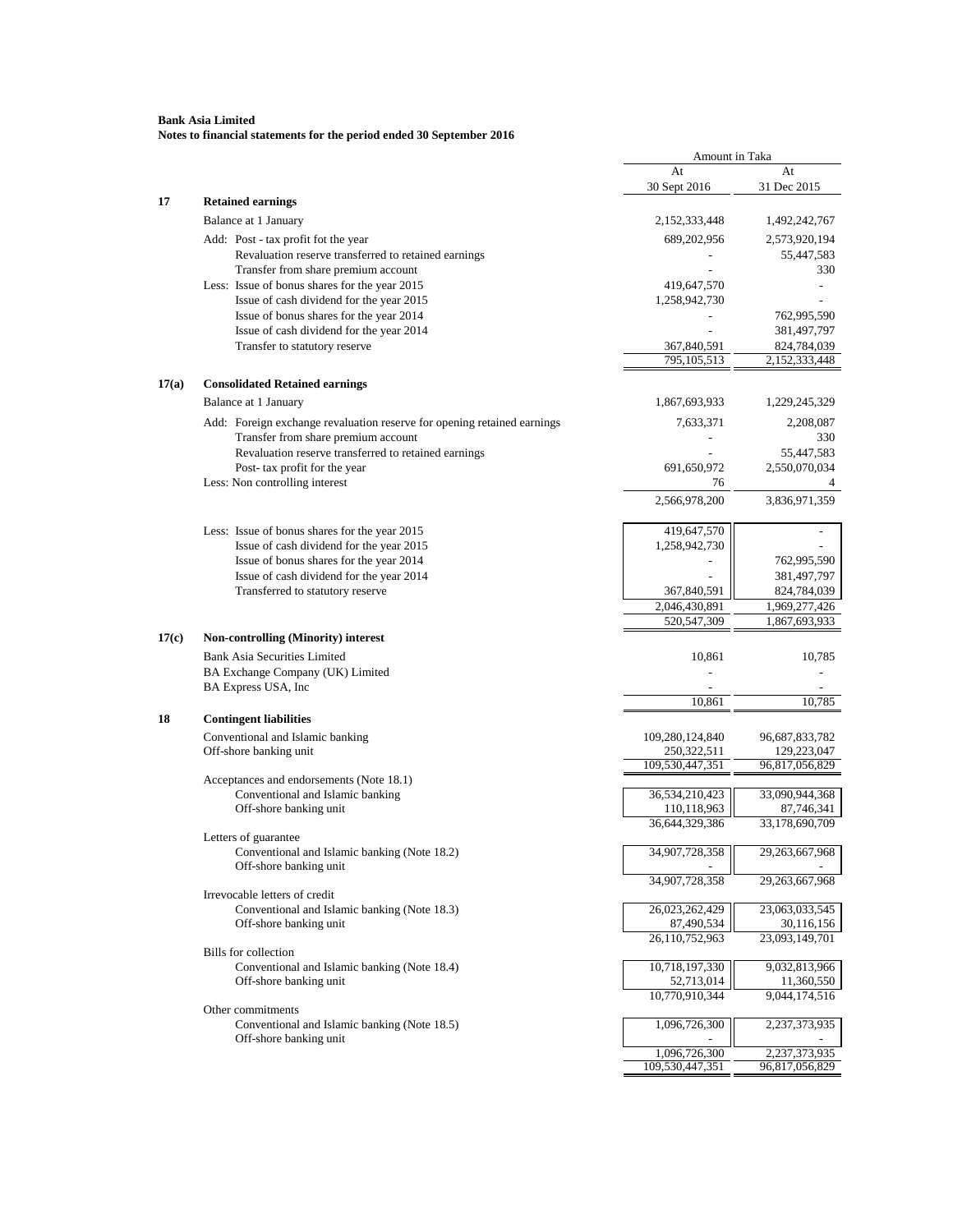**Notes to financial statements for the period ended 30 September 2016**

|      |                                                      | Amount in Taka |                   |
|------|------------------------------------------------------|----------------|-------------------|
|      |                                                      | At             | At                |
|      |                                                      | 30 Sept 2016   | 31 Dec 2015       |
| 18.1 | <b>Acceptances and endorsements</b>                  |                |                   |
|      | Conventional and Islamic banking                     | 36,534,210,423 | 33,090,944,368    |
|      | Off-shore banking unit                               | 110,118,963    | 87,746,341        |
|      |                                                      | 36,644,329,386 | 33,178,690,709    |
| 18.2 | Letters of guarantee                                 |                |                   |
|      | Letters of guarantee (Local)                         | 34,907,728,358 | 29, 263, 667, 968 |
|      | Letters of guarantee (Foreign)                       |                |                   |
|      |                                                      | 34,907,728,358 | 29, 263, 667, 968 |
| 18.3 | <b>Irrevocable letters of credit</b>                 |                |                   |
|      | Letters of credit Back to Back (Inland)              | 2,462,571,739  | 2,758,335,159     |
|      | Letters of credit (General)                          | 20,833,882,478 | 18,156,171,640    |
|      | Back to back L/C                                     | 2,726,808,212  | 2,148,526,746     |
|      |                                                      | 26,023,262,429 | 23,063,033,545    |
| 18.4 | <b>Bills for collection</b>                          |                |                   |
|      | Local bills for collection                           | 5,326,108,791  | 4,236,763,760     |
|      | Foreign bills for collection                         | 5,392,088,539  | 4,796,050,206     |
|      |                                                      | 10,718,197,330 | 9,032,813,966     |
| 18.5 | <b>Other commitments</b>                             |                |                   |
|      | Forward Assets Purchased and Forward Deposits Placed | 1,096,726,300  | 2,237,373,935     |
|      |                                                      | 1,096,726,300  | 2.237.373.935     |
| 18.6 | Workers' profit participation fund (WPPF)            |                |                   |

### As per Bangladesh Labour Act 2006 and SRO no. 336/Law/2010, all companies falling within the scope of WPPF are required to provide 5% of its profit before charging such expense to their eligible employees within the stipulated time. Bank obtained opinion from its legal advisor regarding this issue which stated that the Bank is not required to make provision for WPPF as it is not within the scope of WPPF. As such the Bank did not make any provision during the year for WPPF.

#### **19 Income statement** Income: Interest, discount and similar income (Note 19.1) 13,113,006,733 14,139,319,560<br>Dividend income (Note 22) 18,751,027 Dividend income (Note 22) Fees, commission and brokerage (Note 19.2) 949,323,856 | 824,494,836 Gains/ less Losses arising from dealing securities Gains/ <u>less</u> Losses arising from investment securities 34,148,833 (34,148,833 6,644,396 Gains/ <u>less</u> Losses arising from dealing in foreign currencies (Note 23.1) 841,994,485 (3503 644,163,503 Gains/ <u>less</u> Losses arising from dealing in foreign currencies (Note 23.1) 841,994,485  $\sim$  841,163,503 Income from non-banking assets Other operating income (Note 24) 428,964,797  $\vert$  428,964,797  $\vert$  393,965,105 Profit/ less Losses on interest rate changes 15,404,452,812 15,927,338,427 Expenses: Interest paid/profit shared on deposits and borrowings, etc (Note 21) <br>
Administrative expenses (Note 19.3) <br>
2,391,684,802 <br>
2,103,511,820 Administrative expenses (Note 19.3) Other expenses (Note 34) 863,891,194 733,856,068 Depreciation on banks assets (Note 33.1) 274,021,646 275,687,456  $\frac{11,392,361,632}{4,012,091,180}$   $\frac{11,429,055,713}{4,498,282,714}$ 4,498,282,714 **19.1 Interest, discount and similar income** Interest income/profit on investments (Note 20) 10,573,293,335 10,360,898,325 Interest on treasury bills/reverse repo/bills 2,055,026,608 2,820,370,808 Interest on debentures and the state of the state of the state of the state of the state of the state of the state of the state of the state of the state of the state of the state of the state of the state of the state of Income from investment in shares, bonds etc 248,763,376 161,120,617 Capital gain on Government securities and assets 235,923,414 795,486,060<br>13.113.006.733 14.139.319.560 13,113,006,733

Figures of previous year have been rearranged, wherever considered necessary, to conform the current year's presentation.

### **19.2 Fees, commission and brokerage**

| Commission | 949.323.856 | 824.494.836              |
|------------|-------------|--------------------------|
| Brokerage  |             | $\overline{\phantom{0}}$ |
|            | 949.323.856 | 824.494.836              |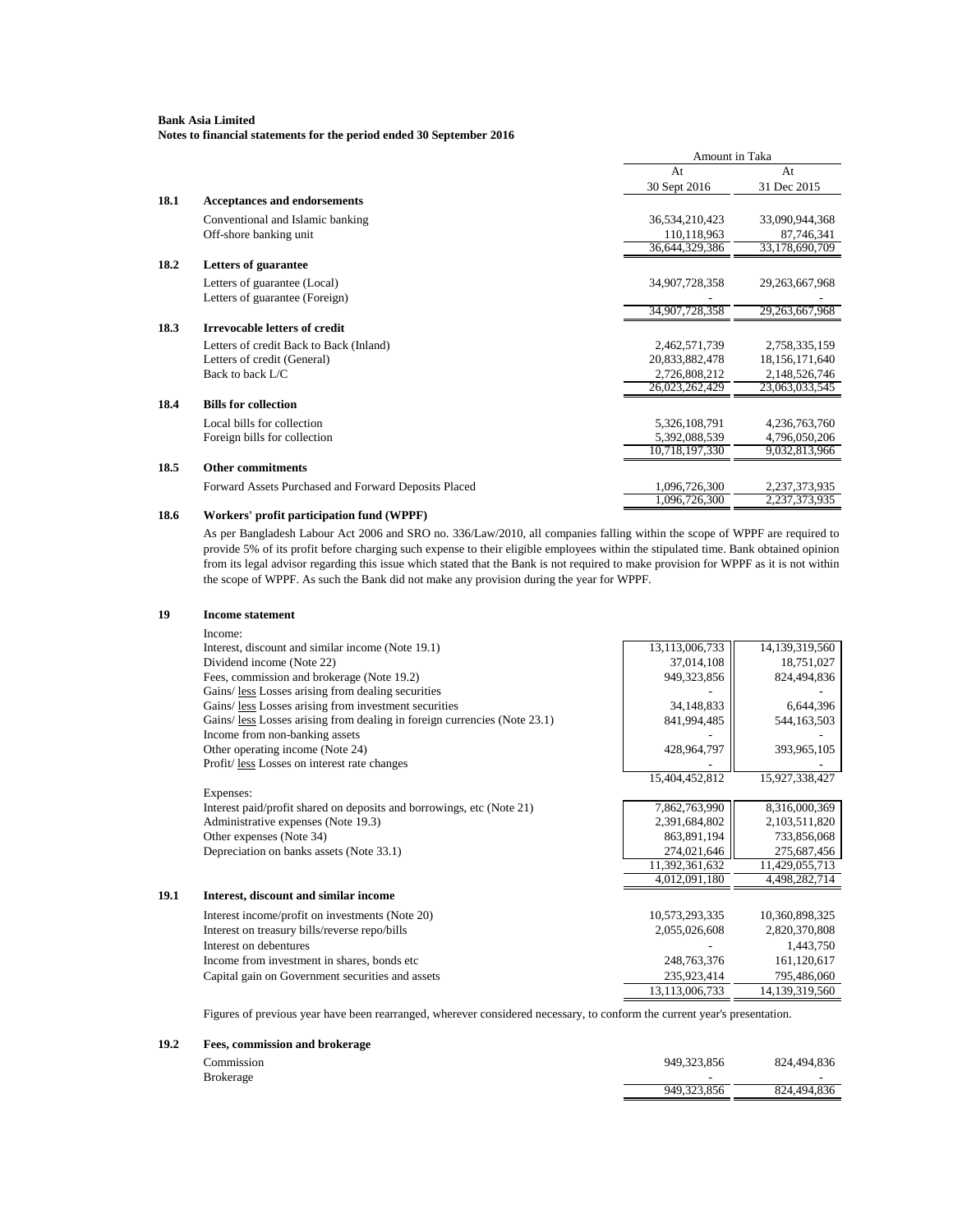|       |                                                                              |                          | Amount in Taka           |  |
|-------|------------------------------------------------------------------------------|--------------------------|--------------------------|--|
|       |                                                                              | At                       | At                       |  |
|       |                                                                              | 30 Sept 2016             | 31 Dec 2015              |  |
| 19.3  | <b>Administrative expenses</b>                                               |                          |                          |  |
|       | Salaries and allowances (Note 25)                                            | 1,787,819,632            | 1,514,293,024            |  |
|       | Rent, taxes, insurance, electricity, etc (Note 26)                           | 395,055,541              | 388,896,479              |  |
|       | Legal expenses (Note 27)<br>Postage, stamp, telecommunication, etc (Note 28) | 10,837,689               | 7,074,368                |  |
|       | Stationery, printing, advertisement, etc (Note 29)                           | 60,737,430<br>69,482,201 | 56,650,718<br>71,982,334 |  |
|       | Managing Director's salary and fees (Note 30)                                | 12,775,484               | 13,480,000               |  |
|       | Directors' fees (Note 31)                                                    | 2,504,000                | 2,690,000                |  |
|       | Auditors' fees (Note 32)                                                     | 148,000                  | 165,000                  |  |
|       | Repair of Bank's assets (Note 33.1)                                          | 52,324,825               | 48,279,897               |  |
|       |                                                                              | 2,391,684,802            | 2,103,511,820            |  |
| 20    | Interest income/profit on investments                                        |                          |                          |  |
|       | Conventional and Islamic banking (Note 20.1)                                 | 10,216,567,972           | 10,116,664,126           |  |
|       | Off-shore banking unit                                                       | 434,485,757              | 294,471,966              |  |
|       |                                                                              | 10,651,053,729           | 10,411,136,092           |  |
|       | Less: inter transaction between OBU and Conventional banking                 | 77,760,394               | 58,759,309               |  |
|       |                                                                              | 10,573,293,335           | 10,352,376,783           |  |
| 20.1  | <b>Conventional and Islamic banking</b>                                      |                          |                          |  |
|       | Loans (General)/Musharaka                                                    | 6,894,207                | 3,021,560                |  |
|       | Loans against trust receipts/ Bai Murabaha post import                       | 685, 845, 075            | 854,863,654              |  |
|       | Packing credit                                                               | 23,477,489               | 15,310,313               |  |
|       | House building loan                                                          | 51,972,104               | 20,665,850               |  |
|       | Payment against documents                                                    | 175,772,865              | 159,688,061              |  |
|       | Cash credit/Bai-Muajjal                                                      | 224,752,179              | 81,225,437               |  |
|       | Overdraft/ Quard against deposit                                             | 1,992,999,903            | 2,227,995,644            |  |
|       | Consumer credit scheme                                                       | 579,996,520              | 489,590,750              |  |
|       | Staff loan                                                                   | 43,453,978               | 50,487,469               |  |
|       | Local bills purchased                                                        | 67,049,975               | 110,457,208              |  |
|       | Foreign bills purchased                                                      | 7,694,499                | 7,775,801                |  |
|       | Interest income from credit card                                             | 172,854,845              | 160,832,165              |  |
|       | Term loan- others/ Hire purchase Shirkatul Melk                              | 2,201,486,435            | 2,360,705,364            |  |
|       | Term loan-industrial                                                         | 769,389,169              | 732,527,589              |  |
|       | Demand loan                                                                  | 1,904,856,995            | 1,431,377,733            |  |
|       | <b>Transport</b> loan                                                        | 119,316,926              | 124,826,257              |  |
|       | Sachsondo - SME                                                              | 370,542,833              | 317,160,190              |  |
|       | Export development fund                                                      | 106, 149, 154            | 112,545,635              |  |
|       | Agricultural loan                                                            | 136, 154, 795            | 3,198,585                |  |
|       | Other loans and advances                                                     | 335,038,568              | 689,456,813              |  |
|       | <b>BA General Account</b>                                                    | (658, 690)               | 3,777,242                |  |
|       | Total interest/profit on loans and advances/investments                      | 9,975,039,824            | 9,957,489,320            |  |
|       | Interest/profit on balance with other banks and financial institutions       | 238,930,923              | 158,415,491              |  |
|       | Interest/profit received from foreign banks                                  | 2,597,225                | 759,315                  |  |
|       |                                                                              | 10,216,567,972           | 10,116,664,126           |  |
| 20(a) | <b>Consolidated Interest income/profit on investments</b>                    |                          |                          |  |
|       | Bank Asia limited                                                            | 10,573,293,335           | 10,352,376,783           |  |
|       | BA Exchange Company (UK) Limited                                             |                          |                          |  |
|       | <b>Bank Asia Securities Ltd</b>                                              | 178,396,519              | 226,016,052              |  |
|       | BA Express USA, Inc                                                          |                          |                          |  |
|       |                                                                              | 10,751,689,854           | 10,578,392,835           |  |
|       | Less: Inter-company transactions                                             | 10,751,689,854           | 10,578,392,835           |  |
|       |                                                                              |                          |                          |  |
| 21    | Interest paid/profit shared on deposits and borrowings etc.                  |                          |                          |  |
|       | Conventional and Islamic banking (Note 21.1)                                 | 7,630,775,334            | 8,160,725,620            |  |
|       | Off-shore banking unit                                                       | 309,749,050              | 214,034,058              |  |
|       |                                                                              | 7,940,524,384            | 8,374,759,678            |  |
|       | Less: inter transaction with OBU                                             | 77,760,394               | 58,759,309               |  |
|       |                                                                              | 7,862,763,990            | 8,316,000,369            |  |
|       |                                                                              |                          |                          |  |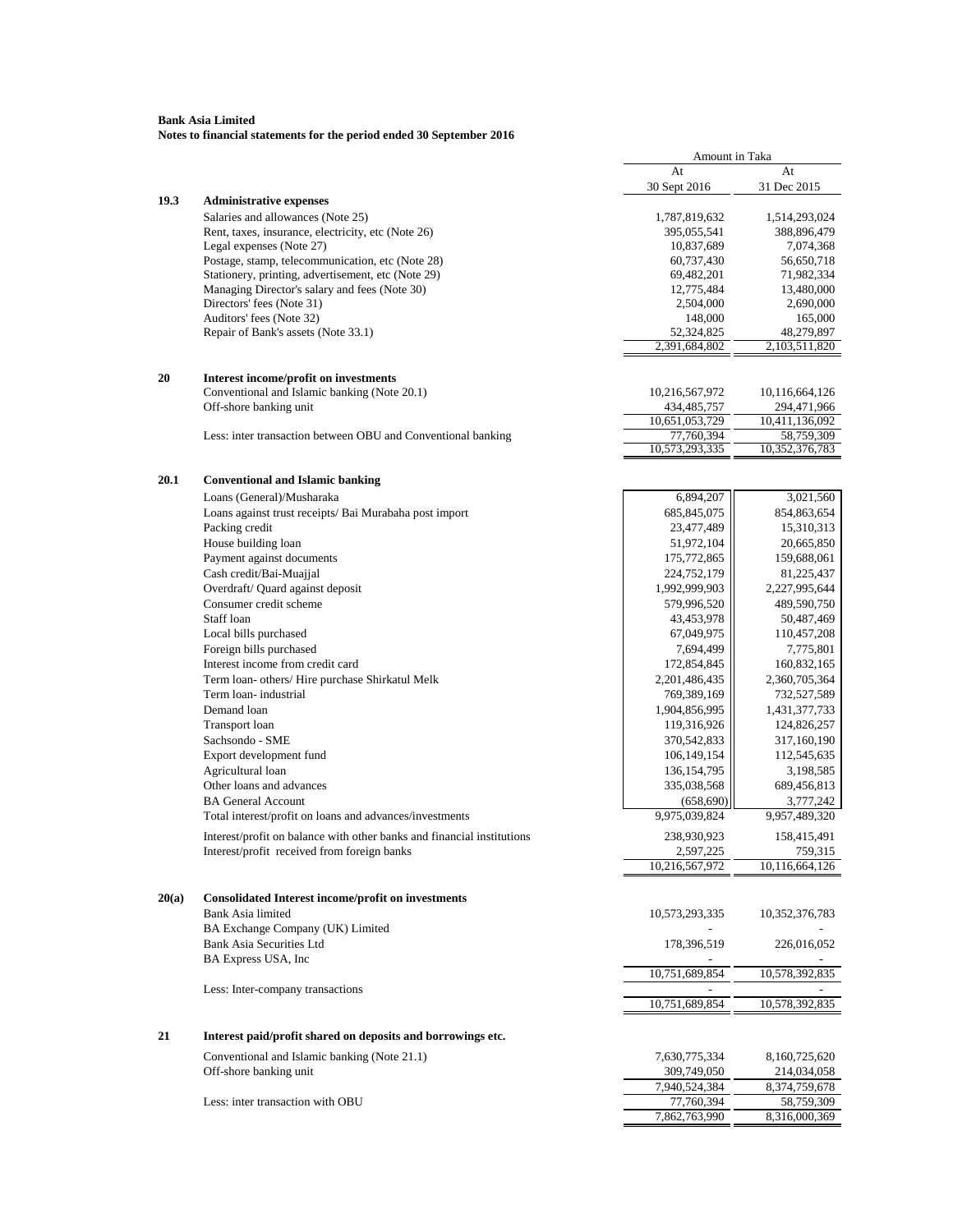|       |                                                                                       | Amount in Taka           |                            |
|-------|---------------------------------------------------------------------------------------|--------------------------|----------------------------|
|       |                                                                                       | At                       | At                         |
|       |                                                                                       | 30 Sept 2016             | 31 Dec 2015                |
| 21.1  | <b>Conventional and Islamic banking</b>                                               |                          |                            |
|       | Interest paid/profit shared on deposits                                               |                          |                            |
|       | Fixed deposits/ Mudaraba Fixed deposit                                                | 2,922,508,939            | 3,957,881,920              |
|       | Scheme deposits                                                                       | 3,358,850,709            | 103,622,018                |
|       | Sanchaya plus                                                                         | 112,483,811              | 471,918,409                |
|       | Savings deposits/ Mudaraba Savings bank                                               | 500,279,126              | 376,222,189                |
|       | Special notice deposits                                                               | 405,871,056              | 2,843,264,700              |
|       | Interest on borrowings and others                                                     | 7,299,993,641            | 7,752,909,236              |
|       |                                                                                       |                          |                            |
|       | Local banks including Bangladesh Bank<br>Interest on subordinated non-covertable bond | 14,606,198               | 151,794,357                |
|       | Foreign banks                                                                         | 316,059,065              | 182,514<br>255,839,513     |
|       |                                                                                       | 116,430<br>330,781,693   | 407,816,384                |
|       |                                                                                       | 7,630,775,334            | 8,160,725,620              |
|       |                                                                                       |                          |                            |
| 21(a) | <b>Consolidated Interest Expenses/profit paid on Deposits</b>                         |                          |                            |
|       | Bank Asia limited                                                                     | 7,862,763,990            | 8,316,000,369              |
|       | BA Exchange Company (UK) Limited                                                      |                          |                            |
|       | <b>Bank Asia Securities Ltd</b>                                                       | 94,465,564               | 256,964,487                |
|       | BA Express USA, Inc.                                                                  | 7,957,229,554            | 8,572,964,856              |
|       | Less: Inter-company transactions                                                      |                          |                            |
|       |                                                                                       | 7.957.229.554            | 8,572,964,856              |
|       | <b>Investment</b> income                                                              |                          |                            |
| 22    | Conventional and Islamic banking (Note 22.1)                                          |                          |                            |
|       | Off-shore banking unit                                                                | 2,610,876,339            | 3,803,816,658<br>8,521,542 |
|       |                                                                                       | 2,610,876,339            | 3,812,338,200              |
|       |                                                                                       |                          |                            |
| 22.1  | <b>Conventional and Islamic Banking</b>                                               |                          |                            |
|       | Interest on treasury bills                                                            | 486,463,617              | 691,163,721                |
|       | Interest on treasury bonds                                                            | 1,552,178,922            | 2,111,116,790              |
|       | Interest on Islamic bonds                                                             | 14,852,676               | 12,705,091                 |
|       | Prime Bank Ltd subordinated bonds                                                     |                          | 11,948,194                 |
|       | MTBL unsecured subordinated convertible bonds                                         | 10,134,247               | 13,483,570                 |
|       | Interest on placement<br>Capital gain from investment in shares                       | 139,743,676              | 32,485,410                 |
|       | Dividend on shares                                                                    | 34,148,833               | 6,644,396                  |
|       | Interest on debentures                                                                | 37,014,108               | 18,751,027                 |
|       | Capital gain on Government securities                                                 |                          | 1,443,750                  |
|       | Interest on Bangladesh Steel Re-rolling Mills (BSRM)                                  | 235,923,414<br>7,388,332 | 795,486,060                |
|       | Interest on Zero Coupon Bond BSRM                                                     |                          | 9,100,000                  |
|       | Interest income on investment in commercial paper                                     | 1,213,503<br>6,079,167   | 87,682,509                 |
|       | MTBL second subordinated bond                                                         | 30,263,013               |                            |
|       | Interest on reverse repo                                                              | 1,531,393                | 5,385,206                  |
|       | Interest on Zero Coupon Bond                                                          |                          | 766,139                    |
|       | UCB second subordinated bond                                                          | 22,314,041               | 5,654,795                  |
|       | Interest on Premier Bank non-convertible subordinated bonds                           | 31,627,397               |                            |
|       |                                                                                       | 2,610,876,339            | 3,803,816,658              |
|       |                                                                                       |                          |                            |
| 22(a) | <b>Consolidated investment income</b>                                                 |                          |                            |
|       | <b>Bank Asia Limited</b>                                                              | 2,610,876,339            | 3,812,338,200              |
|       | <b>Bank Asia Securities Limited</b>                                                   |                          |                            |
|       | BA Exchange Company (UK) Limited<br>BA Express USA, Inc                               |                          |                            |
|       |                                                                                       | 2,610,876,339            | 3,812,338,200              |
|       | Less: Inter-company transactions                                                      |                          |                            |
|       |                                                                                       | 2,610,876,339            | 3,812,338,200              |
|       |                                                                                       |                          |                            |
| 23    | Commission, exchange and brokerage                                                    |                          |                            |
|       | Conventional and Islamic banking (Note 23.1)                                          | 1,788,400,368            | 1,365,991,457              |
|       | Off-shore banking unit                                                                | 2,917,973                | 2,666,882                  |
|       |                                                                                       | 1,791,318,341            | 1,368,658,339              |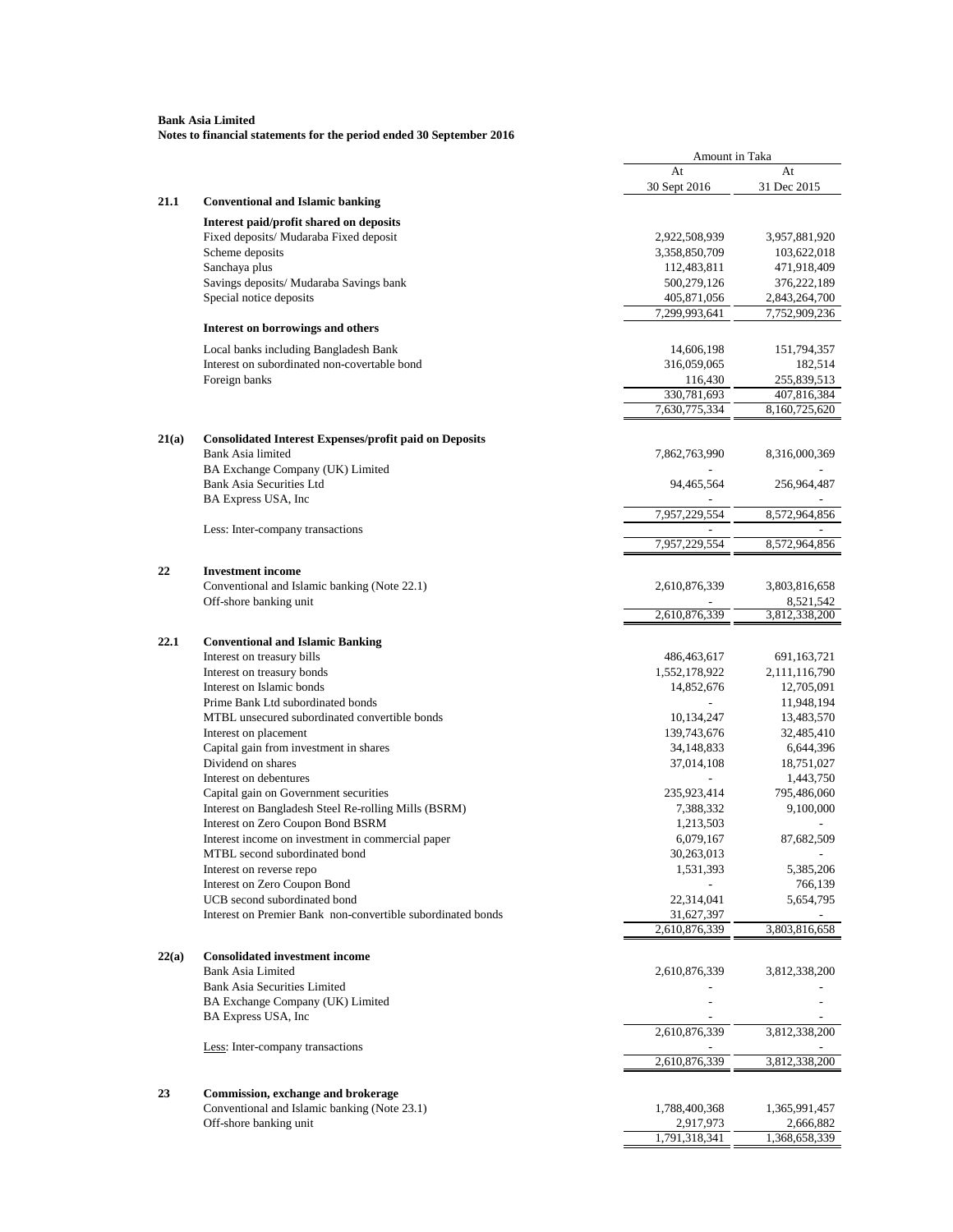|       |                                                                     | Amount in Taka              |                           |
|-------|---------------------------------------------------------------------|-----------------------------|---------------------------|
|       |                                                                     | At                          | At                        |
|       |                                                                     | 30 Sept 2016                | 31 Dec 2015               |
| 23.1  | <b>Conventional and Islamic Banking</b>                             |                             |                           |
|       | Commission on L/C<br>Fees and commission                            | 595,610,528<br>92, 103, 913 | 566,603,852<br>55,957,784 |
|       | Commission on L/G                                                   | 230,607,654                 | 173,046,339               |
|       | Commission on export                                                | 6,403,831                   | 6,773,644                 |
|       | Commission on PO, DD, TT, TC, etc                                   | 12, 137, 276                | 9,626,283                 |
|       | Other commission                                                    | 9,542,681                   | 9,820,052                 |
|       |                                                                     | 946,405,883                 | 821,827,954               |
|       | Foreign exchange gain                                               | 841,994,485                 | 544,163,503               |
|       |                                                                     | 1,788,400,368               | 1,365,991,457             |
| 23(a) | <b>Consolidated Commission, exchange and brokerage</b>              |                             |                           |
|       | <b>Bank Asia limited</b>                                            | 1,791,318,341               | 1,368,658,339             |
|       | <b>Bank Asia Securities Ltd</b>                                     | 68,156,070                  | 69,659,152                |
|       | BA Exchange Company (UK) Limited                                    | 13,799,739                  | 9,650,868                 |
|       | BA Express USA, Inc                                                 | 16,180,794                  | 19,461,712                |
|       |                                                                     | 1,889,454,944               | 1,467,430,071             |
| 24    | Other operating income                                              |                             |                           |
|       | Conventional and Islamic banking (Note 24.1)                        | 414,897,048                 | 381,776,982               |
|       | Off-shore banking unit                                              | 14,067,749                  | 12,188,123                |
|       |                                                                     | 428,964,797                 | 393,965,105               |
| 24.1  | <b>Conventional and Islamic banking</b>                             |                             |                           |
|       | Locker charge                                                       | 7,588,413                   | 7,099,700                 |
|       | Service and other charges                                           | 189,216,592                 | 165,255,678               |
|       | Master/Visa card fees and charges                                   | 86, 142, 277                | 80,968,714                |
|       | Postage/telex/SWIFT/fax recoveries                                  | 88,586,097                  | 78,883,483                |
|       | Profit on sale of fixed assets                                      | 62,999                      | 2,469,486                 |
|       | Non-operating income<br>Rebate on nostro account                    | 10,828,436<br>27,574,942    | 10,087,954<br>28,702,178  |
|       | Other income from brokerage                                         | 4,897,292                   | 8,309,789                 |
|       |                                                                     | 414,897,048                 | 381,776,982               |
|       |                                                                     |                             |                           |
| 24(a) | Consolidated other operating income                                 |                             |                           |
|       | <b>Bank Asia Limited</b>                                            | 428,964,797                 | 393,965,105               |
|       | <b>Bank Asia Securities Ltd</b>                                     | 16,335,579                  | 8,286,198                 |
|       | BA Exchange Company (UK) Limited                                    |                             |                           |
|       | BA Express USA, Inc                                                 | 445,300,376                 |                           |
|       |                                                                     |                             | 402,251,303               |
| 25    | <b>Salaries and allowances</b>                                      |                             |                           |
|       | Conventional and Islamic banking (Note 25.1)                        | 1,787,819,632               | 1,514,293,024             |
|       | Off-shore banking unit                                              |                             |                           |
|       |                                                                     | 1,787,819,632               | 1,514,293,024             |
|       |                                                                     |                             |                           |
| 25.1  | <b>Conventional and Islamic banking</b>                             |                             |                           |
|       | Basic salary                                                        | 642,348,207                 | 571,111,776               |
|       | Allowances                                                          | 666,057,037                 | 568,271,678               |
|       | Festival bonus                                                      | 142,303,517                 | 123,757,973               |
|       | Gratuity                                                            | 117,000,000                 | 140,568,379               |
|       | Provident fund contribution                                         | 60,110,871                  | 50,583,218                |
|       | Performance bonus                                                   | 160,000,000                 | 60,000,000                |
|       |                                                                     | 1,787,819,632               | 1,514,293,024             |
| 25(a) | <b>Consolidated Salaries and allowances</b>                         |                             |                           |
|       |                                                                     |                             |                           |
|       | <b>Bank Asia Limited</b>                                            | 1,787,819,632               | 1,514,293,024             |
|       | <b>Bank Asia Securities Ltd</b><br>BA Exchange Company (UK) Limited | 30,312,099<br>4,769,799     | 29,756,073<br>4,682,623   |
|       | BA Express USA, Inc                                                 | 14,219,274                  | 15,440,243                |
|       |                                                                     | 1,837,120,804               | 1,564,171,963             |
|       |                                                                     |                             |                           |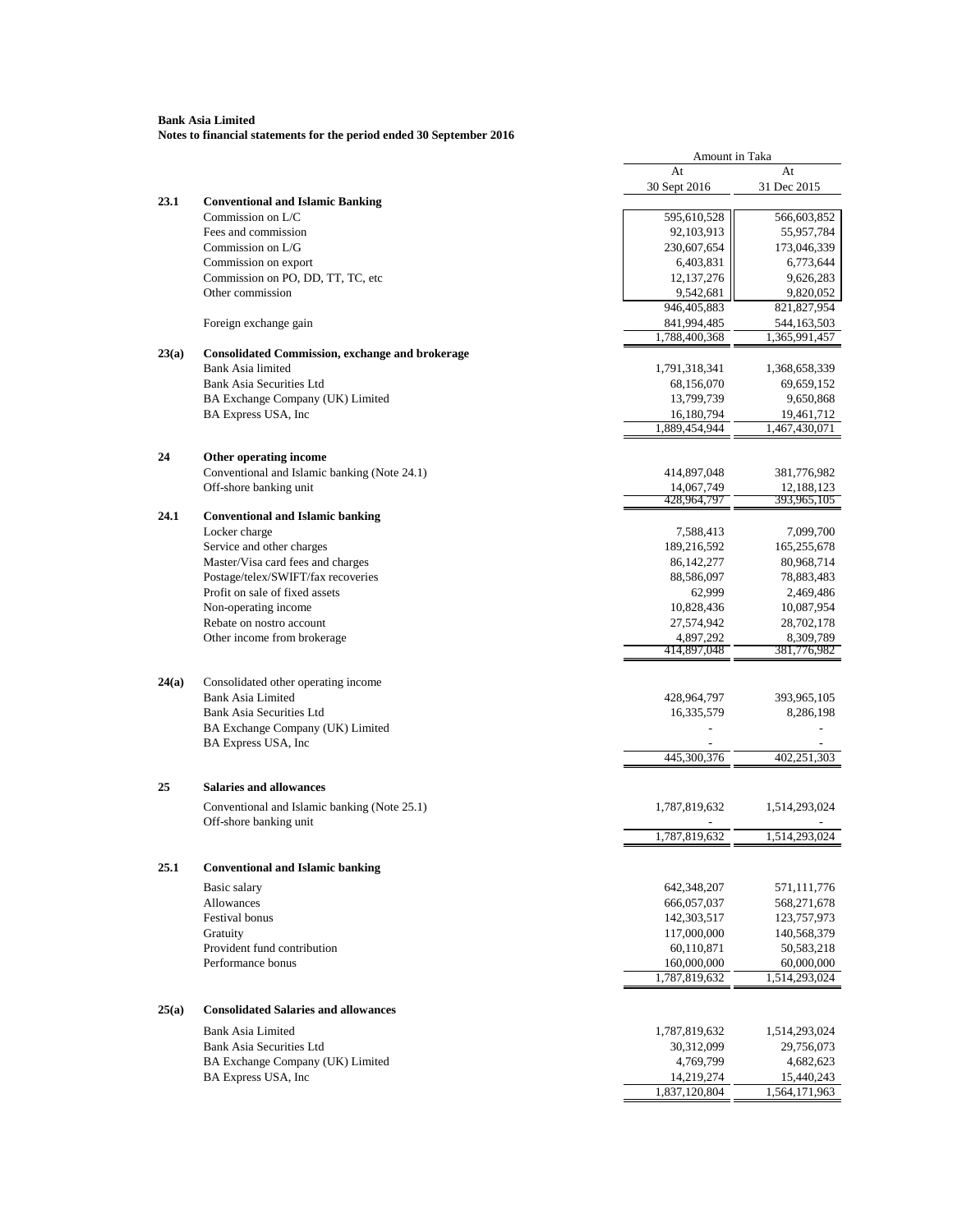|       |                                                                        | Amount in Taka          |                         |
|-------|------------------------------------------------------------------------|-------------------------|-------------------------|
|       |                                                                        | At                      | At                      |
|       |                                                                        | 30 Sept 2016            | 31 Dec 2015             |
| 26    | Rent, taxes, insurance, electricity etc.                               |                         |                         |
|       | Conventional and Islamic banking (Note 26.1)                           | 394,968,423             | 388,704,198             |
|       | Off-shore banking unit                                                 | 87,118                  | 192,281                 |
|       |                                                                        | 395,055,541             | 388,896,479             |
| 26.1  | <b>Conventional and Islamic banking</b>                                |                         |                         |
|       | Rent, rate and taxes                                                   | 224,616,933             | 221,500,927             |
|       | Insurance                                                              | 106,709,196             | 106,598,328             |
|       | Power and electricity                                                  | 63,642,294              | 60,604,943              |
|       |                                                                        | 394,968,423             | 388,704,198             |
| 26(a) | Consolidated Rent, taxes, insurance, electricity etc.                  |                         |                         |
|       | <b>Bank Asia Limited</b>                                               | 395,055,541             | 388,896,479             |
|       | <b>Bank Asia Securities Ltd</b>                                        | 9,111,113               | 8,916,008               |
|       | BA Exchange Company (UK) Limited                                       | 5,001,317               | 5,973,946               |
|       | BA Express USA, Inc                                                    | 4,722,298               | 5,328,495               |
|       |                                                                        | 413,890,269             | 409,114,928             |
| 27    | <b>Legal expenses</b>                                                  |                         |                         |
|       |                                                                        |                         |                         |
|       | Conventional and Islamic banking (Note 27.1)<br>Off-shore banking unit | 10,837,689              | 7,074,368               |
|       |                                                                        | 10,837,689              | 7,074,368               |
|       |                                                                        |                         |                         |
| 27.1  | <b>Conventional and Islamic Banking</b>                                |                         |                         |
|       | Legal expenses                                                         | 10,837,689              | 7,074,368               |
|       | Other professional charges                                             |                         |                         |
|       |                                                                        | 10,837,689              | 7,074,368               |
|       |                                                                        |                         |                         |
| 27(a) | <b>Consolidated Legal expenses</b>                                     |                         |                         |
|       | <b>Bank Asia Limited</b>                                               | 10,837,689              | 7,074,368               |
|       | Bank Asia Securities Ltd                                               | 148,955                 | 27,378                  |
|       | BA Exchange Company (UK) Limited                                       | 158,239                 | 145,911                 |
|       | BA Express USA, Inc                                                    | 981,783<br>12,126,666   | 1,338,049<br>8,585,706  |
|       |                                                                        |                         |                         |
| 28    | Postage, stamps, telecommunication etc.                                |                         |                         |
|       | Conventional and Islamic banking (Note 28.1)                           | 60,335,543              | 56,407,443              |
|       | Off-shore banking unit                                                 | 401,887                 | 243,275                 |
|       |                                                                        | 60,737,430              | 56,650,718              |
|       |                                                                        |                         |                         |
| 28.1  | <b>Conventional and Islamic banking</b>                                |                         |                         |
|       | Telephone, courier and postage                                         | 35,640,667              | 38,837,604              |
|       | Master/VISA card process fee                                           | 21,597,787              | 5,254,940               |
|       | ATM charge                                                             | 369,173                 | 1,740,043               |
|       | SWIFT and Reuter charge                                                | 1,403,722               | 8,957,927               |
|       | Internet                                                               | 1,324,194               | 1,616,929               |
|       |                                                                        | 60,335,543              | 56,407,443              |
| 28(a) | Consolidated Postage, stamps, telecommunication etc.                   |                         |                         |
|       |                                                                        |                         |                         |
|       | <b>Bank Asia Limited</b><br><b>Bank Asia Securities Ltd</b>            | 60,737,430<br>1,324,094 | 56,650,718<br>1,680,310 |
|       | BA Exchange Company (UK) Limited                                       | 294,919                 | 219,511                 |
|       | BA Express USA, Inc                                                    | 211,293                 | 219,036                 |
|       |                                                                        | 62,567,736              | 58,769,575              |
|       |                                                                        |                         |                         |
| 29    | Stationery, printing, advertisements etc.                              |                         |                         |
|       | Conventional and Islamic banking (Note 29.1)                           | 69,466,478              | 71,982,334              |
|       | Off-shore banking unit                                                 | 15,723                  |                         |
|       |                                                                        | 69,482,201              | 71,982,334              |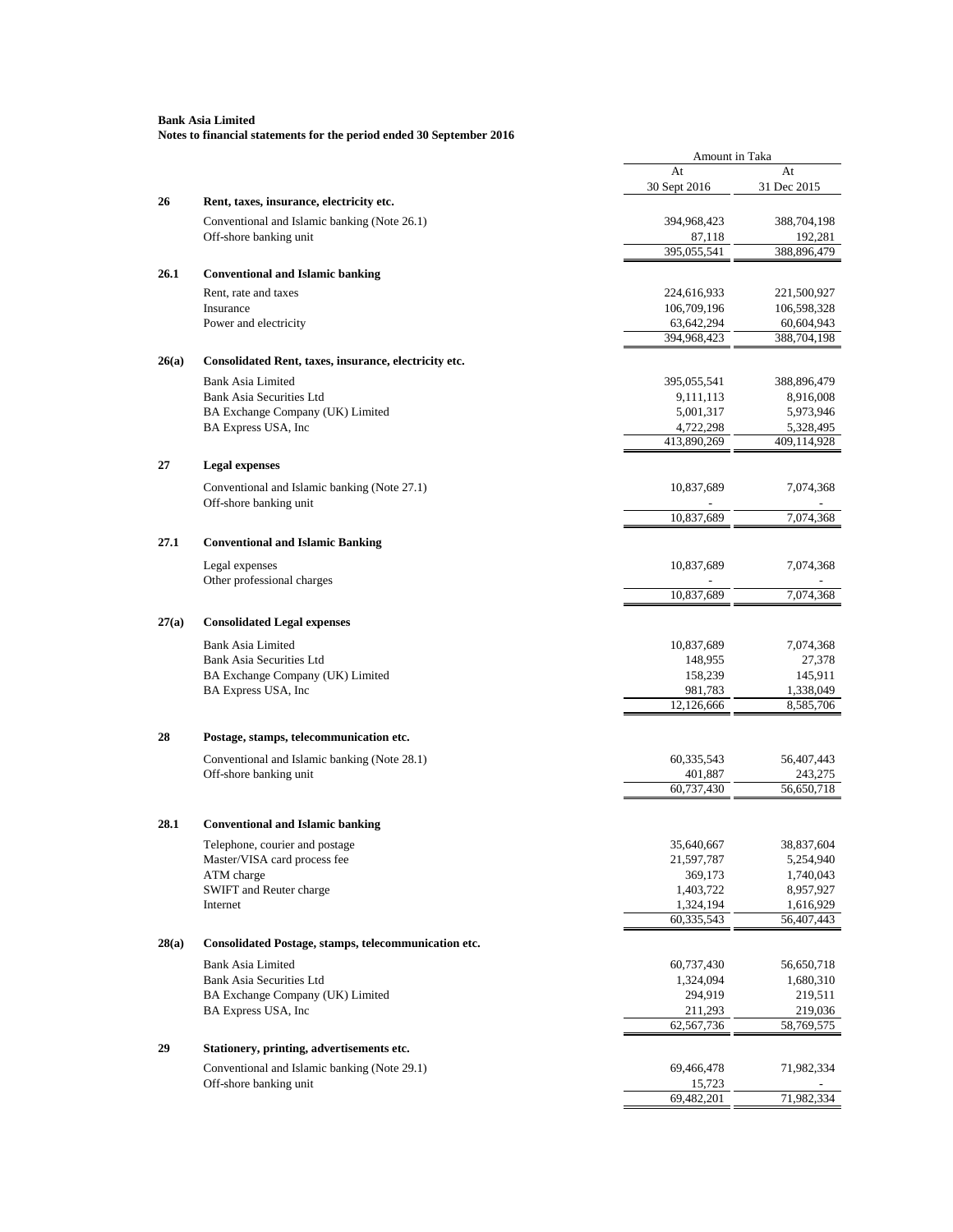| At<br>At<br>30 Sept 2016<br>31 Dec 2015<br>29.1<br><b>Conventional and Islamic banking</b><br>Office and security stationery<br>32,877,335<br>32,302,141<br>Calendar, diary, souvenir, etc<br>8,013,740<br>7,226,850<br>ATM card /Supplies And Stationeries<br>3,607,918<br>Books and periodicals<br>1,497,895<br>1,131,051<br>Publicity and advertisement<br>23,469,590<br>31,322,292<br>71,982,334<br>69,466,478<br>29(a)<br>Consolidated Stationery, printing, advertisements etc.<br><b>Bank Asia Limited</b><br>71,982,334<br>69,466,478<br><b>Bank Asia Securities Ltd</b><br>354,239<br>200,860<br>BA Exchange Company (UK) Limited<br>170,346<br>98,171<br>BA Express USA, Inc<br>507,866<br>925,341<br>$\overline{70}$ ,498,929<br>73,206,706<br>30<br><b>Managing Director's salary and fees</b><br>Basic salary<br>5,803,226<br>6,300,000<br>House rent allowance<br>750,806<br>675,000<br>Entertainment allowances<br>150,161<br>135,000<br>Incentive bonus<br>1,000,000<br>1,000,000<br>Festival bonus<br>1,200,000<br>1,400,000<br>Utility allowance and others<br>299,194<br>315,000<br>House maintenance allowance<br>1,091,775<br>1,125,000<br>Provident fund<br>580,323<br>630,000<br>Leave fare assistance<br>1,900,000<br>1,900,000<br>12,775,484<br>13,480,000<br>31<br><b>Directors' fees</b><br>Directors' fees<br>2,504,000<br>2,690,000<br>2,504,000<br>2,690,000<br>31(a)<br><b>Consolidated Directors' fees</b><br><b>Bank Asia Limited</b><br>2,504,000<br>2,690,000<br>Bank Asia Securities Ltd.<br>230,000<br>74,750<br>BA Exchange Company (UK) Limited<br>BA Express USA, Inc<br>2,734,000<br>2,764,750<br>32<br><b>Auditors' fees</b><br>Statutory audit fees<br>148,000<br>165,000<br>148,000<br>165,000<br><b>Consolidated Auditors fees</b><br>32(a)<br><b>Bank Asia Limited</b><br>148,000<br>165,000<br>Bank Asia Securities Ltd<br>BA Exchange Company (UK) Limited<br>460,487<br>526,545<br>BA Express USA, Inc.<br>1,104,486<br>1,223,710<br>1,712,973<br>1,915,255<br>33<br>Depreciation and repair of Bank's assets<br>326,346,471<br>Conventional and Islamic banking (Note 33.1)<br>323,743,989<br>Off-shore banking unit<br>223,364<br>326,346,471<br>323,967,353<br>33.1<br>Conventional and Islamic banking<br>Depreciation<br>Owned assets<br>273,421,277<br>272,029,089<br>Leased assets<br>600,369<br>3,435,003<br>274,021,646<br>275,464,092<br>Repairs<br>Building<br>11,033,269<br>10,547,340<br>Furniture and fixtures<br>482,626<br>173,572<br>Equipments<br>3,511,186<br>3,027,544<br>14,718,027<br>14,057,510<br>Maintenance<br>37,606,798<br>34,222,387<br>326,346,471<br>323,743,989 |  | Amount in Taka |  |
|--------------------------------------------------------------------------------------------------------------------------------------------------------------------------------------------------------------------------------------------------------------------------------------------------------------------------------------------------------------------------------------------------------------------------------------------------------------------------------------------------------------------------------------------------------------------------------------------------------------------------------------------------------------------------------------------------------------------------------------------------------------------------------------------------------------------------------------------------------------------------------------------------------------------------------------------------------------------------------------------------------------------------------------------------------------------------------------------------------------------------------------------------------------------------------------------------------------------------------------------------------------------------------------------------------------------------------------------------------------------------------------------------------------------------------------------------------------------------------------------------------------------------------------------------------------------------------------------------------------------------------------------------------------------------------------------------------------------------------------------------------------------------------------------------------------------------------------------------------------------------------------------------------------------------------------------------------------------------------------------------------------------------------------------------------------------------------------------------------------------------------------------------------------------------------------------------------------------------------------------------------------------------------------------------------------------------------------------------------------------------------------------------------------------------------------------------------------------------------------------------------------------------------------------------------------------------------------------------------------------------------------------------|--|----------------|--|
|                                                                                                                                                                                                                                                                                                                                                                                                                                                                                                                                                                                                                                                                                                                                                                                                                                                                                                                                                                                                                                                                                                                                                                                                                                                                                                                                                                                                                                                                                                                                                                                                                                                                                                                                                                                                                                                                                                                                                                                                                                                                                                                                                                                                                                                                                                                                                                                                                                                                                                                                                                                                                                                  |  |                |  |
|                                                                                                                                                                                                                                                                                                                                                                                                                                                                                                                                                                                                                                                                                                                                                                                                                                                                                                                                                                                                                                                                                                                                                                                                                                                                                                                                                                                                                                                                                                                                                                                                                                                                                                                                                                                                                                                                                                                                                                                                                                                                                                                                                                                                                                                                                                                                                                                                                                                                                                                                                                                                                                                  |  |                |  |
|                                                                                                                                                                                                                                                                                                                                                                                                                                                                                                                                                                                                                                                                                                                                                                                                                                                                                                                                                                                                                                                                                                                                                                                                                                                                                                                                                                                                                                                                                                                                                                                                                                                                                                                                                                                                                                                                                                                                                                                                                                                                                                                                                                                                                                                                                                                                                                                                                                                                                                                                                                                                                                                  |  |                |  |
|                                                                                                                                                                                                                                                                                                                                                                                                                                                                                                                                                                                                                                                                                                                                                                                                                                                                                                                                                                                                                                                                                                                                                                                                                                                                                                                                                                                                                                                                                                                                                                                                                                                                                                                                                                                                                                                                                                                                                                                                                                                                                                                                                                                                                                                                                                                                                                                                                                                                                                                                                                                                                                                  |  |                |  |
|                                                                                                                                                                                                                                                                                                                                                                                                                                                                                                                                                                                                                                                                                                                                                                                                                                                                                                                                                                                                                                                                                                                                                                                                                                                                                                                                                                                                                                                                                                                                                                                                                                                                                                                                                                                                                                                                                                                                                                                                                                                                                                                                                                                                                                                                                                                                                                                                                                                                                                                                                                                                                                                  |  |                |  |
|                                                                                                                                                                                                                                                                                                                                                                                                                                                                                                                                                                                                                                                                                                                                                                                                                                                                                                                                                                                                                                                                                                                                                                                                                                                                                                                                                                                                                                                                                                                                                                                                                                                                                                                                                                                                                                                                                                                                                                                                                                                                                                                                                                                                                                                                                                                                                                                                                                                                                                                                                                                                                                                  |  |                |  |
|                                                                                                                                                                                                                                                                                                                                                                                                                                                                                                                                                                                                                                                                                                                                                                                                                                                                                                                                                                                                                                                                                                                                                                                                                                                                                                                                                                                                                                                                                                                                                                                                                                                                                                                                                                                                                                                                                                                                                                                                                                                                                                                                                                                                                                                                                                                                                                                                                                                                                                                                                                                                                                                  |  |                |  |
|                                                                                                                                                                                                                                                                                                                                                                                                                                                                                                                                                                                                                                                                                                                                                                                                                                                                                                                                                                                                                                                                                                                                                                                                                                                                                                                                                                                                                                                                                                                                                                                                                                                                                                                                                                                                                                                                                                                                                                                                                                                                                                                                                                                                                                                                                                                                                                                                                                                                                                                                                                                                                                                  |  |                |  |
|                                                                                                                                                                                                                                                                                                                                                                                                                                                                                                                                                                                                                                                                                                                                                                                                                                                                                                                                                                                                                                                                                                                                                                                                                                                                                                                                                                                                                                                                                                                                                                                                                                                                                                                                                                                                                                                                                                                                                                                                                                                                                                                                                                                                                                                                                                                                                                                                                                                                                                                                                                                                                                                  |  |                |  |
|                                                                                                                                                                                                                                                                                                                                                                                                                                                                                                                                                                                                                                                                                                                                                                                                                                                                                                                                                                                                                                                                                                                                                                                                                                                                                                                                                                                                                                                                                                                                                                                                                                                                                                                                                                                                                                                                                                                                                                                                                                                                                                                                                                                                                                                                                                                                                                                                                                                                                                                                                                                                                                                  |  |                |  |
|                                                                                                                                                                                                                                                                                                                                                                                                                                                                                                                                                                                                                                                                                                                                                                                                                                                                                                                                                                                                                                                                                                                                                                                                                                                                                                                                                                                                                                                                                                                                                                                                                                                                                                                                                                                                                                                                                                                                                                                                                                                                                                                                                                                                                                                                                                                                                                                                                                                                                                                                                                                                                                                  |  |                |  |
|                                                                                                                                                                                                                                                                                                                                                                                                                                                                                                                                                                                                                                                                                                                                                                                                                                                                                                                                                                                                                                                                                                                                                                                                                                                                                                                                                                                                                                                                                                                                                                                                                                                                                                                                                                                                                                                                                                                                                                                                                                                                                                                                                                                                                                                                                                                                                                                                                                                                                                                                                                                                                                                  |  |                |  |
|                                                                                                                                                                                                                                                                                                                                                                                                                                                                                                                                                                                                                                                                                                                                                                                                                                                                                                                                                                                                                                                                                                                                                                                                                                                                                                                                                                                                                                                                                                                                                                                                                                                                                                                                                                                                                                                                                                                                                                                                                                                                                                                                                                                                                                                                                                                                                                                                                                                                                                                                                                                                                                                  |  |                |  |
|                                                                                                                                                                                                                                                                                                                                                                                                                                                                                                                                                                                                                                                                                                                                                                                                                                                                                                                                                                                                                                                                                                                                                                                                                                                                                                                                                                                                                                                                                                                                                                                                                                                                                                                                                                                                                                                                                                                                                                                                                                                                                                                                                                                                                                                                                                                                                                                                                                                                                                                                                                                                                                                  |  |                |  |
|                                                                                                                                                                                                                                                                                                                                                                                                                                                                                                                                                                                                                                                                                                                                                                                                                                                                                                                                                                                                                                                                                                                                                                                                                                                                                                                                                                                                                                                                                                                                                                                                                                                                                                                                                                                                                                                                                                                                                                                                                                                                                                                                                                                                                                                                                                                                                                                                                                                                                                                                                                                                                                                  |  |                |  |
|                                                                                                                                                                                                                                                                                                                                                                                                                                                                                                                                                                                                                                                                                                                                                                                                                                                                                                                                                                                                                                                                                                                                                                                                                                                                                                                                                                                                                                                                                                                                                                                                                                                                                                                                                                                                                                                                                                                                                                                                                                                                                                                                                                                                                                                                                                                                                                                                                                                                                                                                                                                                                                                  |  |                |  |
|                                                                                                                                                                                                                                                                                                                                                                                                                                                                                                                                                                                                                                                                                                                                                                                                                                                                                                                                                                                                                                                                                                                                                                                                                                                                                                                                                                                                                                                                                                                                                                                                                                                                                                                                                                                                                                                                                                                                                                                                                                                                                                                                                                                                                                                                                                                                                                                                                                                                                                                                                                                                                                                  |  |                |  |
|                                                                                                                                                                                                                                                                                                                                                                                                                                                                                                                                                                                                                                                                                                                                                                                                                                                                                                                                                                                                                                                                                                                                                                                                                                                                                                                                                                                                                                                                                                                                                                                                                                                                                                                                                                                                                                                                                                                                                                                                                                                                                                                                                                                                                                                                                                                                                                                                                                                                                                                                                                                                                                                  |  |                |  |
|                                                                                                                                                                                                                                                                                                                                                                                                                                                                                                                                                                                                                                                                                                                                                                                                                                                                                                                                                                                                                                                                                                                                                                                                                                                                                                                                                                                                                                                                                                                                                                                                                                                                                                                                                                                                                                                                                                                                                                                                                                                                                                                                                                                                                                                                                                                                                                                                                                                                                                                                                                                                                                                  |  |                |  |
|                                                                                                                                                                                                                                                                                                                                                                                                                                                                                                                                                                                                                                                                                                                                                                                                                                                                                                                                                                                                                                                                                                                                                                                                                                                                                                                                                                                                                                                                                                                                                                                                                                                                                                                                                                                                                                                                                                                                                                                                                                                                                                                                                                                                                                                                                                                                                                                                                                                                                                                                                                                                                                                  |  |                |  |
|                                                                                                                                                                                                                                                                                                                                                                                                                                                                                                                                                                                                                                                                                                                                                                                                                                                                                                                                                                                                                                                                                                                                                                                                                                                                                                                                                                                                                                                                                                                                                                                                                                                                                                                                                                                                                                                                                                                                                                                                                                                                                                                                                                                                                                                                                                                                                                                                                                                                                                                                                                                                                                                  |  |                |  |
|                                                                                                                                                                                                                                                                                                                                                                                                                                                                                                                                                                                                                                                                                                                                                                                                                                                                                                                                                                                                                                                                                                                                                                                                                                                                                                                                                                                                                                                                                                                                                                                                                                                                                                                                                                                                                                                                                                                                                                                                                                                                                                                                                                                                                                                                                                                                                                                                                                                                                                                                                                                                                                                  |  |                |  |
|                                                                                                                                                                                                                                                                                                                                                                                                                                                                                                                                                                                                                                                                                                                                                                                                                                                                                                                                                                                                                                                                                                                                                                                                                                                                                                                                                                                                                                                                                                                                                                                                                                                                                                                                                                                                                                                                                                                                                                                                                                                                                                                                                                                                                                                                                                                                                                                                                                                                                                                                                                                                                                                  |  |                |  |
|                                                                                                                                                                                                                                                                                                                                                                                                                                                                                                                                                                                                                                                                                                                                                                                                                                                                                                                                                                                                                                                                                                                                                                                                                                                                                                                                                                                                                                                                                                                                                                                                                                                                                                                                                                                                                                                                                                                                                                                                                                                                                                                                                                                                                                                                                                                                                                                                                                                                                                                                                                                                                                                  |  |                |  |
|                                                                                                                                                                                                                                                                                                                                                                                                                                                                                                                                                                                                                                                                                                                                                                                                                                                                                                                                                                                                                                                                                                                                                                                                                                                                                                                                                                                                                                                                                                                                                                                                                                                                                                                                                                                                                                                                                                                                                                                                                                                                                                                                                                                                                                                                                                                                                                                                                                                                                                                                                                                                                                                  |  |                |  |
|                                                                                                                                                                                                                                                                                                                                                                                                                                                                                                                                                                                                                                                                                                                                                                                                                                                                                                                                                                                                                                                                                                                                                                                                                                                                                                                                                                                                                                                                                                                                                                                                                                                                                                                                                                                                                                                                                                                                                                                                                                                                                                                                                                                                                                                                                                                                                                                                                                                                                                                                                                                                                                                  |  |                |  |
|                                                                                                                                                                                                                                                                                                                                                                                                                                                                                                                                                                                                                                                                                                                                                                                                                                                                                                                                                                                                                                                                                                                                                                                                                                                                                                                                                                                                                                                                                                                                                                                                                                                                                                                                                                                                                                                                                                                                                                                                                                                                                                                                                                                                                                                                                                                                                                                                                                                                                                                                                                                                                                                  |  |                |  |
|                                                                                                                                                                                                                                                                                                                                                                                                                                                                                                                                                                                                                                                                                                                                                                                                                                                                                                                                                                                                                                                                                                                                                                                                                                                                                                                                                                                                                                                                                                                                                                                                                                                                                                                                                                                                                                                                                                                                                                                                                                                                                                                                                                                                                                                                                                                                                                                                                                                                                                                                                                                                                                                  |  |                |  |
|                                                                                                                                                                                                                                                                                                                                                                                                                                                                                                                                                                                                                                                                                                                                                                                                                                                                                                                                                                                                                                                                                                                                                                                                                                                                                                                                                                                                                                                                                                                                                                                                                                                                                                                                                                                                                                                                                                                                                                                                                                                                                                                                                                                                                                                                                                                                                                                                                                                                                                                                                                                                                                                  |  |                |  |
|                                                                                                                                                                                                                                                                                                                                                                                                                                                                                                                                                                                                                                                                                                                                                                                                                                                                                                                                                                                                                                                                                                                                                                                                                                                                                                                                                                                                                                                                                                                                                                                                                                                                                                                                                                                                                                                                                                                                                                                                                                                                                                                                                                                                                                                                                                                                                                                                                                                                                                                                                                                                                                                  |  |                |  |
|                                                                                                                                                                                                                                                                                                                                                                                                                                                                                                                                                                                                                                                                                                                                                                                                                                                                                                                                                                                                                                                                                                                                                                                                                                                                                                                                                                                                                                                                                                                                                                                                                                                                                                                                                                                                                                                                                                                                                                                                                                                                                                                                                                                                                                                                                                                                                                                                                                                                                                                                                                                                                                                  |  |                |  |
|                                                                                                                                                                                                                                                                                                                                                                                                                                                                                                                                                                                                                                                                                                                                                                                                                                                                                                                                                                                                                                                                                                                                                                                                                                                                                                                                                                                                                                                                                                                                                                                                                                                                                                                                                                                                                                                                                                                                                                                                                                                                                                                                                                                                                                                                                                                                                                                                                                                                                                                                                                                                                                                  |  |                |  |
|                                                                                                                                                                                                                                                                                                                                                                                                                                                                                                                                                                                                                                                                                                                                                                                                                                                                                                                                                                                                                                                                                                                                                                                                                                                                                                                                                                                                                                                                                                                                                                                                                                                                                                                                                                                                                                                                                                                                                                                                                                                                                                                                                                                                                                                                                                                                                                                                                                                                                                                                                                                                                                                  |  |                |  |
|                                                                                                                                                                                                                                                                                                                                                                                                                                                                                                                                                                                                                                                                                                                                                                                                                                                                                                                                                                                                                                                                                                                                                                                                                                                                                                                                                                                                                                                                                                                                                                                                                                                                                                                                                                                                                                                                                                                                                                                                                                                                                                                                                                                                                                                                                                                                                                                                                                                                                                                                                                                                                                                  |  |                |  |
|                                                                                                                                                                                                                                                                                                                                                                                                                                                                                                                                                                                                                                                                                                                                                                                                                                                                                                                                                                                                                                                                                                                                                                                                                                                                                                                                                                                                                                                                                                                                                                                                                                                                                                                                                                                                                                                                                                                                                                                                                                                                                                                                                                                                                                                                                                                                                                                                                                                                                                                                                                                                                                                  |  |                |  |
|                                                                                                                                                                                                                                                                                                                                                                                                                                                                                                                                                                                                                                                                                                                                                                                                                                                                                                                                                                                                                                                                                                                                                                                                                                                                                                                                                                                                                                                                                                                                                                                                                                                                                                                                                                                                                                                                                                                                                                                                                                                                                                                                                                                                                                                                                                                                                                                                                                                                                                                                                                                                                                                  |  |                |  |
|                                                                                                                                                                                                                                                                                                                                                                                                                                                                                                                                                                                                                                                                                                                                                                                                                                                                                                                                                                                                                                                                                                                                                                                                                                                                                                                                                                                                                                                                                                                                                                                                                                                                                                                                                                                                                                                                                                                                                                                                                                                                                                                                                                                                                                                                                                                                                                                                                                                                                                                                                                                                                                                  |  |                |  |
|                                                                                                                                                                                                                                                                                                                                                                                                                                                                                                                                                                                                                                                                                                                                                                                                                                                                                                                                                                                                                                                                                                                                                                                                                                                                                                                                                                                                                                                                                                                                                                                                                                                                                                                                                                                                                                                                                                                                                                                                                                                                                                                                                                                                                                                                                                                                                                                                                                                                                                                                                                                                                                                  |  |                |  |
|                                                                                                                                                                                                                                                                                                                                                                                                                                                                                                                                                                                                                                                                                                                                                                                                                                                                                                                                                                                                                                                                                                                                                                                                                                                                                                                                                                                                                                                                                                                                                                                                                                                                                                                                                                                                                                                                                                                                                                                                                                                                                                                                                                                                                                                                                                                                                                                                                                                                                                                                                                                                                                                  |  |                |  |
|                                                                                                                                                                                                                                                                                                                                                                                                                                                                                                                                                                                                                                                                                                                                                                                                                                                                                                                                                                                                                                                                                                                                                                                                                                                                                                                                                                                                                                                                                                                                                                                                                                                                                                                                                                                                                                                                                                                                                                                                                                                                                                                                                                                                                                                                                                                                                                                                                                                                                                                                                                                                                                                  |  |                |  |
|                                                                                                                                                                                                                                                                                                                                                                                                                                                                                                                                                                                                                                                                                                                                                                                                                                                                                                                                                                                                                                                                                                                                                                                                                                                                                                                                                                                                                                                                                                                                                                                                                                                                                                                                                                                                                                                                                                                                                                                                                                                                                                                                                                                                                                                                                                                                                                                                                                                                                                                                                                                                                                                  |  |                |  |
|                                                                                                                                                                                                                                                                                                                                                                                                                                                                                                                                                                                                                                                                                                                                                                                                                                                                                                                                                                                                                                                                                                                                                                                                                                                                                                                                                                                                                                                                                                                                                                                                                                                                                                                                                                                                                                                                                                                                                                                                                                                                                                                                                                                                                                                                                                                                                                                                                                                                                                                                                                                                                                                  |  |                |  |
|                                                                                                                                                                                                                                                                                                                                                                                                                                                                                                                                                                                                                                                                                                                                                                                                                                                                                                                                                                                                                                                                                                                                                                                                                                                                                                                                                                                                                                                                                                                                                                                                                                                                                                                                                                                                                                                                                                                                                                                                                                                                                                                                                                                                                                                                                                                                                                                                                                                                                                                                                                                                                                                  |  |                |  |
|                                                                                                                                                                                                                                                                                                                                                                                                                                                                                                                                                                                                                                                                                                                                                                                                                                                                                                                                                                                                                                                                                                                                                                                                                                                                                                                                                                                                                                                                                                                                                                                                                                                                                                                                                                                                                                                                                                                                                                                                                                                                                                                                                                                                                                                                                                                                                                                                                                                                                                                                                                                                                                                  |  |                |  |
|                                                                                                                                                                                                                                                                                                                                                                                                                                                                                                                                                                                                                                                                                                                                                                                                                                                                                                                                                                                                                                                                                                                                                                                                                                                                                                                                                                                                                                                                                                                                                                                                                                                                                                                                                                                                                                                                                                                                                                                                                                                                                                                                                                                                                                                                                                                                                                                                                                                                                                                                                                                                                                                  |  |                |  |
|                                                                                                                                                                                                                                                                                                                                                                                                                                                                                                                                                                                                                                                                                                                                                                                                                                                                                                                                                                                                                                                                                                                                                                                                                                                                                                                                                                                                                                                                                                                                                                                                                                                                                                                                                                                                                                                                                                                                                                                                                                                                                                                                                                                                                                                                                                                                                                                                                                                                                                                                                                                                                                                  |  |                |  |
|                                                                                                                                                                                                                                                                                                                                                                                                                                                                                                                                                                                                                                                                                                                                                                                                                                                                                                                                                                                                                                                                                                                                                                                                                                                                                                                                                                                                                                                                                                                                                                                                                                                                                                                                                                                                                                                                                                                                                                                                                                                                                                                                                                                                                                                                                                                                                                                                                                                                                                                                                                                                                                                  |  |                |  |
|                                                                                                                                                                                                                                                                                                                                                                                                                                                                                                                                                                                                                                                                                                                                                                                                                                                                                                                                                                                                                                                                                                                                                                                                                                                                                                                                                                                                                                                                                                                                                                                                                                                                                                                                                                                                                                                                                                                                                                                                                                                                                                                                                                                                                                                                                                                                                                                                                                                                                                                                                                                                                                                  |  |                |  |
|                                                                                                                                                                                                                                                                                                                                                                                                                                                                                                                                                                                                                                                                                                                                                                                                                                                                                                                                                                                                                                                                                                                                                                                                                                                                                                                                                                                                                                                                                                                                                                                                                                                                                                                                                                                                                                                                                                                                                                                                                                                                                                                                                                                                                                                                                                                                                                                                                                                                                                                                                                                                                                                  |  |                |  |
|                                                                                                                                                                                                                                                                                                                                                                                                                                                                                                                                                                                                                                                                                                                                                                                                                                                                                                                                                                                                                                                                                                                                                                                                                                                                                                                                                                                                                                                                                                                                                                                                                                                                                                                                                                                                                                                                                                                                                                                                                                                                                                                                                                                                                                                                                                                                                                                                                                                                                                                                                                                                                                                  |  |                |  |
|                                                                                                                                                                                                                                                                                                                                                                                                                                                                                                                                                                                                                                                                                                                                                                                                                                                                                                                                                                                                                                                                                                                                                                                                                                                                                                                                                                                                                                                                                                                                                                                                                                                                                                                                                                                                                                                                                                                                                                                                                                                                                                                                                                                                                                                                                                                                                                                                                                                                                                                                                                                                                                                  |  |                |  |
|                                                                                                                                                                                                                                                                                                                                                                                                                                                                                                                                                                                                                                                                                                                                                                                                                                                                                                                                                                                                                                                                                                                                                                                                                                                                                                                                                                                                                                                                                                                                                                                                                                                                                                                                                                                                                                                                                                                                                                                                                                                                                                                                                                                                                                                                                                                                                                                                                                                                                                                                                                                                                                                  |  |                |  |
|                                                                                                                                                                                                                                                                                                                                                                                                                                                                                                                                                                                                                                                                                                                                                                                                                                                                                                                                                                                                                                                                                                                                                                                                                                                                                                                                                                                                                                                                                                                                                                                                                                                                                                                                                                                                                                                                                                                                                                                                                                                                                                                                                                                                                                                                                                                                                                                                                                                                                                                                                                                                                                                  |  |                |  |
|                                                                                                                                                                                                                                                                                                                                                                                                                                                                                                                                                                                                                                                                                                                                                                                                                                                                                                                                                                                                                                                                                                                                                                                                                                                                                                                                                                                                                                                                                                                                                                                                                                                                                                                                                                                                                                                                                                                                                                                                                                                                                                                                                                                                                                                                                                                                                                                                                                                                                                                                                                                                                                                  |  |                |  |
|                                                                                                                                                                                                                                                                                                                                                                                                                                                                                                                                                                                                                                                                                                                                                                                                                                                                                                                                                                                                                                                                                                                                                                                                                                                                                                                                                                                                                                                                                                                                                                                                                                                                                                                                                                                                                                                                                                                                                                                                                                                                                                                                                                                                                                                                                                                                                                                                                                                                                                                                                                                                                                                  |  |                |  |
|                                                                                                                                                                                                                                                                                                                                                                                                                                                                                                                                                                                                                                                                                                                                                                                                                                                                                                                                                                                                                                                                                                                                                                                                                                                                                                                                                                                                                                                                                                                                                                                                                                                                                                                                                                                                                                                                                                                                                                                                                                                                                                                                                                                                                                                                                                                                                                                                                                                                                                                                                                                                                                                  |  |                |  |
|                                                                                                                                                                                                                                                                                                                                                                                                                                                                                                                                                                                                                                                                                                                                                                                                                                                                                                                                                                                                                                                                                                                                                                                                                                                                                                                                                                                                                                                                                                                                                                                                                                                                                                                                                                                                                                                                                                                                                                                                                                                                                                                                                                                                                                                                                                                                                                                                                                                                                                                                                                                                                                                  |  |                |  |
|                                                                                                                                                                                                                                                                                                                                                                                                                                                                                                                                                                                                                                                                                                                                                                                                                                                                                                                                                                                                                                                                                                                                                                                                                                                                                                                                                                                                                                                                                                                                                                                                                                                                                                                                                                                                                                                                                                                                                                                                                                                                                                                                                                                                                                                                                                                                                                                                                                                                                                                                                                                                                                                  |  |                |  |
|                                                                                                                                                                                                                                                                                                                                                                                                                                                                                                                                                                                                                                                                                                                                                                                                                                                                                                                                                                                                                                                                                                                                                                                                                                                                                                                                                                                                                                                                                                                                                                                                                                                                                                                                                                                                                                                                                                                                                                                                                                                                                                                                                                                                                                                                                                                                                                                                                                                                                                                                                                                                                                                  |  |                |  |
|                                                                                                                                                                                                                                                                                                                                                                                                                                                                                                                                                                                                                                                                                                                                                                                                                                                                                                                                                                                                                                                                                                                                                                                                                                                                                                                                                                                                                                                                                                                                                                                                                                                                                                                                                                                                                                                                                                                                                                                                                                                                                                                                                                                                                                                                                                                                                                                                                                                                                                                                                                                                                                                  |  |                |  |
|                                                                                                                                                                                                                                                                                                                                                                                                                                                                                                                                                                                                                                                                                                                                                                                                                                                                                                                                                                                                                                                                                                                                                                                                                                                                                                                                                                                                                                                                                                                                                                                                                                                                                                                                                                                                                                                                                                                                                                                                                                                                                                                                                                                                                                                                                                                                                                                                                                                                                                                                                                                                                                                  |  |                |  |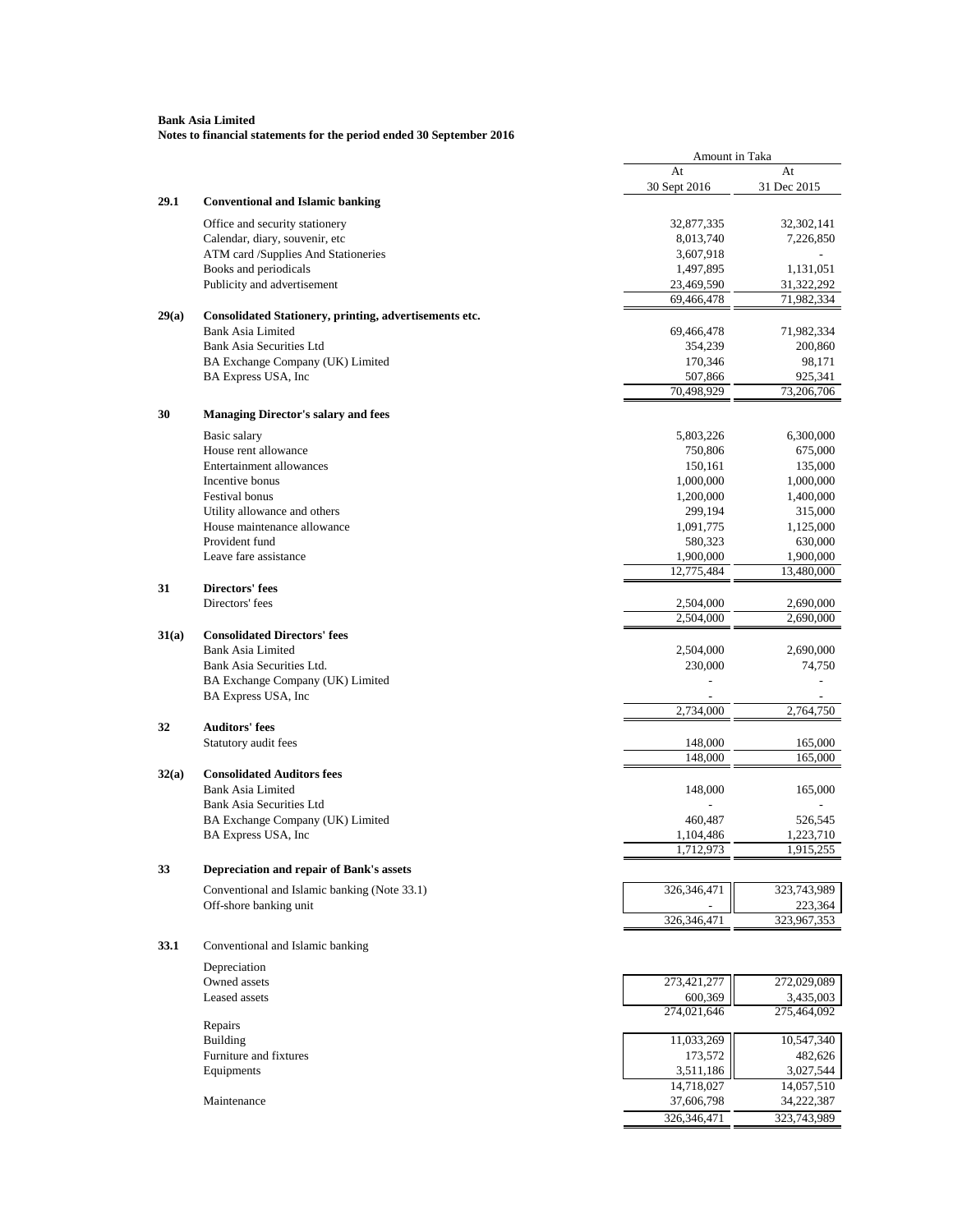|       |                                                                          | Amount in Taka                |                           |
|-------|--------------------------------------------------------------------------|-------------------------------|---------------------------|
|       |                                                                          | At<br>30 Sept 2016            | At<br>31 Dec 2015         |
| 33(a) | <b>Consolidated Depreciation and repairs of Bank's assets</b>            |                               |                           |
|       | <b>Bank Asia Limited</b>                                                 | 326,346,471                   | 323,967,353               |
|       | <b>Bank Asia Securities Ltd</b>                                          | 372,227                       | 3,609,364                 |
|       | BA Exchange Company (UK) Limited                                         | 1,198,583                     | 1,672,424                 |
|       | BA Express USA, Inc                                                      | 1,158,130                     | 766,097                   |
|       |                                                                          | 329,075,411                   | 330,015,238               |
| 34    | <b>Other expenses</b>                                                    |                               |                           |
|       | Conventional and Islamic banking (Note 34.1)                             | 856,537,160                   | 726,426,654               |
|       | Off-shore banking unit                                                   | 7,354,034                     | 7,429,414                 |
|       |                                                                          | 863,891,194                   | 733,856,068               |
| 34.1  | <b>Conventional and Islamic banking</b>                                  |                               |                           |
|       | Car expenses                                                             | 200,992,654                   | 177,471,061               |
|       | Contractual service expenses                                             | 291,304,479                   | 215,249,777               |
|       | Computer expenses                                                        | 102,093,286                   | 97,953,720                |
|       | Other management and administrative expenses                             | 122,522,560                   | 123,580,436               |
|       | Entertainment                                                            | 30,328,492                    | 24,641,425                |
|       | <b>AGM/EGM</b> expenses                                                  | 15,339,710                    | 10,110,154                |
|       | Office plantation                                                        | 3,643,233                     | 3,829,752                 |
|       | Payment to superannuation fund                                           | 1,800,000                     | 1,800,000                 |
|       | Finance charge for lease assets                                          | 146,708                       | 709,236                   |
|       | Donation and subscription to institutions                                | 60,686,191                    | 47,760,711                |
|       | Travelling expenses                                                      | 20,592,298                    | 17,210,196                |
|       | Training and internship                                                  | 7,008,379                     | 5,980,266                 |
|       | Directors' travelling expenses                                           | 79,170<br>856,537,160         | 129,920<br>726,426,654    |
|       |                                                                          |                               |                           |
| 34(a) | <b>Consolidated other expenses</b>                                       |                               |                           |
|       | <b>Bank Asia Limited</b>                                                 | 863,891,194                   | 733,856,068               |
|       | <b>Bank Asia Securities Ltd</b>                                          | 13,156,962                    | 19,213,632                |
|       | BA Exchange Company (UK) Limited                                         | 1,521,009                     | 1,792,601                 |
|       | BA Express USA, Inc                                                      | 6,250,706<br>884,819,871      | 7,023,109<br>761,885,410  |
|       |                                                                          |                               |                           |
| 34(b) | Provision for loans and advances/investments and off-balance sheet items |                               |                           |
|       | Conventional and Islamic banking                                         | 1,433,763,958                 | 407,406,025               |
|       | Off-shore banking unit                                                   | 26,538,732                    | 41,785,264                |
|       |                                                                          | 1,460,302,690                 | 449,191,289               |
|       | Break up of provision for loans and advances/Investments is shown below: |                               |                           |
|       | <b>General provision</b>                                                 |                               |                           |
|       | Conventional and Islamic banking                                         | (966, 554, 295)               | 74,427,862                |
|       | Off-shore banking unit                                                   | 26,538,732<br>(940, 015, 563) | 43,159,444<br>117,587,306 |
|       | <b>Specific provision</b>                                                |                               |                           |
|       | Conventional and Islamic banking                                         | 2,273,895,342                 | 79,616,253                |
|       | Off-shore banking unit                                                   |                               |                           |
|       |                                                                          | 2,273,895,342                 | 79,616,253                |
|       | Adjust with General provision                                            | 2,273,895,342                 | 79,616,253                |
|       | Provision for off-balance sheet items                                    |                               |                           |
|       | Conventional and Islamic banking                                         | 126,422,911                   | 253,361,910               |
|       | Off-shore banking unit                                                   |                               | (1,374,180)               |
|       |                                                                          | 126,422,911                   | 251,987,730               |
|       |                                                                          | 1,460,302,690                 | 449,191,289               |
|       |                                                                          |                               |                           |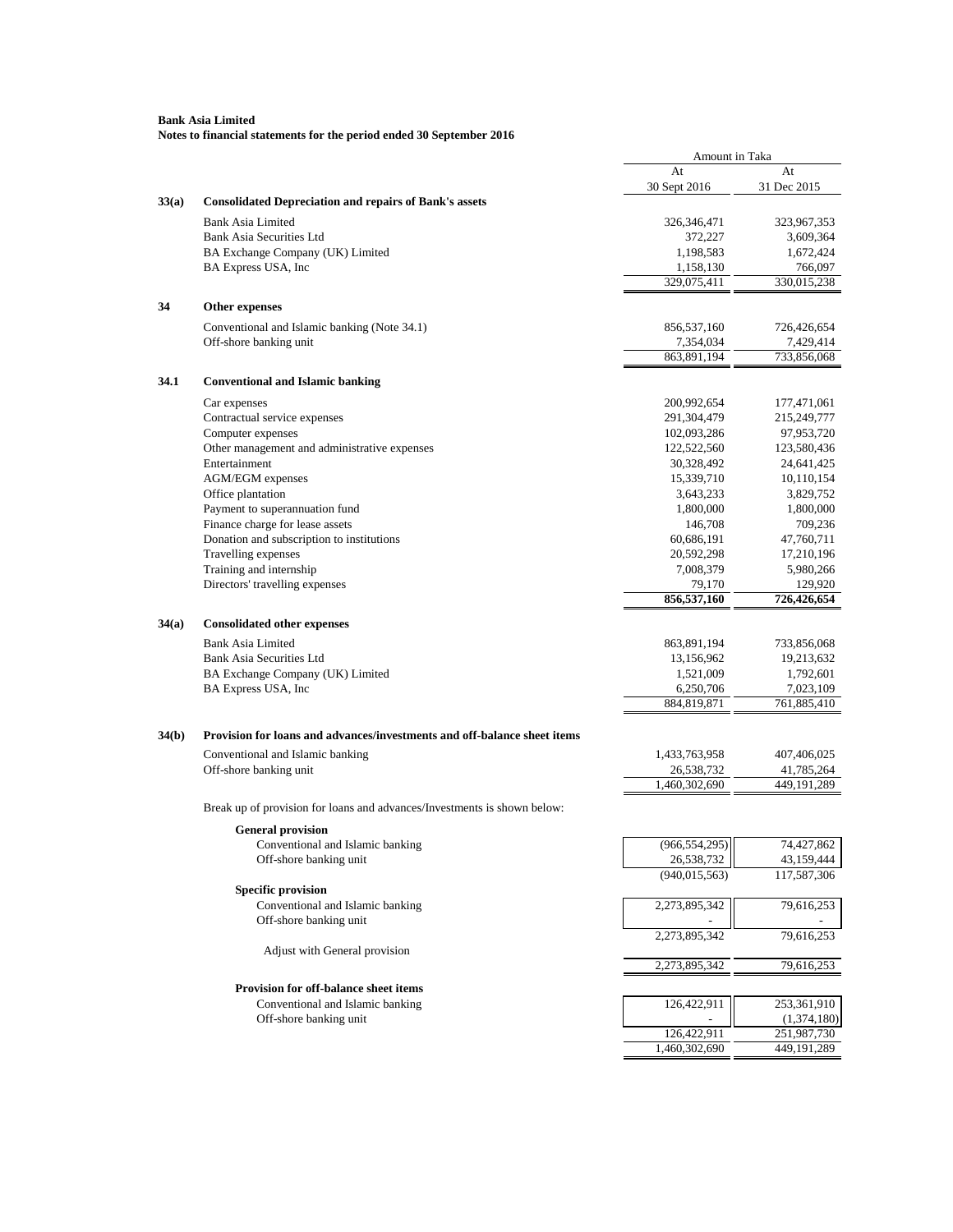|       |                                                                                     |                          | Amount in Taka           |  |
|-------|-------------------------------------------------------------------------------------|--------------------------|--------------------------|--|
|       |                                                                                     | At                       | At                       |  |
|       |                                                                                     | 30 Sept 2016             | 31 Dec 2015              |  |
| 34(c) | Consolidated Provision charge for the year against loans and<br>advances/investment |                          |                          |  |
|       | <b>Bank Asia Limited</b><br>Bank Asia Securites Limited:                            | 2,172,888,224            | 309,037,393              |  |
|       | Specific Provision                                                                  | 79,414,293               | 52,526,765               |  |
|       | Provision for diminution in value of investments                                    | 5,646,298                |                          |  |
|       | Other provisions                                                                    |                          |                          |  |
|       |                                                                                     | 85,060,591               | 52,526,765               |  |
|       | BA Exchange Company (UK) Limited                                                    |                          |                          |  |
|       | BA Express USA, Inc                                                                 | 2,257,948,815            | 361,564,158              |  |
| 35    | Receipts from other operating activities                                            |                          |                          |  |
|       | Conventional and Islamic banking (Note 35.1)                                        | 721,983,403              | 1,208,043,671            |  |
|       | Off-shore banking unit                                                              | 14,067,749               | 12,188,123               |  |
|       |                                                                                     | 736,051,152              | 1,220,231,794            |  |
| 35.1  | <b>Conventional and Islamic banking</b>                                             |                          |                          |  |
|       | Locker charge                                                                       | 7,588,413                | 7,099,700                |  |
|       | Service and other charges                                                           | 189,216,592              | 165,255,678              |  |
|       | Master card fees and charges                                                        | 86, 142, 277             | 80,968,714               |  |
|       | Postage/telex/SWIFT/ fax recoveries                                                 | 88,586,097               | 78,883,483               |  |
|       | Non-operating income                                                                | 350,450,024              | 875,836,096              |  |
|       |                                                                                     | 721,983,403              | 1,208,043,671            |  |
| 35(a) | <b>Consolidated Receipts from other operating activities</b>                        |                          |                          |  |
|       | <b>Bank Asia Limited</b>                                                            | 736,051,152              | 1,220,231,794            |  |
|       | <b>Bank Asia Securities Ltd</b>                                                     | 16,335,579               | 8,286,198                |  |
|       | BA Exchange Company (UK) Limited                                                    |                          |                          |  |
|       | BA Express USA, Inc                                                                 |                          |                          |  |
|       |                                                                                     | 752,386,731              | 1,228,517,992            |  |
|       | Less: inter-companies transactions                                                  | 752,386,731              | 1,228,517,992            |  |
|       |                                                                                     |                          |                          |  |
| 36    | Payments for other operating activities                                             |                          |                          |  |
|       | Conventional and Islamic banking (Note 36.1)                                        | 1,338,361,478            | 1,202,487,397            |  |
|       | Off-shore banking unit                                                              | 7,441,152                | 192,281                  |  |
|       |                                                                                     | 1,345,802,630            | 1,202,679,678            |  |
| 36.1  | <b>Conventional and Islamic banking</b>                                             |                          |                          |  |
|       | Rent, rates and taxes                                                               | 394,968,423              | 388,896,479              |  |
|       | Legal expenses                                                                      | 10,837,689               | 7,074,368                |  |
|       | Directors' fees                                                                     | 2,504,000                | 2,690,000                |  |
|       | Postage, stamp, telecommunication, etc                                              | 60,737,430               | 56,650,718               |  |
|       | Other expenses                                                                      | 856,390,452              | 733,338,832              |  |
|       | Managing Director's salary                                                          | 12,775,484               | 13,672,000               |  |
|       | Auditors' fee                                                                       | 148,000<br>1,338,361,478 | 165,000<br>1,202,487,397 |  |
|       |                                                                                     |                          |                          |  |
| 36(a) | Payments for other operating activities                                             |                          |                          |  |
|       | <b>Bank Asia Limited</b>                                                            | 1,345,802,630            | 1,202,679,678            |  |
|       | <b>Bank Asia Securities Ltd</b>                                                     | 23,971,124               | 29,912,078               |  |
|       | BA Exchange Company (UK) Limited                                                    | 7,435,971                | 8,658,514                |  |
|       | BA Express USA, Inc                                                                 | 13,270,566               | 15, 132, 399             |  |
|       |                                                                                     | 1,390,480,291            | 1,256,382,669            |  |